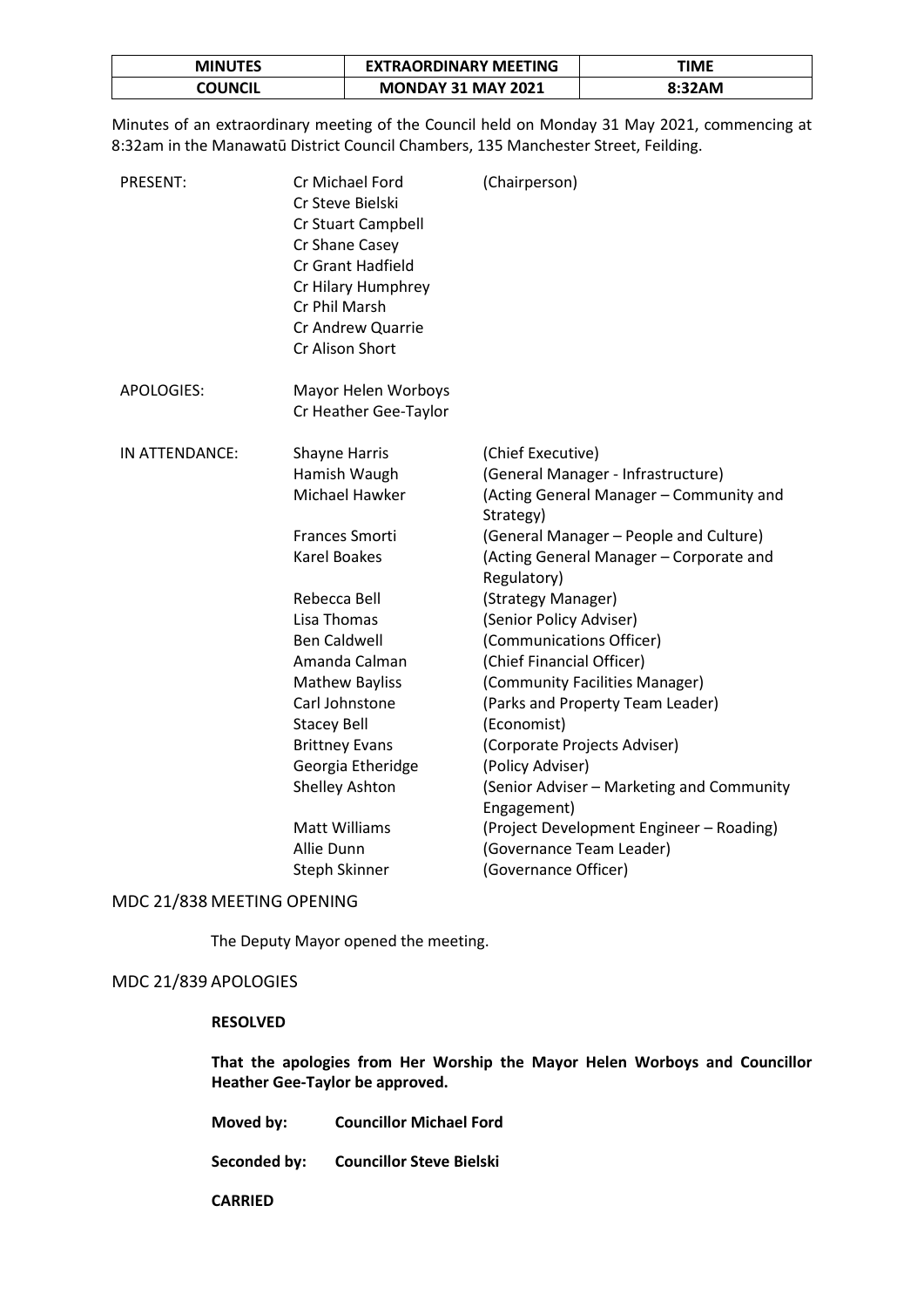| <b>MINUTES</b> | <b>EXTRAORDINARY MEETING</b> | ΓΙΜΕ   |
|----------------|------------------------------|--------|
| COUNCIL        | <b>MONDAY 31 MAY 2021</b>    | 8:32AM |

# MDC 21/840 DECLARATIONS OF INTEREST

Councillor Alison Short:

- Submission 097 Halcombe Community Trust
- Submission 122 SINCOSS
- Submission 120 Federated Farmers
- Submission 077 Anglican Parish of Oroua
- Submission 114 MidCentral District Health Board
- Submission 126 Halcombe ANZAC Committee
- Submission 110 Wayne Short (individual)

# MDC 21/841 CONSIDERATION OF SUBMISSIONS TO THE DRAFT 10 YEAR PLAN 2021-31, DRAFT DEVELOPMENT AND FINANCIAL CONTRIBUTIONS POLICY, DEVELOPMENT CONTRIBUTIONS REBATE POLICY AND REVENUE AND FINANCING POLICY

Report of the Acting Chief Executive dated 20 May 2021 presenting the results of the public consultation for the Draft 10 Year Plan 2021-31, Draft Development and Financial Contributions Policy, Draft Development Contributions Rebate Policy and Draft Revenue and Financing Policy. Strategy Manager, Rebecca Bell, outlined the process for consideration of submissions. She noted that once the Council had considered the matters raised in submissions, any changes proposed by Council would be worked into the draft 10 Year Plan document. The team from Audit New Zealand would be auditing the draft 10 Year Plan from 8 June 2021. It was noted that discussion and consideration of matters raised through submissions on the draft Development Contributions Policy would be deferred to a later date.

*The meeting adjourned at 8:42am and resumed at 8:57am.*

*Councillor Phil Marsh returned to the meeting at 8:58am.*

### **Ten Year Plan 2021-31**

### **Consultation Issue 1: Earthquake-prone building assistance.**

The meeting discussed the options assessment for Option A, providing business assistance through discounted building and resource consent application fees, and Option B, providing non-financial support and assistance for priority building owners by liaising with experts and external agencies to explore funding and technical support options.

*Councillor Michael Ford left the meeting at 9:16am and returned at 9:17am. The meeting adjourned in the absence of the Chairperson, and reconvened upon his return.* 

> It was asked whether the option for providing discounted building and resource application fees could apply to construction of new buildings as well.

> It was agreed to leave the matter lying on the table for consideration later in the meeting.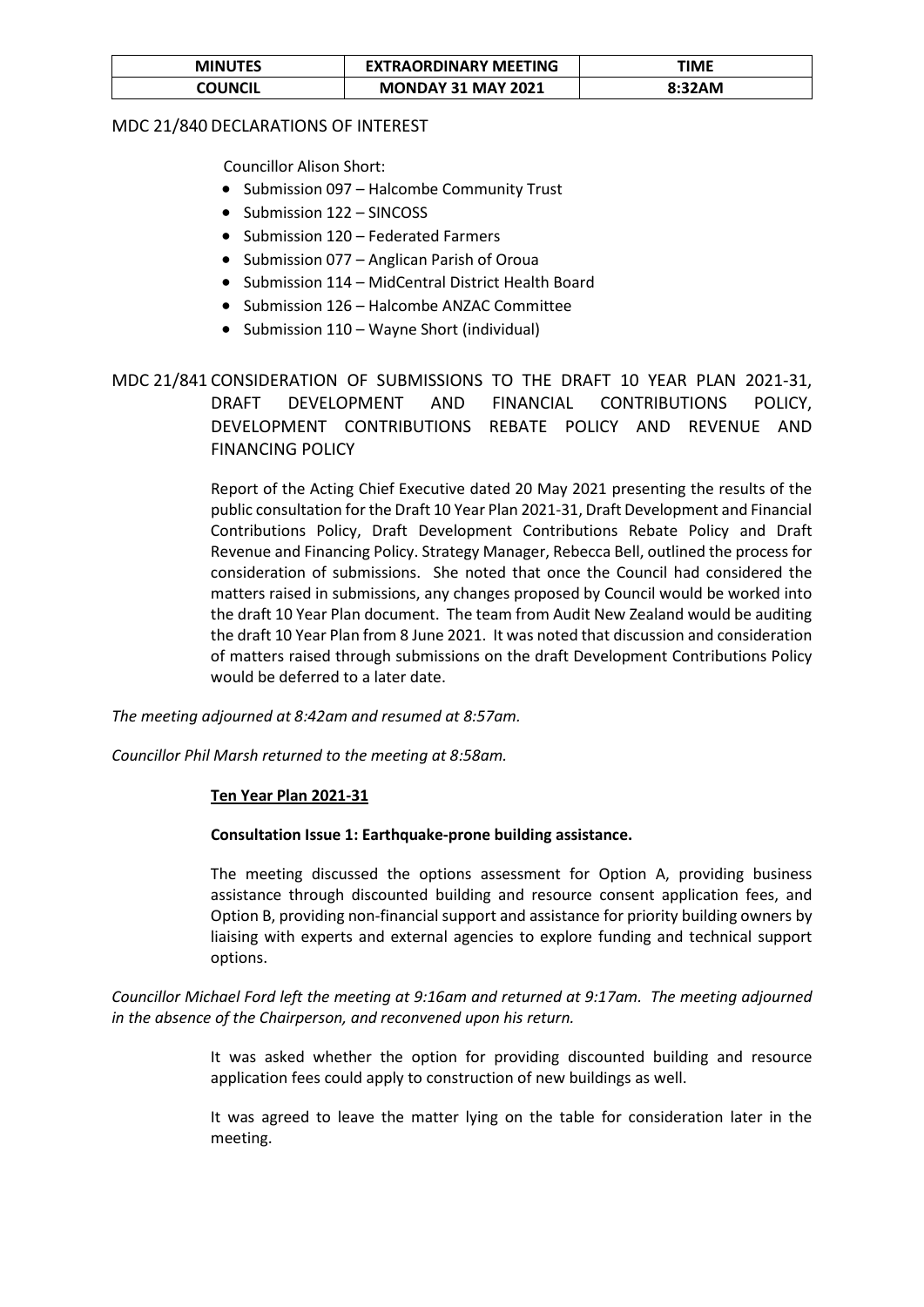| <b>MINUTES</b> | <b>EXTRAORDINARY MEETING</b> | ΓΙΜΕ   |
|----------------|------------------------------|--------|
| COUNCIL        | <b>MONDAY 31 MAY 2021</b>    | 8:32AM |

### **Consultation Issue 2: Availability of funding for community events and initiatives.**

Councillor Alison Short, having declared an interest, took no part in the discussion and did not vote.

The meeting discussed the Options Assessment, with the Council supportive of Option A, increasing the budget, to a level higher than proposed in Option A.

### MOVED

ii. That in relation to Consultation Issue 2: the availability of funding for community events and initiatives, the Council increase the budget for support for events and other community initiatives by \$100,000.

| Moved by: | <b>Councillor Grant Hadfield</b> |
|-----------|----------------------------------|
|-----------|----------------------------------|

Seconded by: Councillor Stuart Campbell

### **AMENDMENT**

**That the motion be amended to increase the budget for support for events and other community initiatives by \$147,000 for year one.**

| Moved by:    | <b>Councillor Phil Marsh</b>  |
|--------------|-------------------------------|
| Seconded by: | <b>Councillor Shane Casey</b> |

**CARRIED**

**The SUBSTANTIVE MOTION that was PUT and CARRIED as follows:**

**That in relation to Consultation Issue 2: the availability of funding for community events and initiatives, the Council increase the budget for support for events and other community initiatives by \$147,000 for year one.**

### **CARRIED**

*Councillor Andrew Quarrie recorded his vote against the motion.*

#### **Consideration of other matters raised in submissions.**

The Council considered each submission, and where provided, the options analysis and management recommendation or management response to the submission.

A record of the Council's response to each submission was kept, to be confirmed by resolution at the end of the meeting.

| Sub | <b>Submitter Name</b>                              | <b>Outcome of discussion</b>          |
|-----|----------------------------------------------------|---------------------------------------|
| 001 | Sharn Hainsworth                                   | Agree with management recommendation. |
| 002 | County<br>Fayre<br>Incorporated - Kim<br>Archibald | Agree with management recommendation. |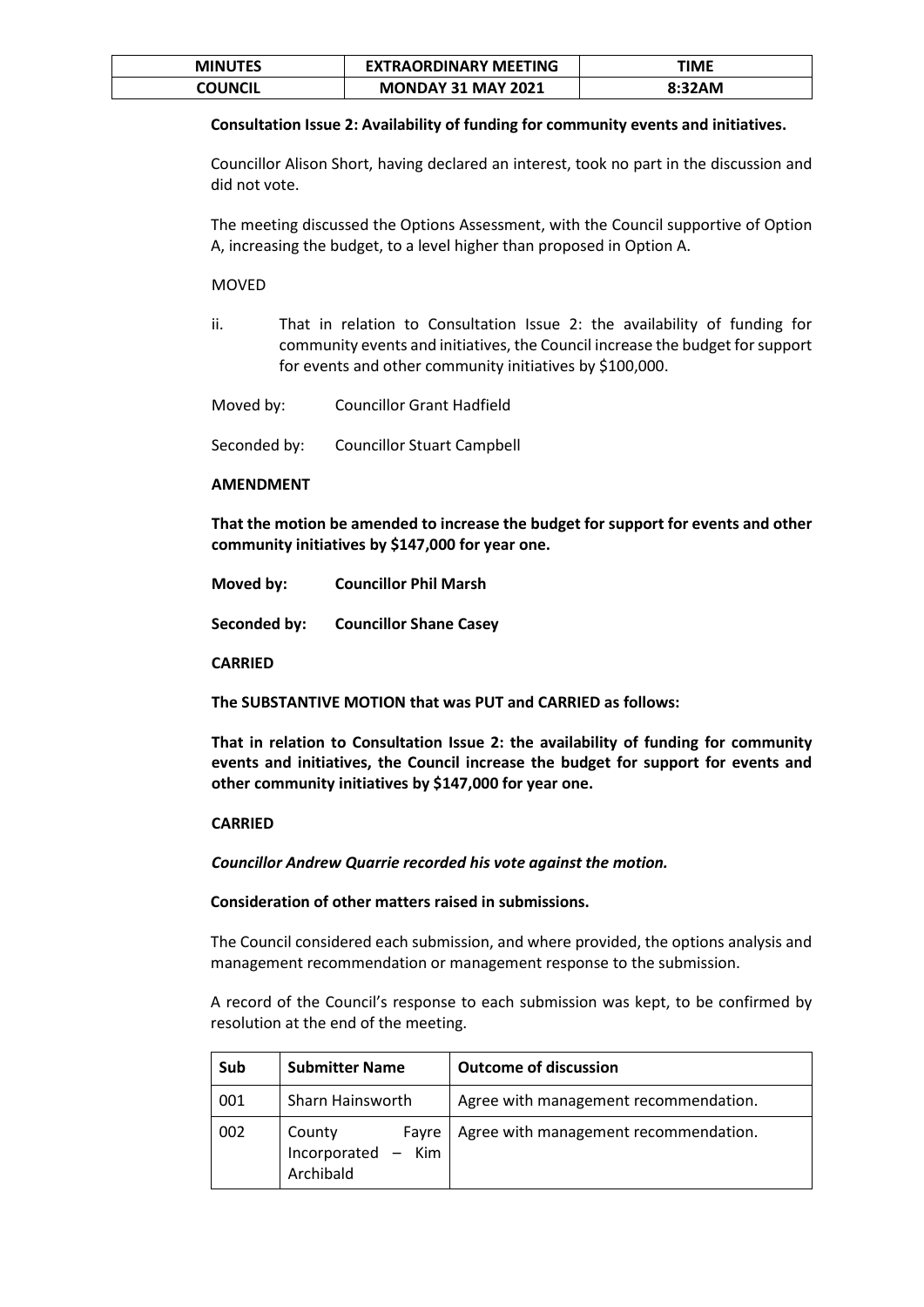| <b>MINUTES</b> | <b>EXTRAORDINARY MEETING</b> | TIME   |
|----------------|------------------------------|--------|
| COUNCIL        | <b>MONDAY 31 MAY 2021</b>    | 8:32AM |

| Sub | <b>Submitter Name</b> | <b>Outcome of discussion</b>                                                                                                                                                   |
|-----|-----------------------|--------------------------------------------------------------------------------------------------------------------------------------------------------------------------------|
| 003 | Stephanie Strahan     | Covered in consultation issue assessment.                                                                                                                                      |
| 004 | Pete Davies           | Agree with management recommendation.                                                                                                                                          |
| 005 | Amberlee Faint        | Covered in consultation issue assessment.                                                                                                                                      |
| 006 | David Stroud          | Satisfied with management comment, however<br>should note that small commercial areas have<br>been identified for Precinct 4.                                                  |
| 007 | Sue James             | Covered in consultation issue assessment.                                                                                                                                      |
| 008 | Allan Dodge           | Satisfied with management comment.                                                                                                                                             |
| 009 | Ferg McNaught         | Satisfied with management comment, however<br>should include for the submitter some extra detail<br>on the proposed timeline for development of the<br>Environmental Strategy. |

It was asked that the environmental scan be brought to a workshop session to provide more clarity.

| Sub | <b>Submitter Name</b>                | <b>Outcome of discussion</b>                                                                                                                                                                                                                                                                 |
|-----|--------------------------------------|----------------------------------------------------------------------------------------------------------------------------------------------------------------------------------------------------------------------------------------------------------------------------------------------|
| 010 | Nga Kaitiaki o Ngati<br>Kauwhata Inc | Satisfied with management comment.                                                                                                                                                                                                                                                           |
| 011 | Luke Doidge-Bailey                   | Covered in consultation issue assessment.                                                                                                                                                                                                                                                    |
| 012 | <b>Bianca</b>                        | Covered in consultation issue assessment.                                                                                                                                                                                                                                                    |
| 013 | <b>Richard Payne</b>                 | Covered in consultation issue assessment.                                                                                                                                                                                                                                                    |
| 014 | Kathleen Duff                        | Satisfied with management comment but could<br>include for submitter some guidance on the times<br>when the pool is more likely to have lane space<br>and is quieter, or which times are the busiest to<br>avoid. The submitter can also watch the Makino<br>Facebook page for lane updates. |
| 015 | Lydia Cranston                       | Covered in consultation issue assessment.                                                                                                                                                                                                                                                    |
| 016 | <b>Bella Duncan</b>                  | Satisfied with management comment but could<br>note to the submitter the MCT ownership of the<br>Feilding Health Centre.                                                                                                                                                                     |
| 017 | Denise Chandler                      | Satisfied with management comment.                                                                                                                                                                                                                                                           |
| 018 | Sarah Brown                          | Covered in consultation issue assessment.                                                                                                                                                                                                                                                    |
| 019 | Rod Te Whatu                         | Satisfied with management comment but add in<br>more detail about in when the budget is planned<br>for.                                                                                                                                                                                      |
| 020 | Lesley Allerby                       | Covered in consultation issue assessment.                                                                                                                                                                                                                                                    |
| 021 | <b>Greg Allan</b>                    | Covered in consultation issue assessment.                                                                                                                                                                                                                                                    |
| 022 | John Bryce                           | Satisfied with management comment.                                                                                                                                                                                                                                                           |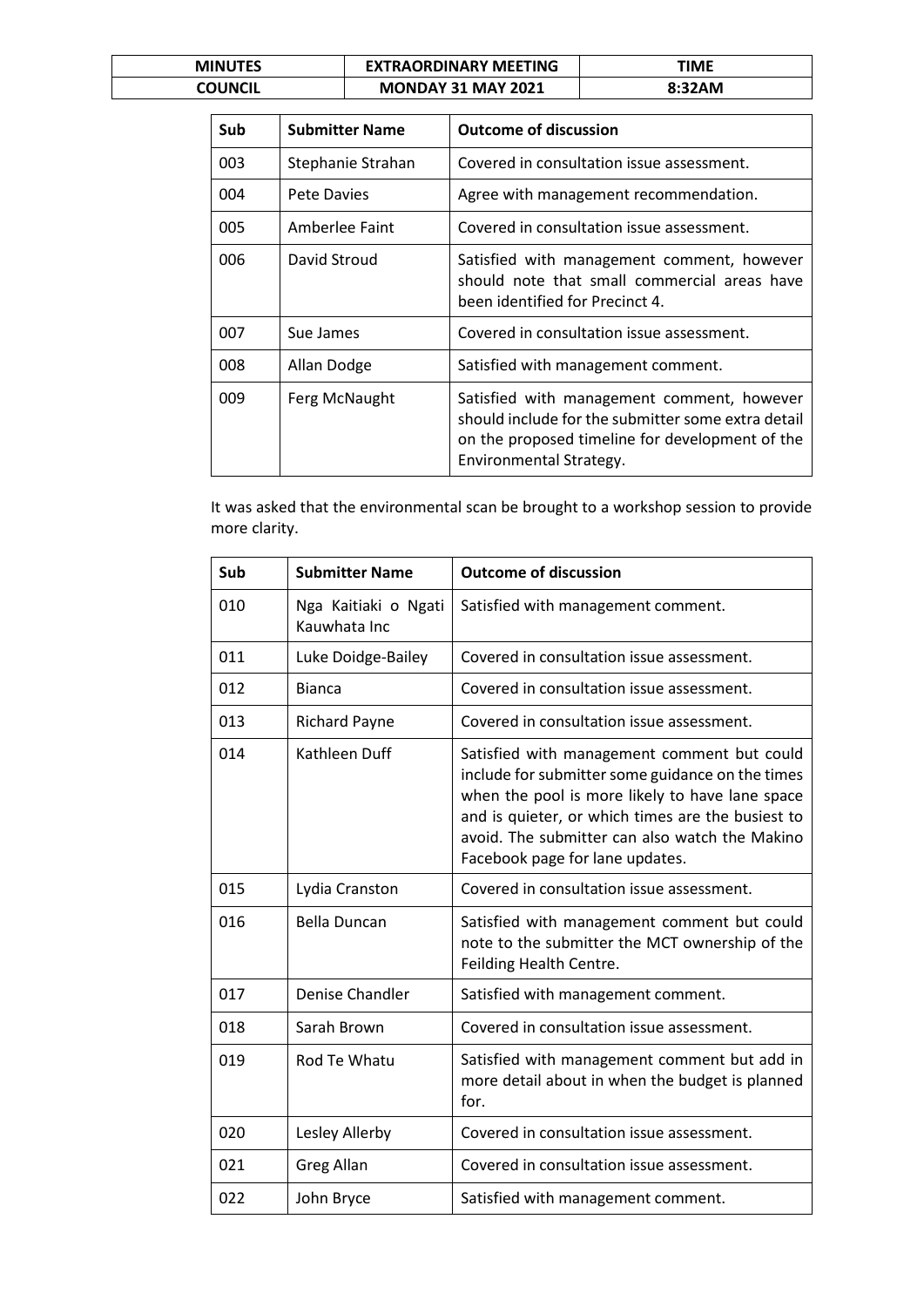| <b>MINUTES</b> | <b>EXTRAORDINARY MEETING</b> | ΓΙΜΕ   |
|----------------|------------------------------|--------|
| COUNCIL        | <b>MONDAY 31 MAY 2021</b>    | 8:32AM |

| Sub | <b>Submitter Name</b> | <b>Outcome of discussion</b>                                                                                                                                                                                                                                                         |
|-----|-----------------------|--------------------------------------------------------------------------------------------------------------------------------------------------------------------------------------------------------------------------------------------------------------------------------------|
| 023 | Doug Booth            | Satisfied with management comment, perhaps<br>could highlight the 0% rates rise in the last<br>financial year.                                                                                                                                                                       |
| 024 | Karen Bennett         | Covered in consultation issue assessment.                                                                                                                                                                                                                                            |
| 025 | Shirlene Curtis-Reid  | Satisfied with management comment - should<br>include some commentary about the Walking &<br>Cycling Strategy and plans for development in<br>Feilding area (in regard to safer cycling and<br>walking access to CBD and consequential<br>reduction in need for parking in the CBD). |

*The meeting adjourned at 10:16am and reconvened at 10:32am.*

| Sub | <b>Submitter Name</b>                                       | <b>Outcome of discussion</b>                                                                                                                                                                                                                                                                                                                         |
|-----|-------------------------------------------------------------|------------------------------------------------------------------------------------------------------------------------------------------------------------------------------------------------------------------------------------------------------------------------------------------------------------------------------------------------------|
| 026 | Don Gates                                                   | Covered in consultation issue assessment.                                                                                                                                                                                                                                                                                                            |
| 027 | John Barrack                                                | Satisfied with management comment, can a map<br>please be added to show to 2.2 hectares to be<br>included on Root Street.                                                                                                                                                                                                                            |
| 028 | Kimbolton<br>Community<br>Committee<br>-Tony<br>Waugh       | Agree with management recommendation but<br>provide a sign and cones that can be used in times<br>of key use until the space is addressed in the<br>spatial plan for Kimbolton Cemetery. Please note<br>the land swap possibility to provide car parking<br>when the spatial plan is prepared.                                                       |
|     |                                                             | Satisfied with management comment on the road<br>sealing component.                                                                                                                                                                                                                                                                                  |
| 029 | Awahuri<br>Forest<br>Kitchener Park Trust<br>- Jill Darragh | Operating budget request: to be considered later<br>in the meeting.<br>Reallocation of funding from entrance design to<br>boardwalk:<br>Agree<br>with<br>new<br>management<br>recommendation.<br>Reallocation of funding for implementing: Agree<br>with management recommendation.<br>Footbridge:<br>Agree<br>with<br>management<br>recommendation. |
| 030 | Cheryl Hirschberg                                           | Covered in consultation issue assessment.                                                                                                                                                                                                                                                                                                            |
| 031 | Ngati Manomano<br>Manurere<br>Devonshire                    | Agree with management recommendation.                                                                                                                                                                                                                                                                                                                |
| 032 | NZ Memorial Trust<br>Le Quesnoy                             | Satisfied with management comment, to further<br>include Council's thoughts on the role Central<br>Government has in supporting this cause.                                                                                                                                                                                                          |
| 033 | Noel Heron                                                  | Satisfied with management comment, but for any<br>affordability of rates-based submission we should                                                                                                                                                                                                                                                  |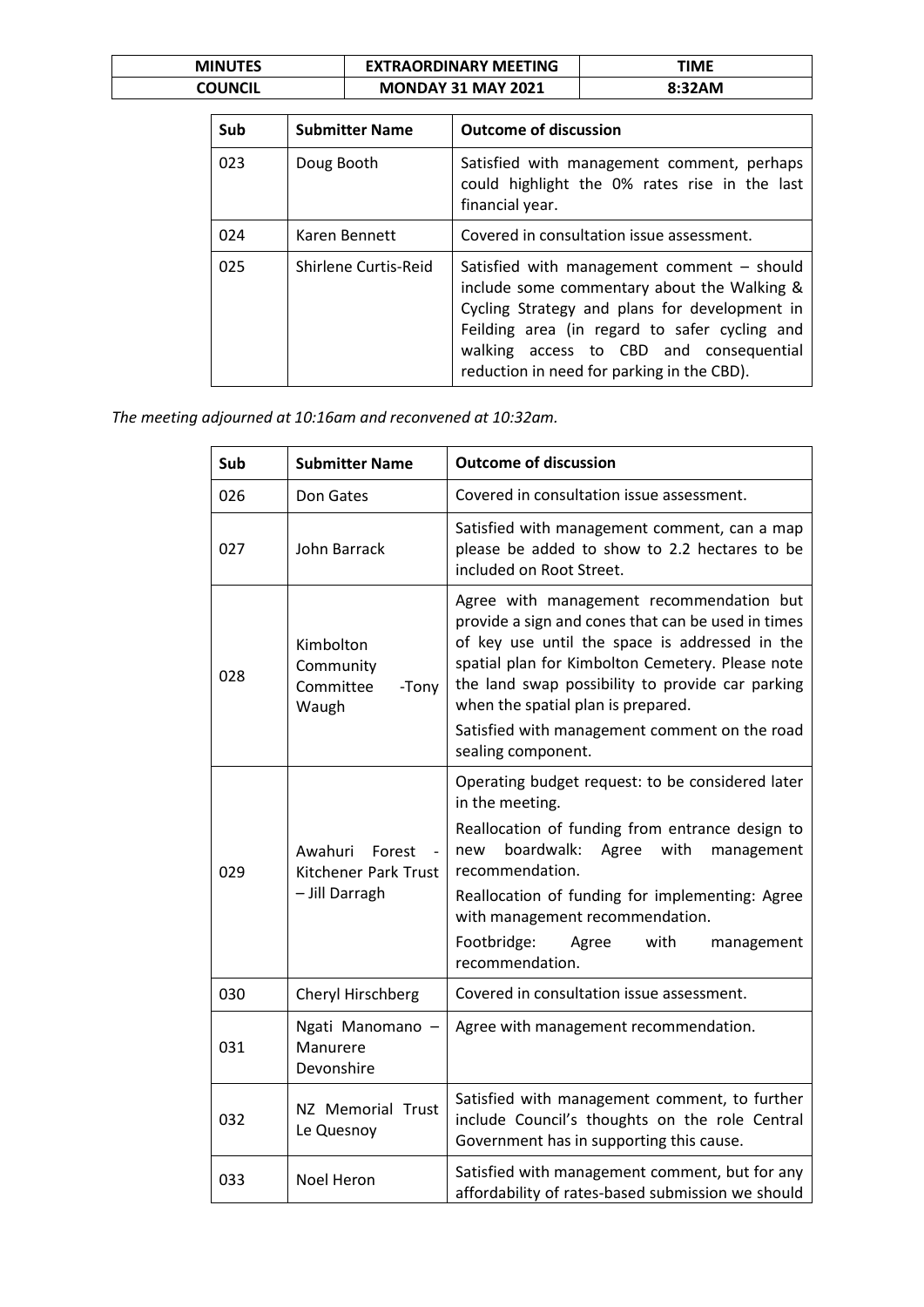| <b>MINUTES</b> | <b>EXTRAORDINARY MEETING</b> | TIME   |
|----------------|------------------------------|--------|
| COUNCIL        | <b>MONDAY 31 MAY 2021</b>    | 8:32AM |

| Sub | <b>Submitter Name</b>                                     | <b>Outcome of discussion</b>                                                                                 |
|-----|-----------------------------------------------------------|--------------------------------------------------------------------------------------------------------------|
|     |                                                           | also include information on Council's Rates Rebate<br>Policy.                                                |
| 034 | Alicia McLachlan                                          | Covered in consultation issue assessment.                                                                    |
| 035 | Linley van Echten                                         | with<br>management recommendation,<br>Agree<br>however proceed with urgency on minor safety<br>improvements. |
| 036 | Zoe Waldman                                               | Covered in consultation issue assessment.                                                                    |
| 037 | Kimbolton Art and<br>Sculpture Trust<br><b>Tony Waugh</b> | Covered in consultation issue assessment.                                                                    |
| 038 | Lucy Carrodus                                             | Agree with management recommendation.                                                                        |
| 039 | Michael Nidd                                              | Covered in consultation issue assessment.                                                                    |

*Councillor Grant Hadfield left the meeting at 11:25am and returned at 11:27am.*

| Sub | <b>Submitter Name</b>                 | <b>Outcome of discussion</b>                                                                                                                                                                     |
|-----|---------------------------------------|--------------------------------------------------------------------------------------------------------------------------------------------------------------------------------------------------|
| 041 | Joanna Saywell                        | Satisfied with management comments. Previous<br>correspondence to be provided to Elected<br>Members.                                                                                             |
| 042 | Michael Duindam                       | Footpaths - Agree with<br>management<br>recommendation.<br>Safety improvements - Agree with management<br>recommendation.<br>Street trees in Feilding - Agree with management<br>recommendation. |
| 043 | Feilding Bridge Club<br>- Bill Towler | Continue to work with the bridge club on options<br>for the future.<br>Satisfied with management comments.                                                                                       |
| 044 | Natalie Dewson                        | Covered in consultation issue assessment.                                                                                                                                                        |
| 045 | Celia Geary                           | Satisfied with management comments.                                                                                                                                                              |

*Councillor Phil Marsh left the meeting at 11:38am.*

*Councillor Stuart Campbell left the meeting at 11:39am.*

| Sub | <b>Submitter Name</b> | Outcome of discussion                     |
|-----|-----------------------|-------------------------------------------|
| 046 | Andrea Horsfield      | Covered in consultation issue assessment. |

*Councillors Phil Marsh and Stuart Campbell returned to the meeting at 11:46am.*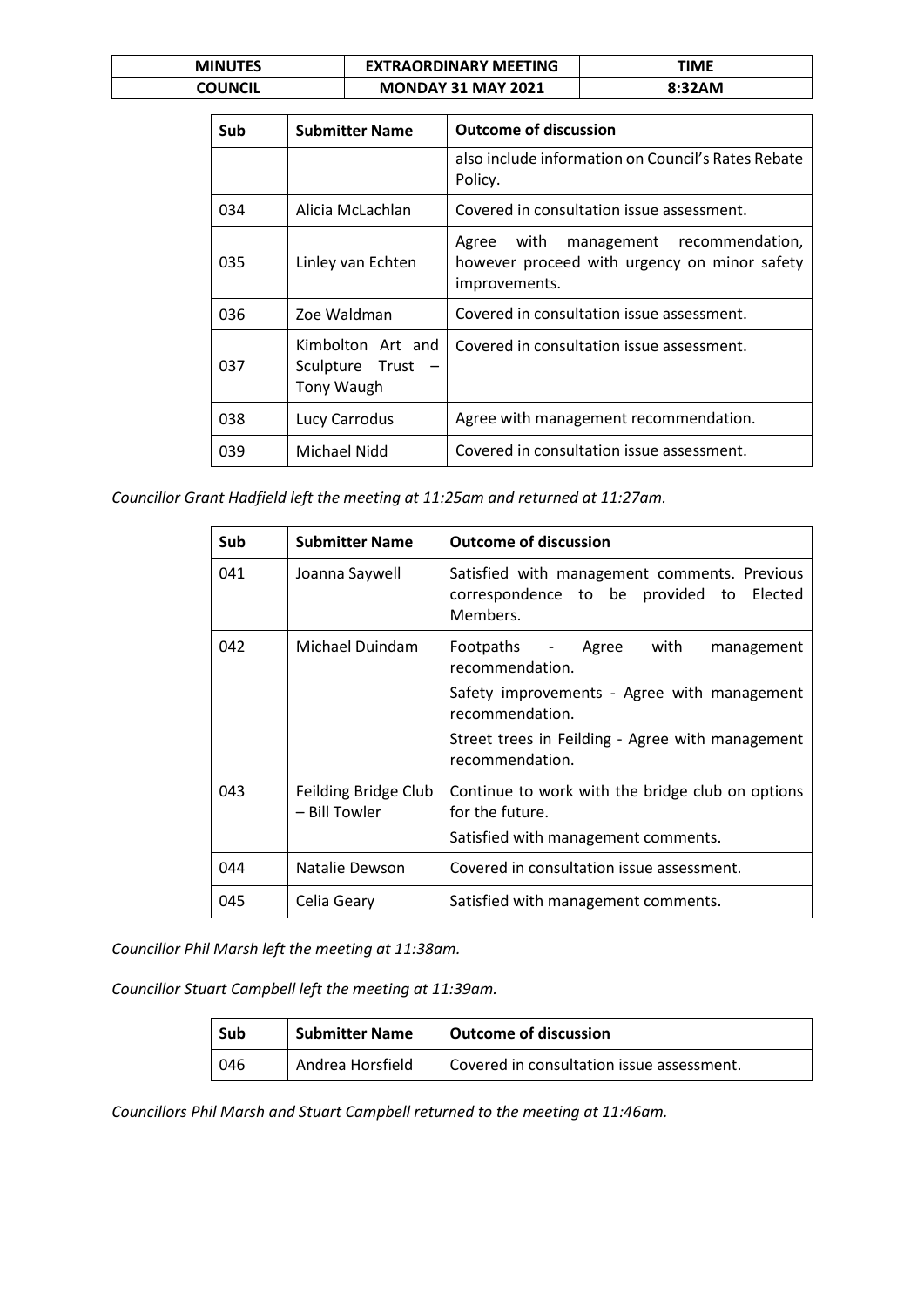| <b>MINUTES</b> | <b>EXTRAORDINARY MEETING</b> | TIME   |
|----------------|------------------------------|--------|
| COUNCIL        | <b>MONDAY 31 MAY 2021</b>    | 8:32AM |

| Sub | <b>Submitter Name</b>                                                     | <b>Outcome of discussion</b>              |
|-----|---------------------------------------------------------------------------|-------------------------------------------|
| 047 | Bainesse / Rangiotu<br>Community<br>Committee - Alan<br>Horsfall          | Satisfied with management comments.       |
| 048 | Lizzy Kent                                                                | Satisfied with management comments.       |
| 049 | Phil Lightbourne                                                          | Satisfied with management comments.       |
| 050 | Pam Workman                                                               | Satisfied with management comments.       |
| 051 | Mary<br>Ann<br><b>Baskerville</b>                                         | Covered in consultation issue assessment. |
| 052 | Jeannette<br>Henderson                                                    | Satisfied with management comments.       |
| 053 | Sport Manawatū -<br><b>Brad Cassidy</b>                                   | Satisfied with management comments.       |
| 054 | Manawatū Peoples<br>Radio - Fraser Greig                                  | Covered in consultation issue assessment. |
| 055 | Julie Ann Bolton                                                          | Covered in consultation issue assessment. |
| 056 | Lisa Poulsen                                                              | Covered in consultation issue assessment. |
| 057 | Richard<br>Murray<br>Bain                                                 | Covered in consultation issue assessment. |
| 058 | Chris Bland                                                               | Covered in consultation issue assessment. |
| 059 | Wellington Fish and<br>Game Council - Phil<br>Teal                        | Satisfied with management comments.       |
| 060 | Manchester House<br>Social<br>Services<br>Society Inc - Ann<br>Williamson | Satisfied with management comments.       |

*The meeting adjourned at 12:08pm and reconvened at 12:48pm.*

| Sub | <b>Submitter Name</b>                               | <b>Outcome of discussion</b>                                                                                                    |
|-----|-----------------------------------------------------|---------------------------------------------------------------------------------------------------------------------------------|
| 061 | Feilding<br>Civic<br>Centre Trust<br>David Young    | Agree with management recommendation but<br>insert an additional comment on the case by case<br>consideration of extra funding. |
| 062 | Jack Henderson                                      | Satisfied with management comments.                                                                                             |
| 063 | Julia Hill                                          | Covered in consultation issue assessment.                                                                                       |
| 064 | Kimbolton<br>Community<br>Committee - Tony<br>Waugh | To be addressed in DC Policy deliberations.                                                                                     |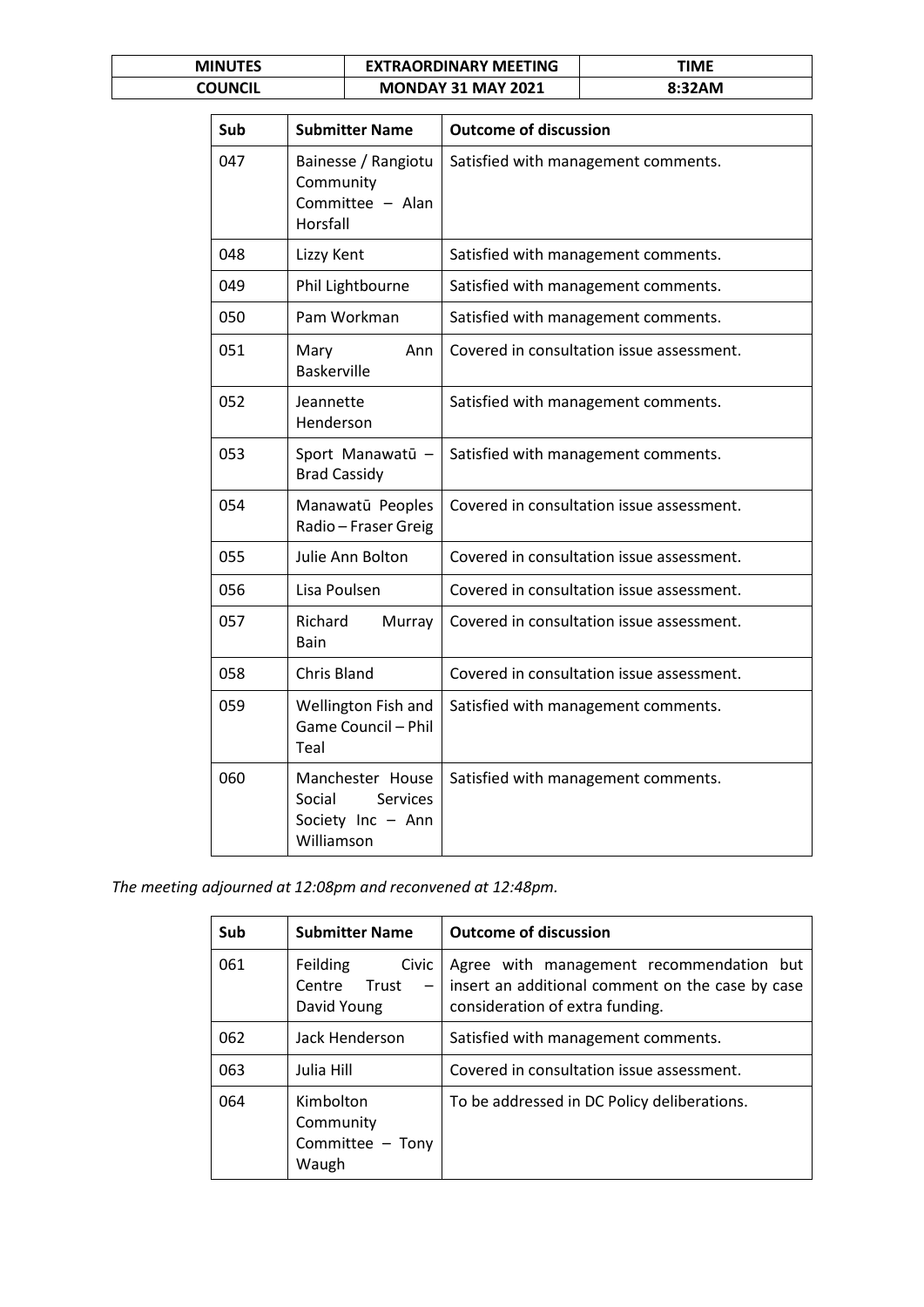| <b>MINUTES</b> | <b>EXTRAORDINARY MEETING</b> | ΓΙΜΕ   |
|----------------|------------------------------|--------|
| COUNCIL        | <b>MONDAY 31 MAY 2021</b>    | 8:32AM |

| Sub | <b>Submitter Name</b>                                                                        | <b>Outcome of discussion</b>                                                                                                                                                                                                                                       |
|-----|----------------------------------------------------------------------------------------------|--------------------------------------------------------------------------------------------------------------------------------------------------------------------------------------------------------------------------------------------------------------------|
| 065 | Neighbourhood<br>Support Manawatū<br>- Aly Thompson                                          | Satisfied with management comments.                                                                                                                                                                                                                                |
| 066 | Marilyn Brackley                                                                             | Covered in consultation issue assessment.                                                                                                                                                                                                                          |
| 067 | David and Glenys<br>Jenness                                                                  | Covered in consultation issue assessment.                                                                                                                                                                                                                          |
| 068 | Manawatū<br>Chamber<br>of<br>Commerce<br>Amanda Linsley                                      | Satisfied with management comments but should<br>provide the submitter with a copy of the schedule<br>of deliverables for each organisation they have<br>queried.                                                                                                  |
| 069 | Te Manawa - Andy<br>Lowe                                                                     | Satisfied with management comments.                                                                                                                                                                                                                                |
| 070 | Linda Paton                                                                                  | Satisfied with management comments.                                                                                                                                                                                                                                |
| 071 | <b>Tracey Mouat</b>                                                                          | To be assessed as with Hiwinui submission (same<br>topic).                                                                                                                                                                                                         |
| 072 | Manawatū<br>Community Trust -<br><b>Tyson Schmidt</b>                                        | Moving forward loans: Agree with management<br>recommendation.<br>Extra<br>loan:<br>Agree<br>with<br>management<br>recommendation.                                                                                                                                 |
| 073 | John Gibsone                                                                                 | Satisfied with management comments, could add<br>that Council already has a number of hybrid<br>vehicles.                                                                                                                                                          |
| 074 | Lara Blackmore                                                                               | Covered in consultation issue assessment.                                                                                                                                                                                                                          |
| 075 | <b>Trevor Donaldson</b>                                                                      | Satisfied with management comments.                                                                                                                                                                                                                                |
| 076 | Sarah McMenamin                                                                              | Covered in consultation issue assessment.                                                                                                                                                                                                                          |
| 077 | Anglican Parish of<br>the<br>Oroua<br>Anglican Diocese of<br>Wellington - Sarah<br>McMenamin | Will be addressed in DC Policy deliberations.                                                                                                                                                                                                                      |
| 078 | Cancer Society<br>of<br>Zealand<br><b>New</b><br>$\overline{\phantom{0}}$<br>Kerry Hocquard  | Satisfied with management comments, however<br>management to add additional information to the<br>submitter's response following on from Council<br>workshop on 3rd June where Elected Members will<br>discuss whether a Smokefree and Vaping Policy is<br>needed. |
| 079 | Georgia Etheridge                                                                            | Covered in consultation issue assessment.                                                                                                                                                                                                                          |

*Councillor Stuart Campbell left the meeting at 1:25pm.*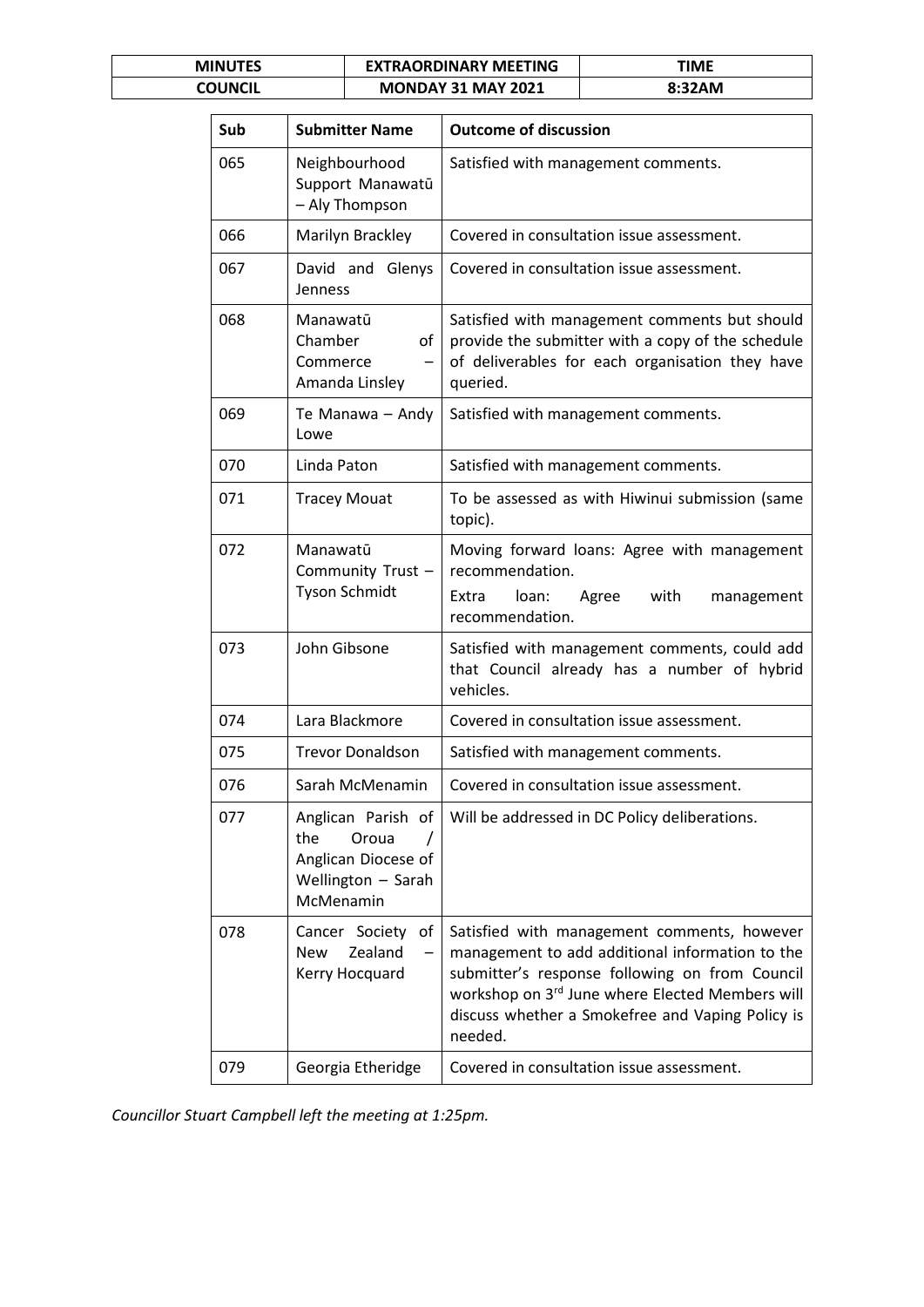| <b>MINUTES</b> | <b>EXTRAORDINARY MEETING</b> | ΓΙΜΕ   |
|----------------|------------------------------|--------|
| COUNCIL        | <b>MONDAY 31 MAY 2021</b>    | 8:32AM |

| Sub | <b>Submitter Name</b>                                    | <b>Outcome of discussion</b>                                                                                                                                                                                                                                                                                                                                                                                                                                                                                                            |  |
|-----|----------------------------------------------------------|-----------------------------------------------------------------------------------------------------------------------------------------------------------------------------------------------------------------------------------------------------------------------------------------------------------------------------------------------------------------------------------------------------------------------------------------------------------------------------------------------------------------------------------------|--|
| 080 | Catherine Larsen                                         | Satisfied with management comments but should<br>provide the submitter with some clarity around the<br>for when<br>timeframes<br>the<br>Little<br>Theatre<br>considerations will come back to Council.                                                                                                                                                                                                                                                                                                                                  |  |
| 081 | Rongotea<br>Community<br>Committee - Lance<br>Berry      | Cemetery parking - Satisfied with management<br>recommendation.<br>Footpaths<br>– Agree with<br>management<br>recommendation but ensure the maintenance<br>questions raised by the submitter are also<br>responded to.<br>Purchase of land for a park - Agree with<br>management recommendation.<br>Subdivision - Comments in regard to the<br>infrastructure connections which need to<br>be<br>checked by management.<br>Agree to all other management comments.<br>DC Policy comments to be addressed in DC Policy<br>deliberations. |  |
| 082 | <b>Richard Braithwaite</b>                               | Satisfied with management comments.                                                                                                                                                                                                                                                                                                                                                                                                                                                                                                     |  |
| 083 | Hiwinui Community<br>Committee - Greg<br><b>Barratt</b>  | Original submission - Footpath - Support Option B.<br>Also address in DC Policy deliberations.<br>Addendum to submission - Increase in mowing<br>cycle results in \$8,000 extra expenditure per year.<br>Management recommendation would be to retain<br>status quo for mowing. Council agrees with<br>management recommendation.                                                                                                                                                                                                       |  |
| 084 | Regional<br>Horizons<br>Council - Michael<br>McCartney   | Satisfied with management comments, however<br>should add in that expenditure in relation to the<br>Environmental Strategy will be considered as part<br>of future annual plans.                                                                                                                                                                                                                                                                                                                                                        |  |
| 085 | Music<br><b>Feilding</b><br>Centre - Catherine<br>Larsen | Same response as to submitter 'Catherine Larsen'.                                                                                                                                                                                                                                                                                                                                                                                                                                                                                       |  |
| 086 | Kerry and Barbara<br>Quigley                             | Covered in consultation issue assessment.<br>DC policy component will be addressed in DC Policy<br>deliberations.                                                                                                                                                                                                                                                                                                                                                                                                                       |  |
| 087 | Moya Sullivan                                            | Covered in consultation issue assessment.                                                                                                                                                                                                                                                                                                                                                                                                                                                                                               |  |
| 088 | Russell Sullivan                                         | Covered in consultation issue assessment.                                                                                                                                                                                                                                                                                                                                                                                                                                                                                               |  |
| 089 | Tony Chapman                                             | Covered<br>consultation<br>in<br>issue<br>assessment<br>Management will check for any additional points<br>raised in his verbal submission and ensure they are<br>responded to.                                                                                                                                                                                                                                                                                                                                                         |  |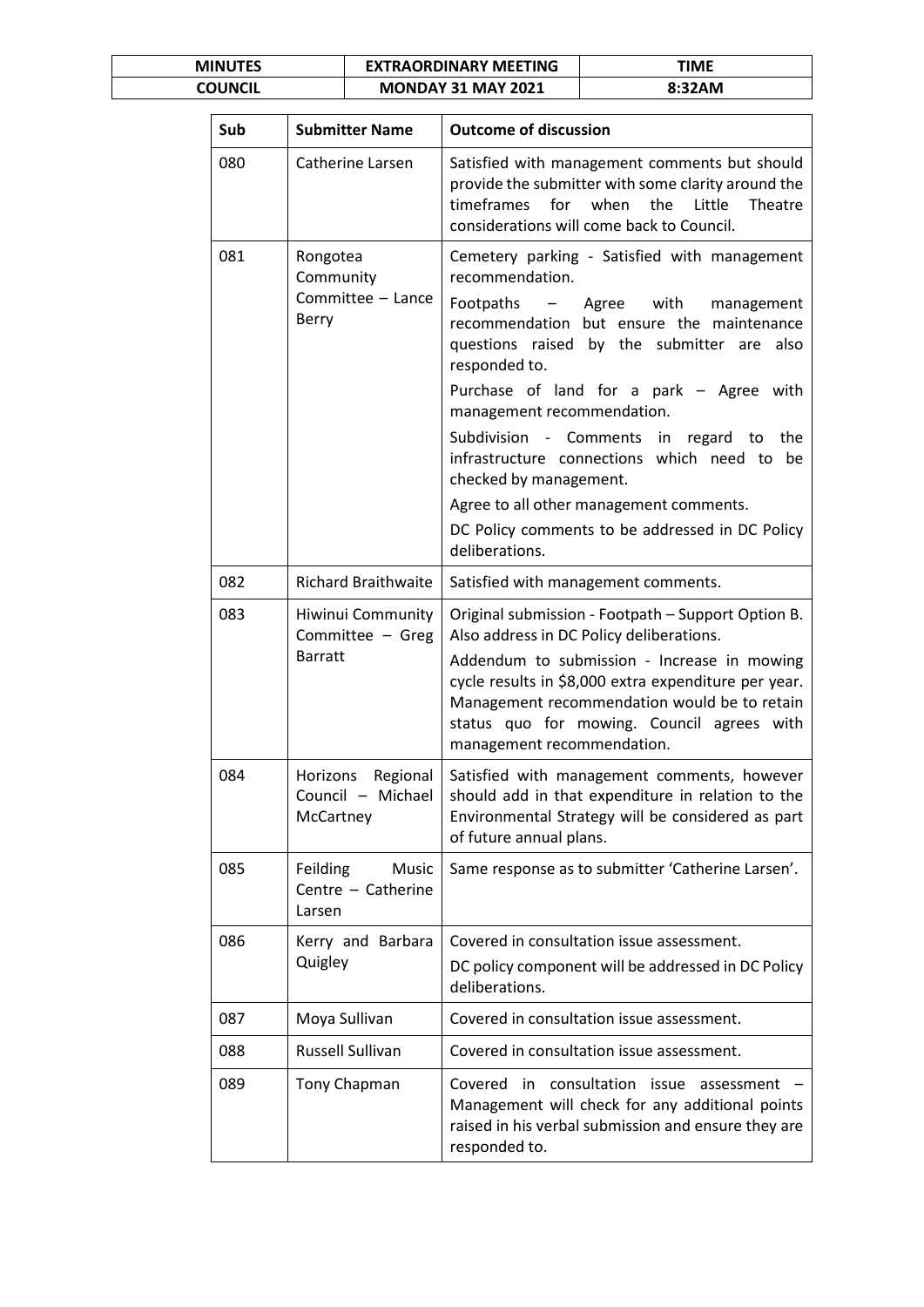| <b>MINUTES</b> | <b>EXTRAORDINARY MEETING</b> | ΓΙΜΕ   |
|----------------|------------------------------|--------|
| COUNCIL        | <b>MONDAY 31 MAY 2021</b>    | 8:32AM |

| Sub | <b>Submitter Name</b>                                                                        | <b>Outcome of discussion</b>                                                                                                                                                                                                                                                                                              |
|-----|----------------------------------------------------------------------------------------------|---------------------------------------------------------------------------------------------------------------------------------------------------------------------------------------------------------------------------------------------------------------------------------------------------------------------------|
| 090 | Environment<br><b>Network</b><br>Manawatū - Source<br>to Sea - Karen Tutt                    | Satisfied with management comments, add in a<br>comment about the environmental strategy to the<br>submitter, and that we do build in resilience to our<br>infrastructure networks.                                                                                                                                       |
| 091 | <b>Gary Stoneley</b>                                                                         | Satisfied with management comments, could note<br>to the submitter the MDC has not declared a<br>climate change emergency.                                                                                                                                                                                                |
| 092 | Te Manawa Family<br>Services<br>Kyley<br>$\overline{\phantom{m}}$<br>Davis                   | Satisfied with<br>management comments, with<br>queries around FDP and CEDA please add in for the<br>submitter a description of the deliverables FDP and<br>CEDA provide.                                                                                                                                                  |
| 093 | Stacey                                                                                       | Covered in consultation issue assessment.                                                                                                                                                                                                                                                                                 |
| 094 | Karen Shepherd                                                                               | Satisfied with management comments.                                                                                                                                                                                                                                                                                       |
| 095 | Adele Gibb                                                                                   | consultation<br>issues<br>covered<br>in<br>issue<br>Key<br>assessment.<br>Satisfied with management comments in regard to<br>Māori Wards and water issues.                                                                                                                                                                |
| 096 | Halcombe<br>Community<br>Development<br>Group - Jeannette<br>Henderson<br>and<br>Rachel Lane | Walkway Request - Agree with management<br>recommendation.<br>Re-roofing & Painting Halcombe Hall and Exterior<br>Paint of Playcentre - Agree with management<br>recommendation and specify to submitter that<br>requests for both buildings are approved.<br>Kimber Street Seal - Satisfied with management<br>comments. |

Councillor Alison Short declared an interest in the following submission and took no part in the discussion.

| Sub | <b>Submitter Name</b>                        | <b>Outcome of discussion</b>                                                                                                                      |
|-----|----------------------------------------------|---------------------------------------------------------------------------------------------------------------------------------------------------|
| 097 | Halcombe<br>Community Trust -<br>Rachel Lane | Walkway Request - Agree with management<br>recommendation, but ensure the wording is made<br>more specific re: which year the budget is included. |

| Sub | <b>Submitter Name</b>                                                           | <b>Outcome of discussion</b>                                                                                                            |
|-----|---------------------------------------------------------------------------------|-----------------------------------------------------------------------------------------------------------------------------------------|
| 098 | <b>District</b><br>Bainesse<br>Community<br>Development Trust<br>- Murray Jacob | Satisfied with management comments.                                                                                                     |
| 099 | Angela Baker                                                                    | Satisfied<br>with<br>comments.<br>management<br>Acknowledge the involvement of the submitter in<br>Council's engagement on 10YP issues. |

*Councillor Stuart Campbell returned to the meeting at 2:26pm.*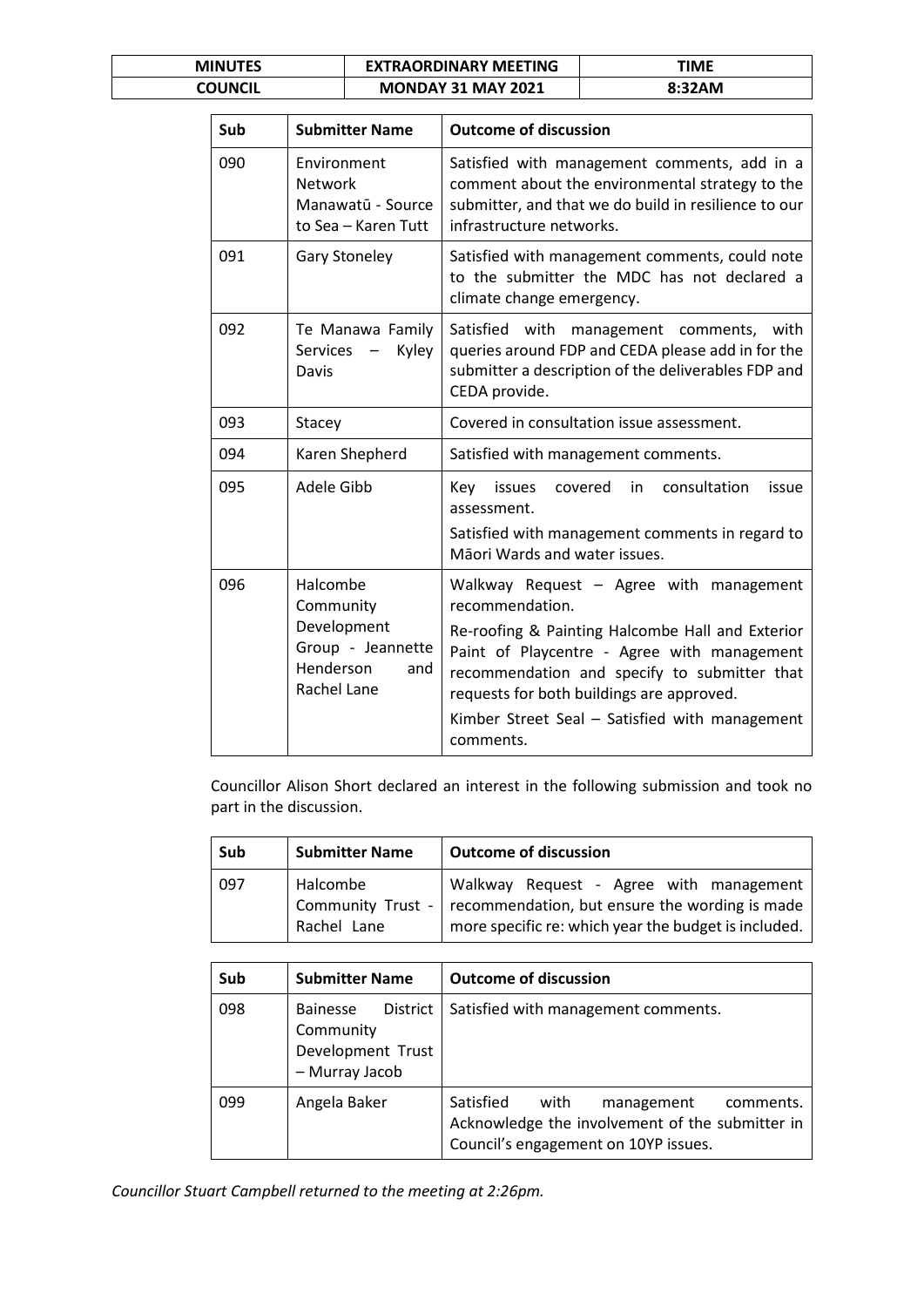| <b>MINUTES</b> | <b>EXTRAORDINARY MEETING</b> | TIME   |
|----------------|------------------------------|--------|
| COUNCIL        | <b>MONDAY 31 MAY 2021</b>    | 8:32AM |

| Sub | <b>Submitter Name</b>                                              | <b>Outcome of discussion</b>                                                                                                                                               |
|-----|--------------------------------------------------------------------|----------------------------------------------------------------------------------------------------------------------------------------------------------------------------|
| 100 | Manfeild Park Trust<br>- Kathy Gibson                              | Grant funding – Council notes that grant funding is<br>planned to continue as currently budgeted. A needs<br>assessment for Manfeild is planned for Year 1 of the<br>10YP. |
|     |                                                                    | Satisfied with remaining management comments.                                                                                                                              |
| 101 | Mark Patrick                                                       | Satisfied with management comments.                                                                                                                                        |
| 102 | <b>Feilding and District</b><br>Promotion Inc<br><b>Wendy Carr</b> | Satisfied with management comments. Add some<br>additional comments in regard to the groups<br>consulted with.                                                             |
| 103 | Nicky Lankshear                                                    | Covered in consultation issue assessment.                                                                                                                                  |
| 104 | <b>JM Wilson</b>                                                   | Satisfied with management comments.                                                                                                                                        |

It was asked that the Council discuss developing a policy on sale of property at a future date.

*Councillor Hilary Humphrey left the meeting at 2:45pm and returned at 2:49pm.*

| Sub | <b>Submitter Name</b>                                              | <b>Outcome of discussion</b>                                                                                                                                                                                                                                                                                |
|-----|--------------------------------------------------------------------|-------------------------------------------------------------------------------------------------------------------------------------------------------------------------------------------------------------------------------------------------------------------------------------------------------------|
| 105 | Helen Guest                                                        | Comments on 2 consultation issues covered in<br>consultation issue assessment.<br>Satisfied with management comments.                                                                                                                                                                                       |
| 106 | Health<br>Public<br>Service                                        | Satisfied with management comments. Can add<br>additional comments on Smokefree<br>Policy<br>following on from Council workshop 3 June.                                                                                                                                                                     |
| 107 | Parentline<br>Manawatū                                             | Comments on 2 consultation issues covered in<br>consultation issue assessment.<br>Management to add additional comment to display<br>the provision Council makes towards priority<br>services. Also, could indicate the community<br>development fund as a potential fund for the<br>submitter to apply to. |
| 108 | Palmerston<br>North<br>Community<br>Services Council<br>Emma Ochei | Satisfied with management comments.                                                                                                                                                                                                                                                                         |
| 109 | <b>Blair Crosbie</b>                                               | Covered in consultation issue assessment.                                                                                                                                                                                                                                                                   |

Councillor Alison Short declared an interest in the following submission and took no part in the discussion.

| Sub | <b>Submitter Name</b> | <b>Outcome of discussion</b>        |
|-----|-----------------------|-------------------------------------|
| 110 | Wayne Short           | Satisfied with management comments. |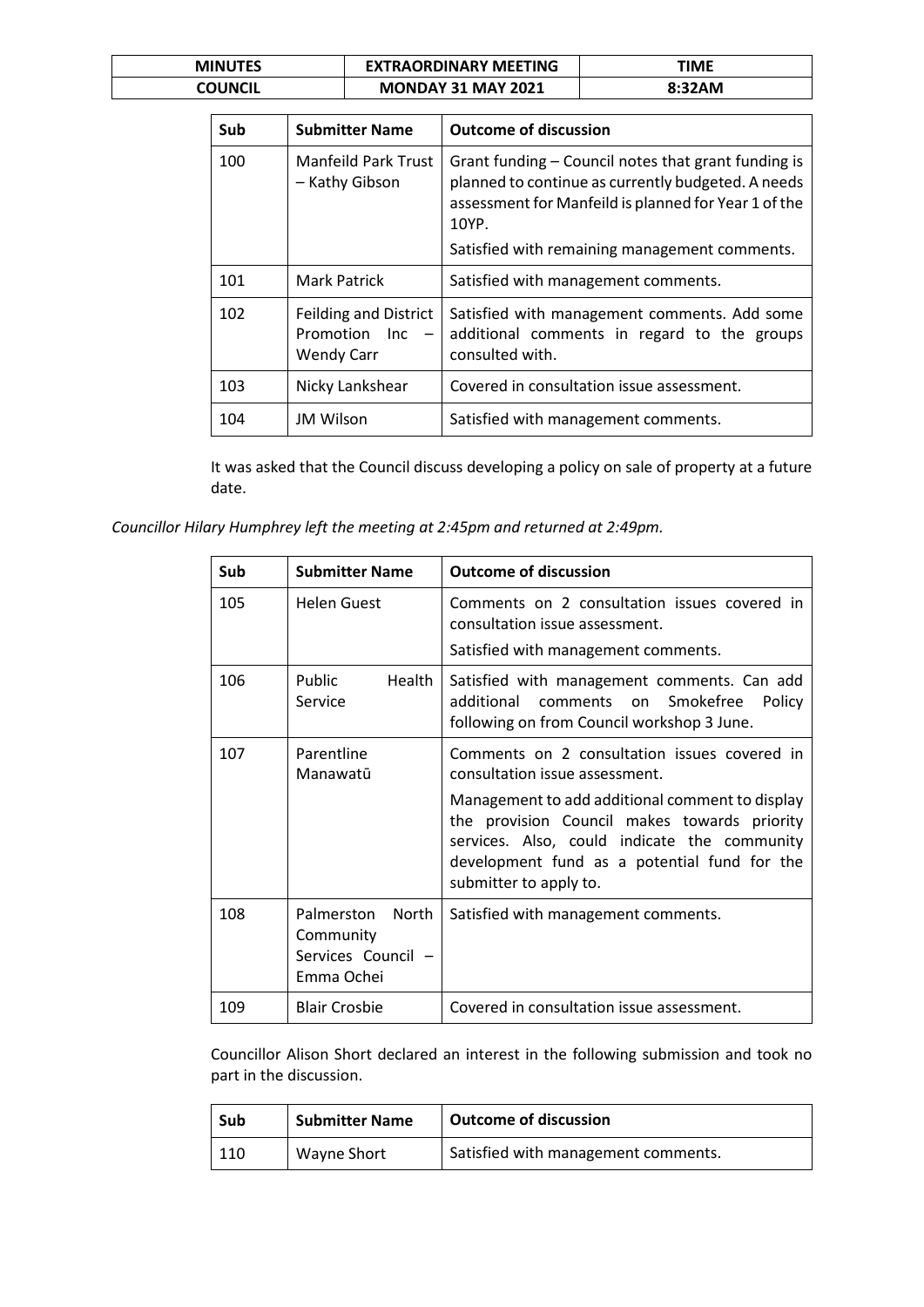| <b>MINUTES</b> | <b>EXTRAORDINARY MEETING</b> | ΓΙΜΕ   |
|----------------|------------------------------|--------|
| COUNCIL        | <b>MONDAY 31 MAY 2021</b>    | 8:32AM |

| Sub | <b>Submitter Name</b>                              | <b>Outcome of discussion</b>                                                                                                                                                                                                                                                                                                                                                                          |
|-----|----------------------------------------------------|-------------------------------------------------------------------------------------------------------------------------------------------------------------------------------------------------------------------------------------------------------------------------------------------------------------------------------------------------------------------------------------------------------|
| 111 | Manawatū Tenants<br>Union<br><b>Ben</b><br>Schmidt | Satisfied with management comments but add for<br>the submitter that any potential for an eco-adviser<br>will be considered as part of the Housing Strategy.                                                                                                                                                                                                                                          |
| 112 | <b>Ruth Dalzell</b>                                | Covered in consultation issue assessment.                                                                                                                                                                                                                                                                                                                                                             |
| 113 | Volunteer Central-<br>Kate Aplin                   | Satisfied with management comments.                                                                                                                                                                                                                                                                                                                                                                   |
| 114 | MidCentral District<br><b>Health Board</b>         | Satisfied with management comments.                                                                                                                                                                                                                                                                                                                                                                   |
| 115 | Mike Stone                                         | Satisfied with management comments.                                                                                                                                                                                                                                                                                                                                                                   |
| 116 | <b>Stuart Atkins</b>                               | To be addressed as part of DC Policy deliberations.                                                                                                                                                                                                                                                                                                                                                   |
| 117 | Mark Wasley                                        | Satisfied with management comments.                                                                                                                                                                                                                                                                                                                                                                   |
| 118 | Water Safety New<br>Zealand - Paul Veric           | Satisfied with management comments.                                                                                                                                                                                                                                                                                                                                                                   |
| 119 | John Key                                           | To be addressed as part of DC Policy deliberations.                                                                                                                                                                                                                                                                                                                                                   |
| 120 | <b>Federated Farmers</b><br>- Murray Holdaway      | add<br>Management<br>to<br>in<br>response<br>around<br>communication tools beyond Facebook, such as<br>community committees etc. Could also add in some<br>statistics around the reach that the Facebook Live<br>sessions have. Also, can point out when the policy<br>planned for review and encourage future<br>is<br>feedback.<br>Satisfied<br>with<br>the<br>remaining<br>management<br>comments. |
| 121 | John Cuttance                                      | Covered in consultation issue assessment.                                                                                                                                                                                                                                                                                                                                                             |

Councillor Alison Short declared an interest in the following submission and took no part in the discussion.

| Sub | <b>Submitter Name</b>                                                                                 | <b>Outcome of discussion</b>              |
|-----|-------------------------------------------------------------------------------------------------------|-------------------------------------------|
| 122 | Social<br><b>Issues</b><br>Network Council of<br>Services<br>Social<br>Manawatū Inc -<br>Alison Short | Covered in consultation issue assessment. |

| Sub | <b>Submitter Name</b>                  | <b>Outcome of discussion</b>                           |
|-----|----------------------------------------|--------------------------------------------------------|
| 123 | Western Region<br><b>Heather Smith</b> | Social Credit NZ   Satisfied with management comments. |
| 124 | Kerry Toft                             | Satisfied with management comments.                    |
| 125 | Christine Edge                         | Covered in consultation issue assessment.              |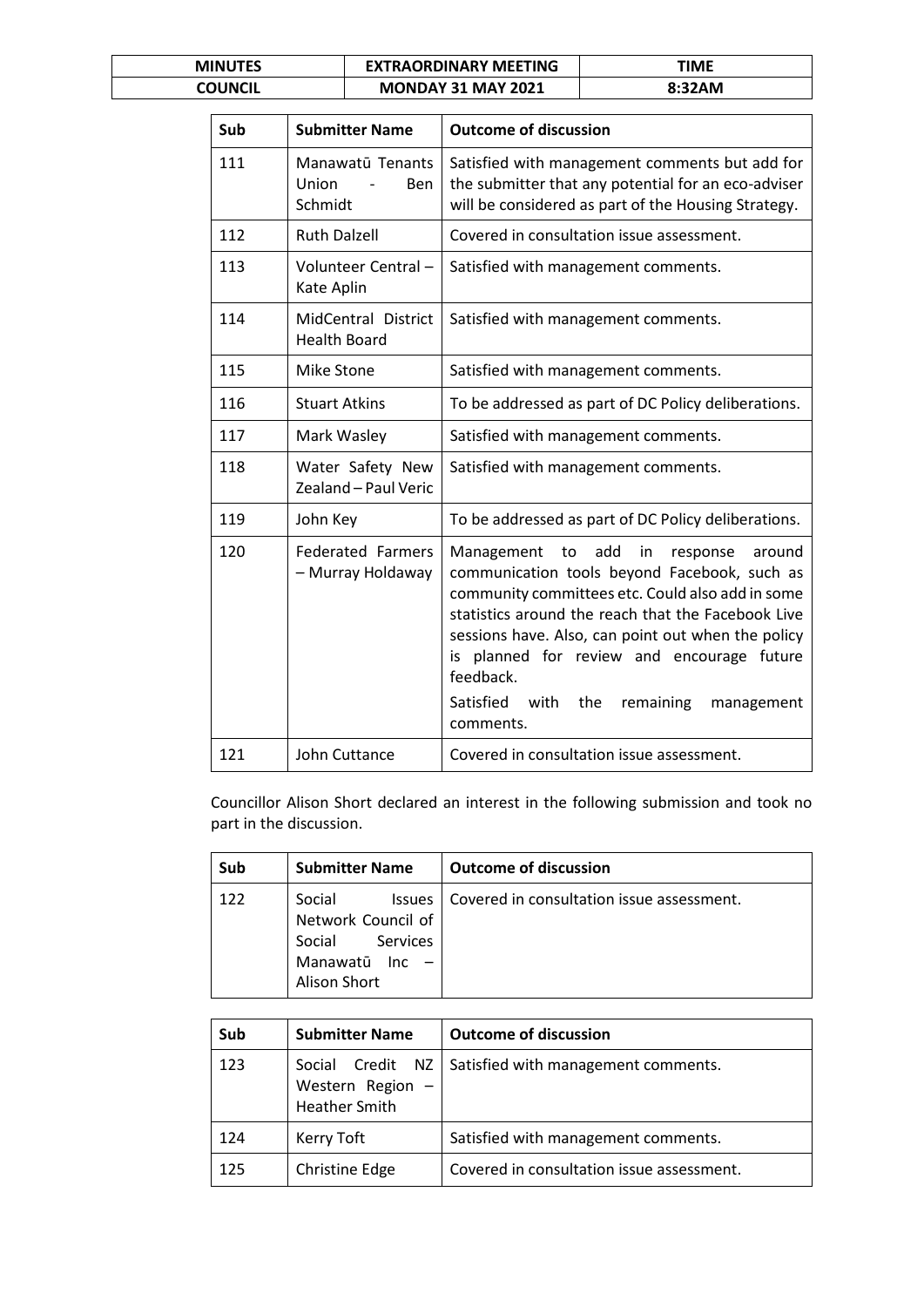| <b>MINUTES</b> | <b>EXTRAORDINARY MEETING</b> | TIME   |
|----------------|------------------------------|--------|
| COUNCIL        | <b>MONDAY 31 MAY 2021</b>    | 8:32AM |

Councillor Alison Short declared an interest in the following submission and took no part in the discussion.

| Sub  | <b>Submitter Name</b>          | <b>Outcome of discussion</b>                               |
|------|--------------------------------|------------------------------------------------------------|
| -126 | Day Committee -<br>Wayne Short | Halcombe Anzac   Covered in consultation issue assessment. |

| Sub | <b>Submitter Name</b>                                       | <b>Outcome of discussion</b>              |
|-----|-------------------------------------------------------------|-------------------------------------------|
| 127 | Manawatū District<br>Council<br>Management<br>Shayne Harris | Agree with all management requests.       |
| 128 | Late Submission $-$<br>Manawatū<br>Youth<br>Council         | Covered in consultation issue assessment. |

*The meeting adjourned at 3:21pm and reconvened at 3:29pm.*

The Chief Financial Officer gave a presentation that showed elected members the rating impacts from proposed decisions.

The meeting considered the following items that had been left lying on the table.

| Sub | <b>Submitter Name</b>                                                                      | <b>Outcome of discussion</b>                                                                                                                                                                                                                                                                                 |
|-----|--------------------------------------------------------------------------------------------|--------------------------------------------------------------------------------------------------------------------------------------------------------------------------------------------------------------------------------------------------------------------------------------------------------------|
| 029 | Awahuri<br>Forest<br>Kitchener Park Trust<br>- Jill Darragh                                | Operating budget request: Opposed to the<br>management recommendation. Instead, increase<br>the existing budget by a total of \$60,000 from Year<br>1 for the next 3 years (\$20,000 each year). This will<br>be reviewed at the time of the Section 17A review<br>of Awahuri Forest - Kitchener Park Trust. |
| 040 | Beach<br>Himatangi<br>Community<br>Patrol<br>and Beach Wardens<br>van de<br>Renee<br>Weert | Opposed to the management recommendation -<br>Retain status quo and encourage the community<br>to seek third party funding for cameras and<br>suggest some potential funding agencies to the<br>submitter. Suggest development of Council policy<br>for community requests for security cameras.             |

*Councillor Stuart Campbell left the meeting at 3:57pm.*

# **10 Year Plan 2021-31**

# MOVED

That in relation to Consultation Issue 1: Assistance for strengthening earthquake buildings in the Feilding CBD, the Council proceed with Option A: a discount on consenting fees for owners of earthquake-prone buildings who choose to strengthen their building. Council would allocate an annual budget of \$75,000 for the period of 2021–24 to discount consenting fees in the following ways: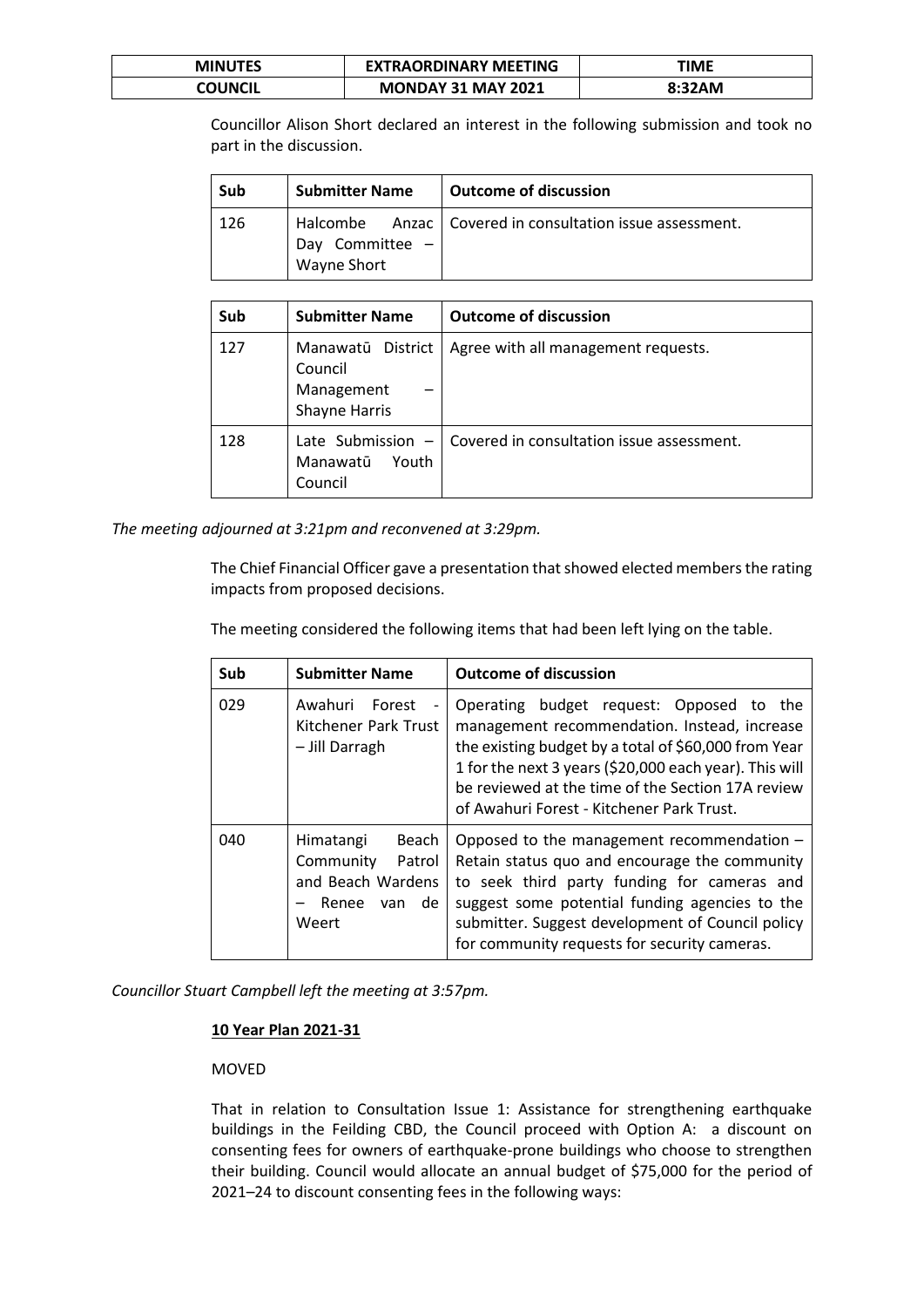| <b>MINUTES</b> | <b>EXTRAORDINARY MEETING</b> | TIME   |
|----------------|------------------------------|--------|
| COUNCIL        | <b>MONDAY 31 MAY 2021</b>    | 8:32AM |

- Building consent fee discount of \$2,500 per consent for all earthquake-prone buildings
- Resource consent fee discount for \$2,500 per consent for earthquake-prone heritage buildings.

Moved by: Councillor Michael Ford

Seconded by: Councillor Steve Bielski

**AMENDMENT**

**That the motion be amended by adding the following note:**

**Note: that the discount would also apply to earthquake-prone buildings being replaced by a new building within 12 months of demolition.** 

**Moved by: Councillor Andrew Quarrie**

**Seconded by: Councillor Grant Hadfield**

**CARRIED**

**The SUBSTANTIVE MOTION was PUT as follows:**

**That in relation to Consultation Issue 1: Assistance for strengthening earthquake buildings in the Feilding CBD, the Council proceed with Option A: a discount on consenting fees for owners of earthquake-prone buildings who choose to strengthen their building. Council would allocate an annual budget of \$75,000 for the period of 2021–24 to discount consenting fees in the following ways:**

- **• Building consent fee discount of \$2,500 per consent for all earthquake-prone buildings**
- **• Resource consent fee discount for \$2,500 per consent for earthquake-prone heritage buildings.**

**Note: that the discount would also apply to earthquake-prone buildings being replaced by a new building within 12 months of demolition.** 

### **CARRIED**

*Councillors Hilary Humphrey, Phil Marsh and Shane Casey recorded their votes against the motion.*

#### **RESOLVED**

**That the following submission received late be accepted:**

**• Manawatū Youth Council – Proposal One: Assistance for strengthening earthquake-prone buildings in the Feilding CBD, and Proposal Two: availability of funding for community events and initiatives.**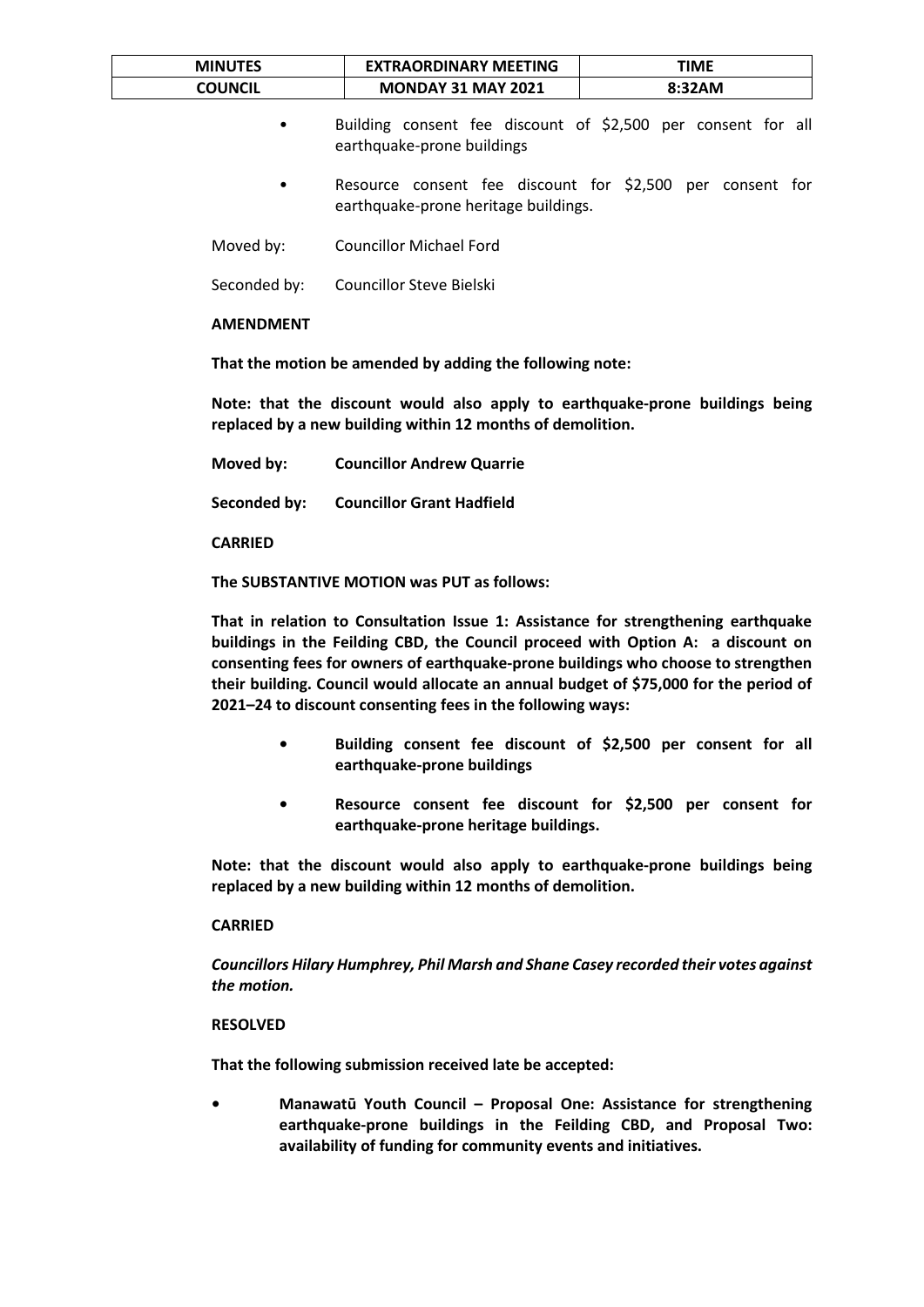| <b>MINUTES</b> | <b>EXTRAORDINARY MEETING</b> | TIME   |
|----------------|------------------------------|--------|
| COUNCIL        | <b>MONDAY 31 MAY 2021</b>    | 8:32AM |

**Moved by: Councillor Hilary Humphrey**

**Seconded by: Councillor Phil Marsh**

**CARRIED**

**RESOLVED**

**That the Council receive all submissions on the draft 10 Year Plan 2021-31, Draft Development and Financial Contributions Policy, Draft Development Contributions Rebate Policy and Draft Revenue and Financing Policy.**

**Moved by: Councillor Hilary Humphrey**

**Seconded by: Councillor Shane Casey**

**CARRIED**

**RESOLVED**

**That the Council approve the Management comments provided in Attachment 3 for submissions 6, 8, 9, 10, 14, 16, 19, 22, 23, 25, 27, 28, 33, 40, 41, 43, 45, 47, 48, 49, 50, 52, 53, 59, 60, 62, 65, 68, 69, 70, 73, 75, 78, 80, 81, 83, 84, 90, 91, 92, 94, 95, 96, 98, 99, 100, 101, 102, 104, 105, 106, 108, 110, 111, 113, 114, 115, 117, 118, 120, 123, 124, 126 as follows:**

| Sub | <b>Submitter Name</b>                | <b>Council response</b>                                                                                                                                                                                                                                                                                                                                                                                                                                                             |
|-----|--------------------------------------|-------------------------------------------------------------------------------------------------------------------------------------------------------------------------------------------------------------------------------------------------------------------------------------------------------------------------------------------------------------------------------------------------------------------------------------------------------------------------------------|
| 006 | <b>David Stroud</b>                  | Council has acquired land for a park. The<br>suggestion for shopping in precinct 4 has been<br>forwarded to District Plan Team. The Property<br>Economics report conducted February 2018<br>concluded few further shops were necessary.<br>Note that small commercial areas have been<br>identified for Precinct 4.                                                                                                                                                                 |
| 008 | <b>Allan Dodge</b>                   | Officers will follow up with the submitter<br>separately.                                                                                                                                                                                                                                                                                                                                                                                                                           |
| 009 | <b>Ferg McNaught</b>                 | Keeping vehicles out of town centre - Addressed<br>by Town Centre Refresh, Traffic Safety and Road<br>Use Bylaw.<br>Climate Change issues - To be addressed under<br>Environmental Strategy. Detail on proposed<br>timeline for development of Environmental<br>Strategy to be provided with response.<br>Information about recycling and what is done<br>with it - Communications and Infrastructure<br>teams to work on engagement plan, provide<br>information to the submitter. |
| 010 | Nga Kaitiaki o Ngati<br>Kauwhata Inc | Council recognises the importance of the<br>Raukawa hearings currently before the Waitangi<br>Tribunal and will continue to partner with Ngati<br>Kauwhata into the future. As the outcomes of                                                                                                                                                                                                                                                                                      |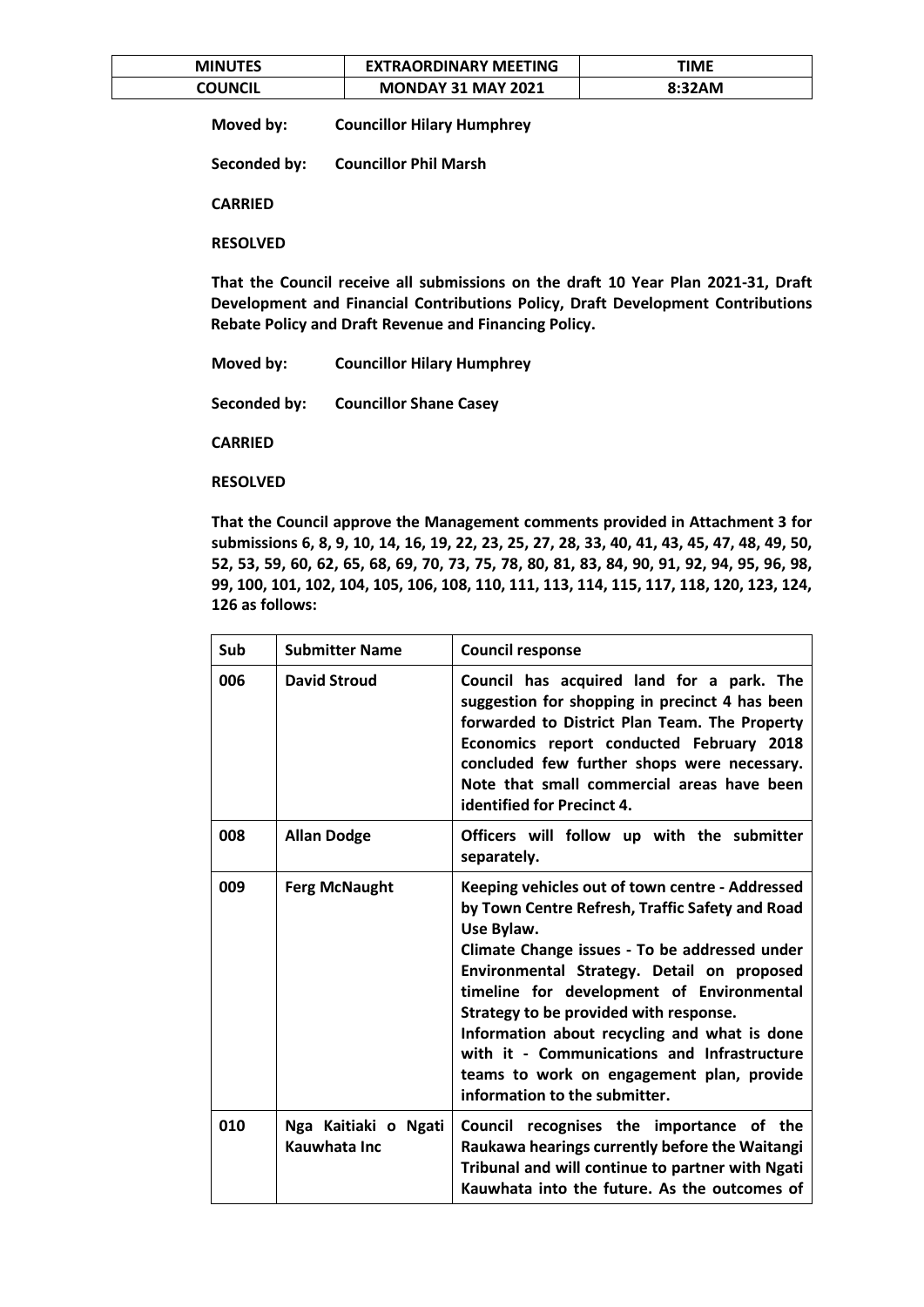| <b>MINUTES</b> | <b>EXTRAORDINARY MEETING</b> | TIME   |
|----------------|------------------------------|--------|
| COUNCIL        | <b>MONDAY 31 MAY 2021</b>    | 8:32AM |

| Sub | <b>Submitter Name</b>       | <b>Council response</b>                                                                                                                                                                                                                                                                                                                                                                                                                                                                                                                                                                                 |
|-----|-----------------------------|---------------------------------------------------------------------------------------------------------------------------------------------------------------------------------------------------------------------------------------------------------------------------------------------------------------------------------------------------------------------------------------------------------------------------------------------------------------------------------------------------------------------------------------------------------------------------------------------------------|
|     |                             | the hearings become clearer, Council will ensure<br>that these are incorporated into the relevant<br>strategic planning processes.                                                                                                                                                                                                                                                                                                                                                                                                                                                                      |
| 014 | <b>Kathleen Duff</b>        | The pool space has limitations including not<br>allowing the public to swim without lifeguard<br>and, for children, caregiver<br>supervision.<br>Guidance on the times when the pool is more<br>likely to have lane space and is quieter, or which<br>times are the busiest to avoid to be provided to<br>submitter. The submitter can also watch the<br>Makino Facebook page for lane updates.                                                                                                                                                                                                         |
| 016 | <b>Bella Duncan</b>         | Submitter (a child) has already been responded<br>thanking her for her thoughts<br>and<br>to,<br>encouraging her to stay engaged in what goes on<br>at Council, but could note to the submitter the<br>Manawatū Community Trust ownership of the<br><b>Feilding Health Centre.</b>                                                                                                                                                                                                                                                                                                                      |
| 019 | <b>Rod Te Whatu</b>         | Extension of the cycle trails through Kitchener<br>Park are already budgeted for throughout the<br>current 10 year plan. Council has a 20-year plan<br>creation of additional cycling routes<br>for<br>throughout the District. Additional detail to be<br>included in response regarding timing of when<br>the budget is planned for.                                                                                                                                                                                                                                                                  |
| 022 | <b>John Bryce</b>           | This feedback is noted.                                                                                                                                                                                                                                                                                                                                                                                                                                                                                                                                                                                 |
| 023 | Doug Booth                  | Advise the submitter of Council's efforts to keep<br>rates low, and direct them to the Rates<br>Remissions Policy, also highlight the 0% rates<br>rise in the last financial year. Also note on 20<br>May 2021 Council voted for the establishment of<br>Māori wards for the 2022 election.                                                                                                                                                                                                                                                                                                             |
| 025 | <b>Shirlene Curtis-Reid</b> | Car parking will be considered as part of the<br><b>Town Centre Refresh.</b><br>The library provides support with digital skills<br>and has run adult education courses including<br>the transition from cheques. Other social<br>services and banks have offered, or continue to<br>offer, assistance with this transition. Response<br>to also include some commentary about the<br>Walking & Cycling Strategy and plans for<br>development in Feilding area (in regard to safer<br>cycling and walking access to<br><b>CBD</b><br>and<br>consequential reduction in need for parking in<br>the CBD). |
| 027 | <b>John Barrack</b>         | Council has acquired land for a reserve in<br>Precinct 4, as well as planning a second reserve<br>and walkway. A map to be included in response                                                                                                                                                                                                                                                                                                                                                                                                                                                         |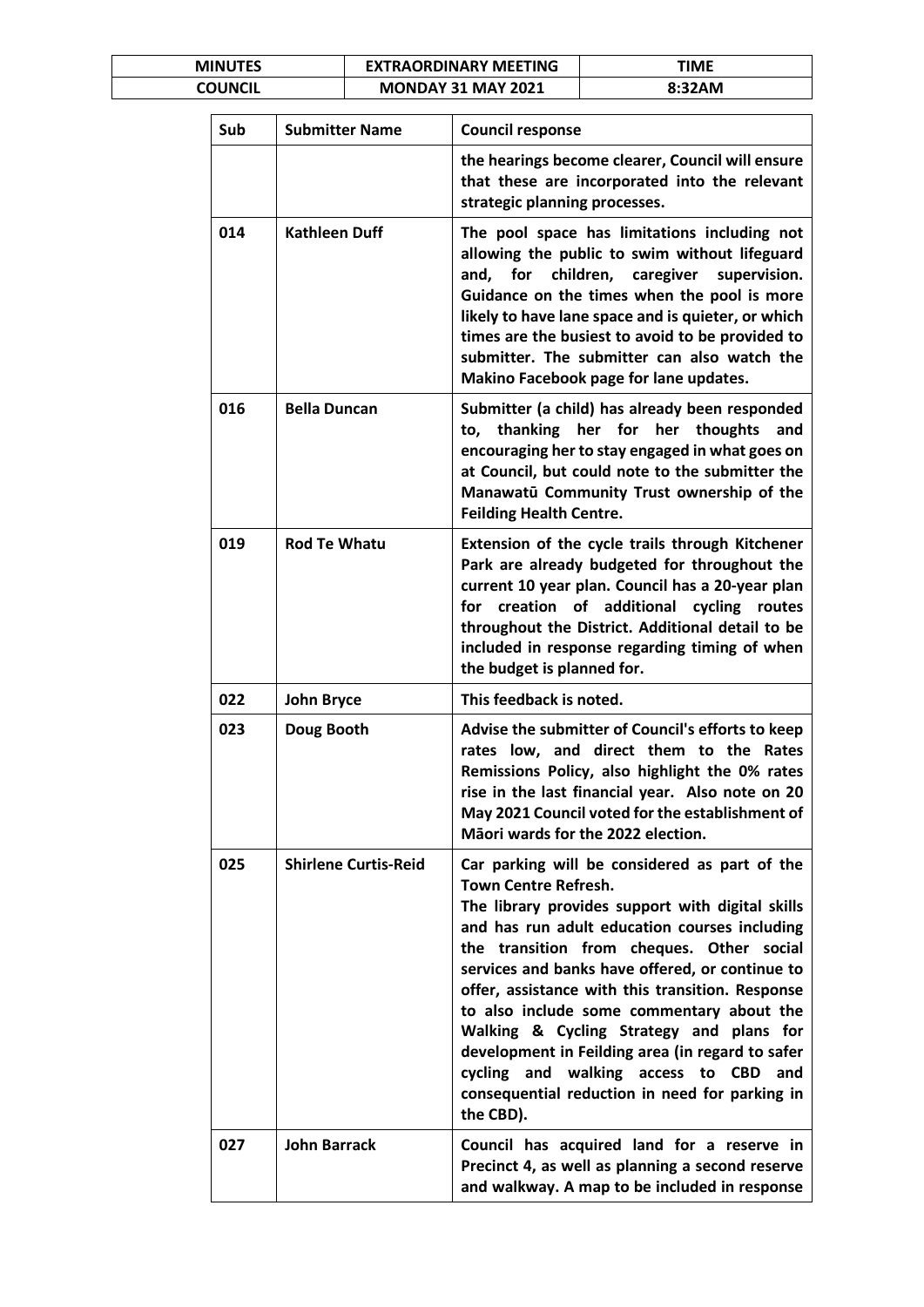| <b>MINUTES</b> | <b>EXTRAORDINARY MEETING</b> | <b>TIME</b> |
|----------------|------------------------------|-------------|
| COUNCIL        | <b>MONDAY 31 MAY 2021</b>    | 8:32AM      |

| Sub | <b>Submitter Name</b>                                                      | <b>Council response</b>                                                                                                                                                                                                                                                                                                                                                                                                                                                                                                                                                                                                                                                                                                                                                                                                                                                                                                                                                                                                                                                                                                                                                                                                                                                                                                                                                                                                                                                                                                    |
|-----|----------------------------------------------------------------------------|----------------------------------------------------------------------------------------------------------------------------------------------------------------------------------------------------------------------------------------------------------------------------------------------------------------------------------------------------------------------------------------------------------------------------------------------------------------------------------------------------------------------------------------------------------------------------------------------------------------------------------------------------------------------------------------------------------------------------------------------------------------------------------------------------------------------------------------------------------------------------------------------------------------------------------------------------------------------------------------------------------------------------------------------------------------------------------------------------------------------------------------------------------------------------------------------------------------------------------------------------------------------------------------------------------------------------------------------------------------------------------------------------------------------------------------------------------------------------------------------------------------------------|
|     |                                                                            | to show the 2.2 hectares to be included on Root<br>Street.                                                                                                                                                                                                                                                                                                                                                                                                                                                                                                                                                                                                                                                                                                                                                                                                                                                                                                                                                                                                                                                                                                                                                                                                                                                                                                                                                                                                                                                                 |
| 028 | <b>Kimbolton</b><br><b>Community</b><br><b>Committee</b><br>-Tony<br>Waugh | Request to seal roads - Would be considered<br>under the Road Sealing Policy.                                                                                                                                                                                                                                                                                                                                                                                                                                                                                                                                                                                                                                                                                                                                                                                                                                                                                                                                                                                                                                                                                                                                                                                                                                                                                                                                                                                                                                              |
| 033 | <b>Noel Heron</b>                                                          | DC Policy comments to be addressed in DC Policy<br>deliberations. Advise the submitter of Council's<br>efforts to keep rates low and direct them to the<br>Rates Remissions Policy. Response to also<br>include information on Council's Rates Rebate<br>Policy.                                                                                                                                                                                                                                                                                                                                                                                                                                                                                                                                                                                                                                                                                                                                                                                                                                                                                                                                                                                                                                                                                                                                                                                                                                                           |
| 041 | Joanna Saywell                                                             | The questions raised by the submitter will be<br>answered within their response letter. Previous<br>correspondence to be provided to Elected<br>Members.                                                                                                                                                                                                                                                                                                                                                                                                                                                                                                                                                                                                                                                                                                                                                                                                                                                                                                                                                                                                                                                                                                                                                                                                                                                                                                                                                                   |
| 043 | <b>Feilding Bridge Club</b>                                                | Continue to work with the bridge club on options<br>for the future.                                                                                                                                                                                                                                                                                                                                                                                                                                                                                                                                                                                                                                                                                                                                                                                                                                                                                                                                                                                                                                                                                                                                                                                                                                                                                                                                                                                                                                                        |
| 045 | <b>Celia Geary</b>                                                         | Council is currently developing a concept plan<br>for the Feilding Town Centre; this includes<br>addressing key issues such as our older buildings<br>and if these should be retained and what they<br>could be used for. The Concept Design is also<br>exploring cost effective options for the Town<br>Centre and if investment should go into the<br>restoration of buildings or investment into the<br>Open Spaces and the events and activities within<br>them. The types of materials used to upgrade<br>the Town Centre and the cost of them to install<br>and maintain is a key consideration. The future<br>use of Manfeild is currently being reviewed<br>through our Community Facilities Strategy 2020.<br>This includes if facilities such as Manfeild can be<br>repurposed and optimised for a wider range of<br>activities and events. Decisions on the future use<br>of Manfeild will be made by Council towards the<br>end of 2021. The Public Toilet for the Mangakino<br>Flow Park (Skate Park) is due to be installed<br>before December 2021. This was always on the<br>work programme for the second half of 2021.<br>Walkway and cycleway projects are prioritised<br>based on the criteria contained in the MDC<br>Walking and Cycling Strategy. Funding for new<br>footpaths is District-wide as they benefit the<br>whole community.<br>Affordability is identified as a key issue and<br>consideration for this 10 Year<br>Plan.<br><b>The</b><br>consultation document contains information on |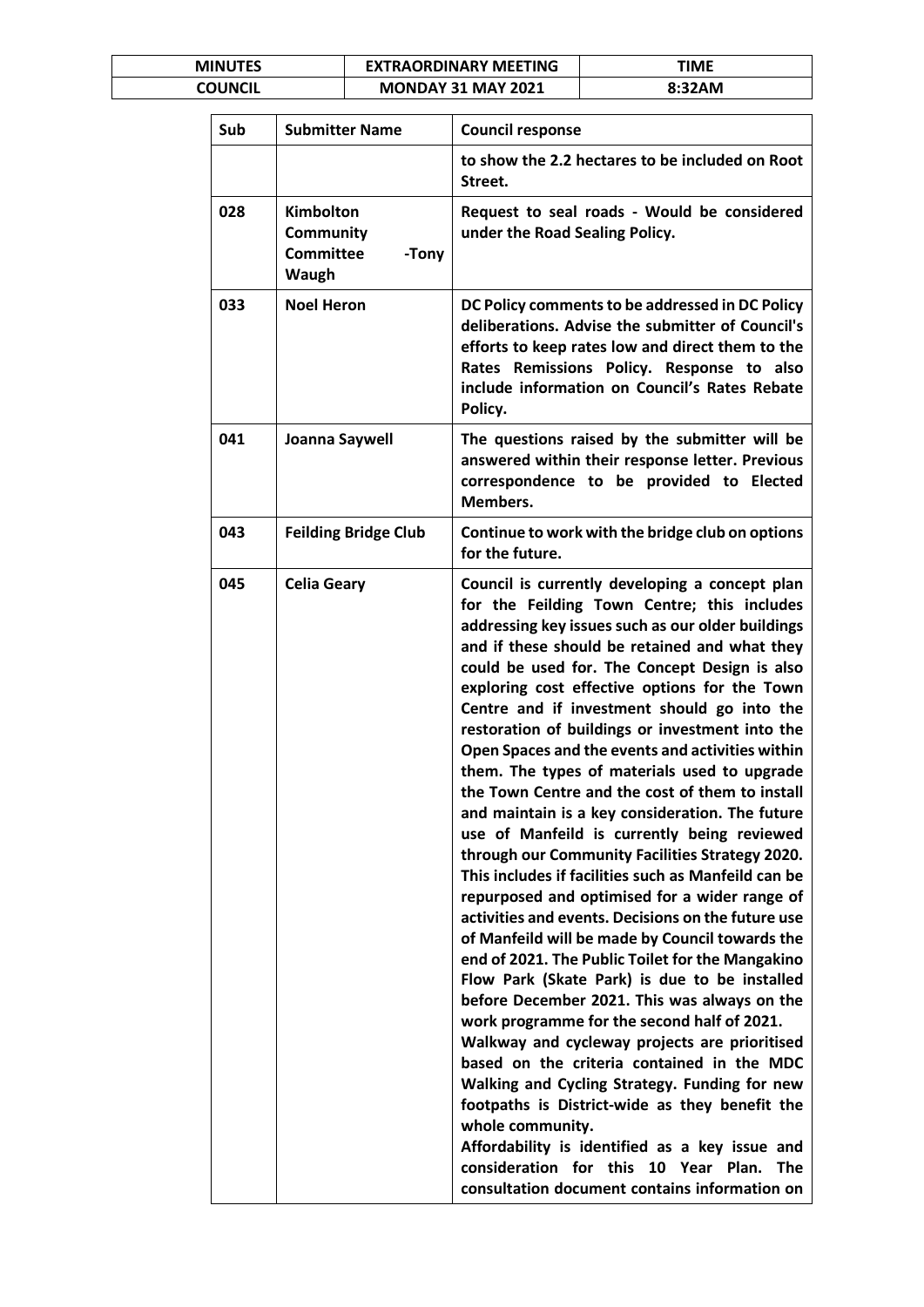| <b>MINUTES</b> | <b>EXTRAORDINARY MEETING</b> | <b>TIME</b> |
|----------------|------------------------------|-------------|
| COUNCIL        | <b>MONDAY 31 MAY 2021</b>    | 8:32AM      |

| Sub | <b>Submitter Name</b>                                                                     | <b>Council response</b>                                                                                                                                                                                                                                                                                                                                                                                                                                                                                                                                                                                                                                                                                                                                                                                                                                                                                                                                                                                                                                                                                                                                                                                                                                                                            |
|-----|-------------------------------------------------------------------------------------------|----------------------------------------------------------------------------------------------------------------------------------------------------------------------------------------------------------------------------------------------------------------------------------------------------------------------------------------------------------------------------------------------------------------------------------------------------------------------------------------------------------------------------------------------------------------------------------------------------------------------------------------------------------------------------------------------------------------------------------------------------------------------------------------------------------------------------------------------------------------------------------------------------------------------------------------------------------------------------------------------------------------------------------------------------------------------------------------------------------------------------------------------------------------------------------------------------------------------------------------------------------------------------------------------------|
|     |                                                                                           | how Council has worked to keep rates as low as<br>possible.                                                                                                                                                                                                                                                                                                                                                                                                                                                                                                                                                                                                                                                                                                                                                                                                                                                                                                                                                                                                                                                                                                                                                                                                                                        |
| 047 | Bainesse /<br>Rangiotu<br><b>Community</b><br><b>Committee</b><br>Alan<br><b>Horsfall</b> | The categorisation of the Rangiotu Memorial<br>Hall in the Community Facilities Strategy will be<br>reviewed in July 2021. The requests for new<br>facilities in Rangiotu would be evaluated<br>through a needs assessment and evaluated<br>against the Investment Framework in the<br>Community Facilities Strategy. Any funding<br>would be sought through future Annual Plans.<br>The Draft 10 Year Plan does not include provision<br>for a new pathway in the vicinity of Rangiotu<br>School. Council requires more information on a<br>proposed new pathway so this may be evaluated<br>and prioritised through the Walking and Cycling<br>Strategy. Council is currently consulting on the<br>redevelopment of the main district library in<br>Feilding.<br>MDC submitted in support of the Reid's Line<br>Spillway upgrades to Horizons Draft Long Term<br>Plan 2021-2031. These upgrades are necessary<br>to provide Feilding with flood protection to a<br>200year return period standard. Horizons is<br>required to consider downstream impacts. In our<br>submission to the Horizons Draft Long Term<br>Plan, we requested a meeting to discuss progress<br>with the Reid's Line Spillway. The letter to the<br>submitter will include a response to these<br>concerns from Horizons. |
| 048 | <b>Lizzy Kent</b>                                                                         | consultation<br>considered<br>The<br><b>issues</b><br>were<br>significant based on the impact of the decision<br>on the community following on an assessment<br>against Council's Significance and Engagement<br>Policy.<br>Council's intention is to reduce the Permanent<br>Speed Limit on Mt Stewart-Halcombe Road and<br>Mt Biggs Road to 80kph to align with the<br>forthcoming changes to NZ's speed<br>limit<br>legislation and speed management framework.                                                                                                                                                                                                                                                                                                                                                                                                                                                                                                                                                                                                                                                                                                                                                                                                                                 |
| 049 | <b>Phil Lightbourne</b>                                                                   | Council is focused on finishing the projects we<br>have already started and keeping<br>rates<br>affordable.                                                                                                                                                                                                                                                                                                                                                                                                                                                                                                                                                                                                                                                                                                                                                                                                                                                                                                                                                                                                                                                                                                                                                                                        |
| 050 | Pam Workman                                                                               | The type of activities that can be established in<br>the Villages is controlled by the District Plan $-$ i.e.<br>some are permitted, and others need resource<br>consent approval. We are currently reviewing<br>the District Plan rules for the villages.                                                                                                                                                                                                                                                                                                                                                                                                                                                                                                                                                                                                                                                                                                                                                                                                                                                                                                                                                                                                                                         |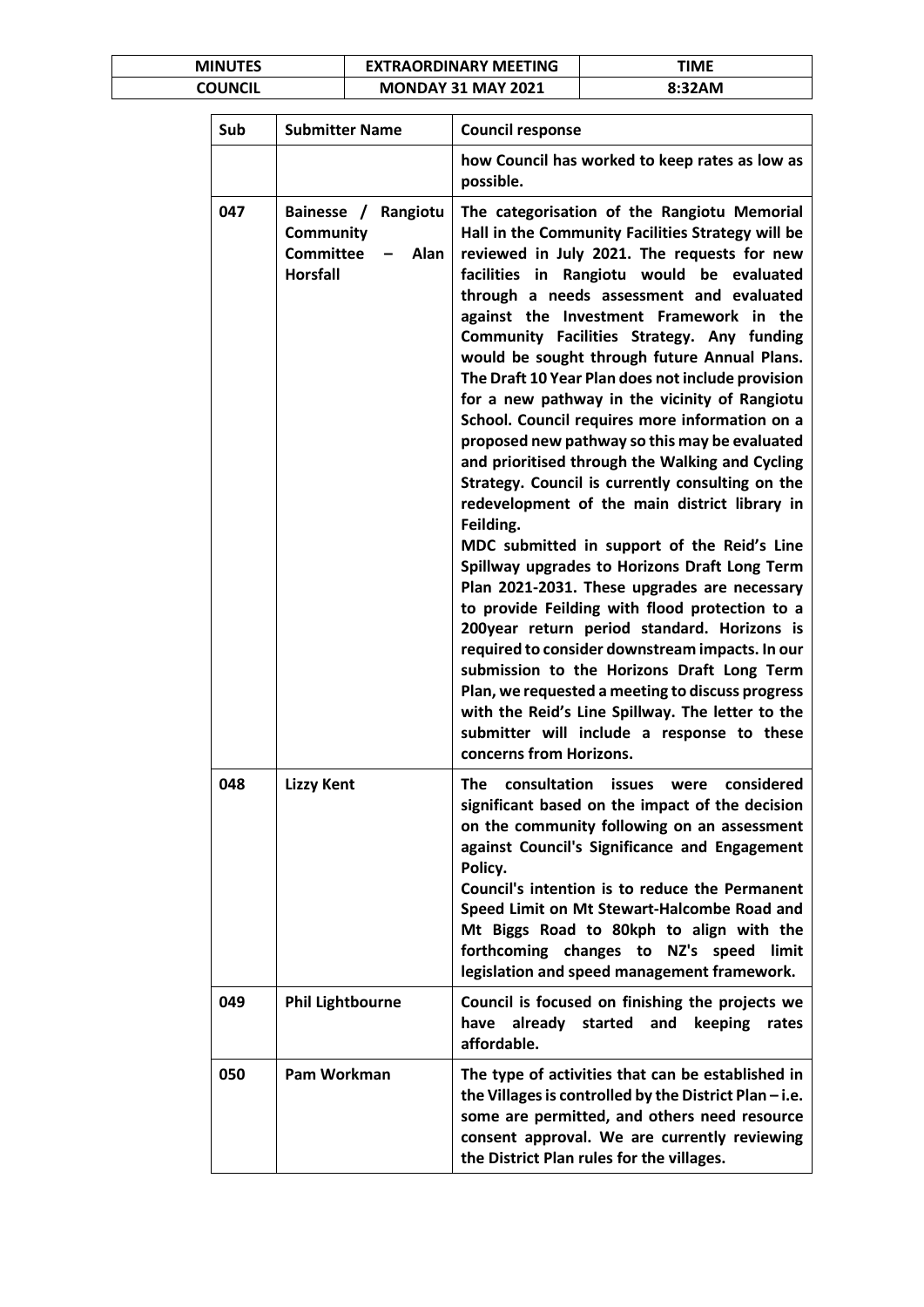| <b>MINUTES</b> | <b>EXTRAORDINARY MEETING</b> | TIME   |
|----------------|------------------------------|--------|
| COUNCIL        | <b>MONDAY 31 MAY 2021</b>    | 8:32AM |

| Sub | <b>Submitter Name</b>                              | <b>Council response</b>                                                                                                                                                                                                                                                                                                                                                                                                                                                                                                                                                                                                                                                                                                                                                                                                                                                                                                                                                                                |
|-----|----------------------------------------------------|--------------------------------------------------------------------------------------------------------------------------------------------------------------------------------------------------------------------------------------------------------------------------------------------------------------------------------------------------------------------------------------------------------------------------------------------------------------------------------------------------------------------------------------------------------------------------------------------------------------------------------------------------------------------------------------------------------------------------------------------------------------------------------------------------------------------------------------------------------------------------------------------------------------------------------------------------------------------------------------------------------|
|     |                                                    | Any<br>upgrades<br>to<br>roading<br>proposed<br>infrastructure must be submitted to Waka<br>Kotahi for funding and be supported by an<br>evidence-based Business Case. Waka Kotahi is<br>currently finalising the National Land Transport<br>Programme so any new applications would not<br>be considered until the next 10 Year Plan is<br>prepared in 2024. It is however unlikely that the<br>work would generate sufficient benefits to<br>justify the investment. Council will continue to<br>engage with the Sanson Community Committee<br>in regard to their community plan and the<br>projects included as part of this plan.                                                                                                                                                                                                                                                                                                                                                                  |
| 052 | <b>Jeannette Henderson</b>                         | Economic Development Strategy<br>The<br>and<br>Community Development Strategy both had<br>community<br>consultation<br>extensive<br>and<br>engagement meetings in their development. The<br>decision regarding the award of contracts and<br>their value is an operational decision made<br>under the Council's Procurement Policy and<br>Community Development Policy. Due to the<br>value of the FDP contract this was referred to a<br>full Council meeting in accordance with the<br><b>Council Delegations Manual.</b>                                                                                                                                                                                                                                                                                                                                                                                                                                                                            |
| 053 | Sport Manawatū<br><b>Brad Cassidy</b>              | Town Centre Concept Design, Open Spaces<br>Framework include such opportunities. Council<br>values<br>strategic<br>partnership<br>with<br><b>Sport</b><br>Manawatū.                                                                                                                                                                                                                                                                                                                                                                                                                                                                                                                                                                                                                                                                                                                                                                                                                                    |
| 059 | Wellington Fish and<br>Game Council - Phil<br>Teal | 1. Council aspires to improving surface water<br>quality across the district. As part of this<br>aspiration council have initiated a wastewater<br>centralisation programme to remove<br>point<br>discharges,<br>prioritising<br>land<br>sources<br>are<br>discharges over water, providing stormwater<br>attenuation and treatment and reducing surface<br>during minimum<br>abstractions<br>flow<br>water<br>conditions. All of these actions are progressively<br>improving the quality of our local water bodies.<br>2. Council have set up a Mana Whakahaere<br>group to make joint decisions with local tangata<br>whenua to improve surface water quality. This<br>group has been set up to improve the health and<br>wellbeing of the Oroua River and associated<br>tributaries. 3. The Mana Whakahaere group<br>aspiration is to return the Oroua River and<br>associated tributaries to its predevelopment<br>state. This improves the state of existing<br>waterbodies across the district. |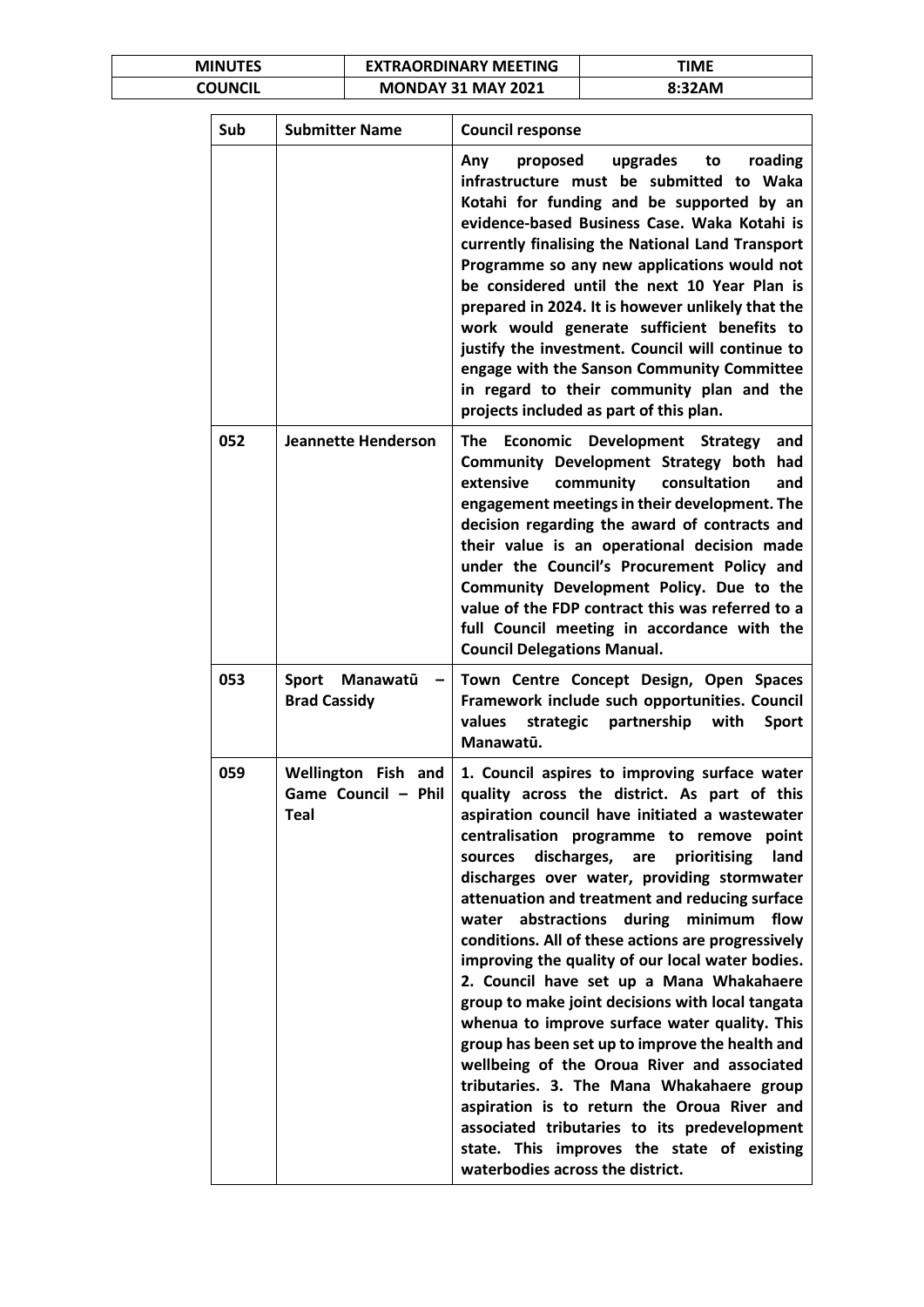| <b>MINUTES</b> | <b>EXTRAORDINARY MEETING</b> | TIME   |
|----------------|------------------------------|--------|
| COUNCIL        | <b>MONDAY 31 MAY 2021</b>    | 8:32AM |

|     | <b>Submitter Name</b> | <b>Council response</b>                                                                                                                                                                                                                                                                                                                                                                                                                                                                                                                                                                                                                                                                                                                                                                                                                                                                                                                                                                                                                                                                                                                                                                                                                                                                                                                                                                                                                                                                                                                                                                                                                                                                                                                                                                                                                                                                                                                                                                                                                                                                                                      |
|-----|-----------------------|------------------------------------------------------------------------------------------------------------------------------------------------------------------------------------------------------------------------------------------------------------------------------------------------------------------------------------------------------------------------------------------------------------------------------------------------------------------------------------------------------------------------------------------------------------------------------------------------------------------------------------------------------------------------------------------------------------------------------------------------------------------------------------------------------------------------------------------------------------------------------------------------------------------------------------------------------------------------------------------------------------------------------------------------------------------------------------------------------------------------------------------------------------------------------------------------------------------------------------------------------------------------------------------------------------------------------------------------------------------------------------------------------------------------------------------------------------------------------------------------------------------------------------------------------------------------------------------------------------------------------------------------------------------------------------------------------------------------------------------------------------------------------------------------------------------------------------------------------------------------------------------------------------------------------------------------------------------------------------------------------------------------------------------------------------------------------------------------------------------------------|
| Sub |                       | 4. As part of council strategic growth plans<br>attenuation basins are being incorporated into<br>growth areas to attenuate flows and provide<br>treatment prior to entering surface waterbodies.<br>In doing so bacteria, nutrient and sediment loads<br>will be reduced. 5. Council have an inflow and<br>infiltration programme to minimise infiltration<br><b>This</b><br>from<br>local<br>wastewater<br>networks.<br>links into council<br>renewals<br>programme<br>which far exceeds<br>programme<br>required<br>maintenance. Stormwater entrains E. coli from<br>multiple sources many of which council have<br>limited control over. Council objective is to not<br>cause local water bodies to exceed relevant<br>amber alert guidelines. In doing so stormwater<br>discharges from council infrastructure will not<br>adversely affect recreational use of waterways<br>food gathering opportunities. 6.<br>The<br>or<br>development of attenuation basins within<br>growth areas helps to reduce sediment loads. In<br>addition to the attenuation<br>devices the<br>installation of sumps and stormwater treatment<br>devices limits the sediment loads from urban<br>environments. 7. Council have a district wide<br>stormwater improvement plan to improve<br>stormwater infrastructure across the district. 8.<br>Manawatū<br>District Council's centralisation<br>allows<br>focus<br>council<br>programme<br>to<br>on<br>innovative improvements to the Manawatū<br>wastewater treatment plant. Multiple projects<br>are currently underway to improve treatment,<br>reduce reliance on Oroua River, maximise the<br>utilisation of available land, increase access to<br>resilience.<br>waterways and<br>increase<br><b>These</b><br>projects include<br>but<br>not<br>limited<br>to<br>are<br>developing an extensive wetland, trade waste<br>separation, additional land, refining existing<br>treatment process, improving alternative power<br>and<br>expanding the centralisation<br>sources<br>pipeline to non-council facilities. Associated<br>costs for these innovative projects are in the long |
|     |                       | term budgets. In addition to these projects<br>council have an array of wastewater experts who                                                                                                                                                                                                                                                                                                                                                                                                                                                                                                                                                                                                                                                                                                                                                                                                                                                                                                                                                                                                                                                                                                                                                                                                                                                                                                                                                                                                                                                                                                                                                                                                                                                                                                                                                                                                                                                                                                                                                                                                                               |
|     |                       | are working together to improve the Oroua River<br>water quality. 9. By creating wetlands to imitate<br>natural processes council are leading by example<br>to show the passive benefits that wetlands can<br>provide. Council is working closely with local iwi<br>to develop effective treatment device while                                                                                                                                                                                                                                                                                                                                                                                                                                                                                                                                                                                                                                                                                                                                                                                                                                                                                                                                                                                                                                                                                                                                                                                                                                                                                                                                                                                                                                                                                                                                                                                                                                                                                                                                                                                                              |
|     |                       | providing an<br>ecological<br>habitat<br>that<br>has                                                                                                                                                                                                                                                                                                                                                                                                                                                                                                                                                                                                                                                                                                                                                                                                                                                                                                                                                                                                                                                                                                                                                                                                                                                                                                                                                                                                                                                                                                                                                                                                                                                                                                                                                                                                                                                                                                                                                                                                                                                                         |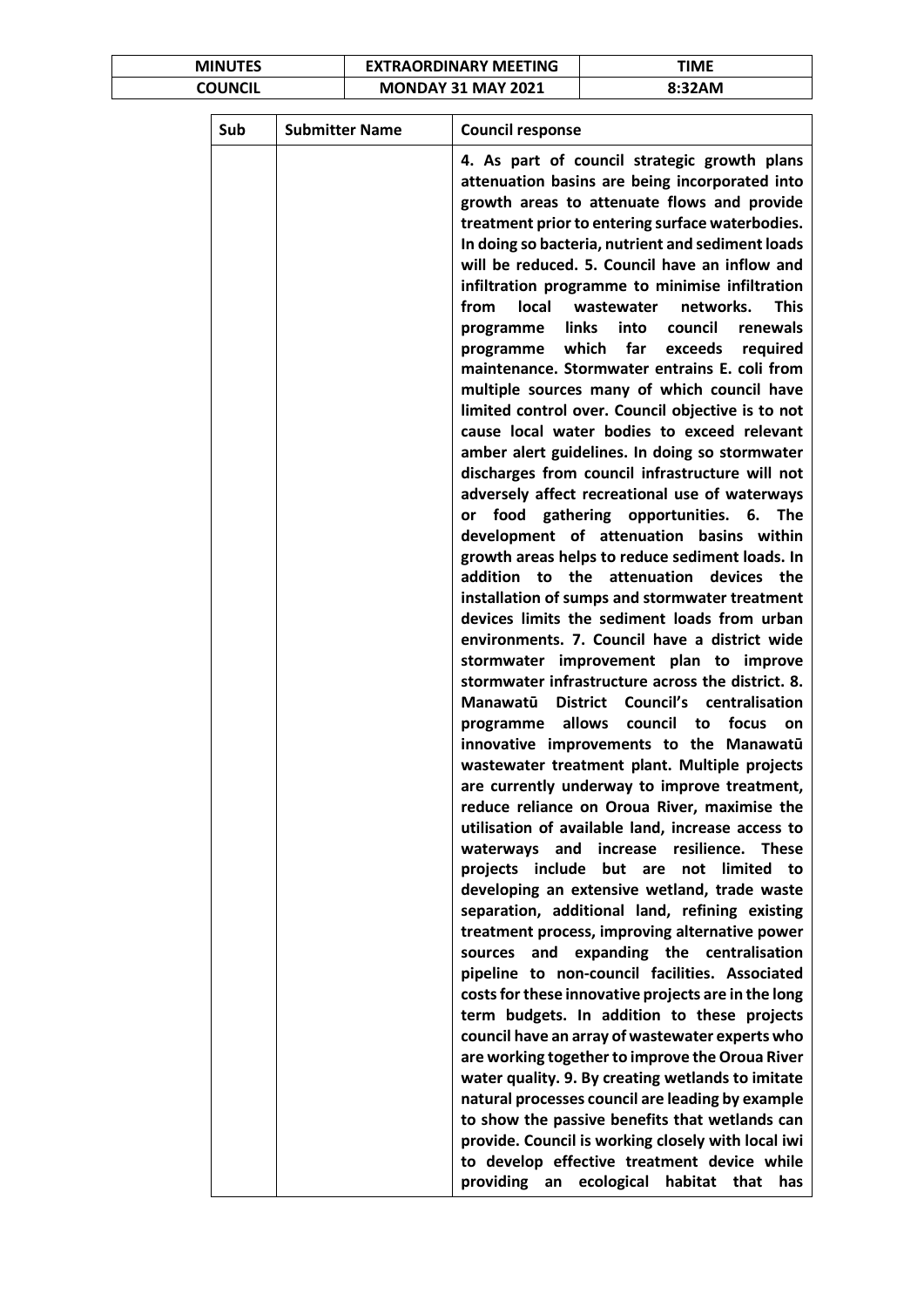| <b>MINUTES</b> | <b>EXTRAORDINARY MEETING</b> | ΓΙΜΕ   |
|----------------|------------------------------|--------|
| COUNCIL        | <b>MONDAY 31 MAY 2021</b>    | 8:32AM |

| Sub | <b>Submitter Name</b>                                                                | <b>Council response</b>                                                                                                                                                                                                                                                                                                                                                                                                                                                                                                                                                                                                                                                                                                                                                                                                                                                                                                                                                                                                                                                                                                                                                                                                                                                                                                                                                                                                                                               |
|-----|--------------------------------------------------------------------------------------|-----------------------------------------------------------------------------------------------------------------------------------------------------------------------------------------------------------------------------------------------------------------------------------------------------------------------------------------------------------------------------------------------------------------------------------------------------------------------------------------------------------------------------------------------------------------------------------------------------------------------------------------------------------------------------------------------------------------------------------------------------------------------------------------------------------------------------------------------------------------------------------------------------------------------------------------------------------------------------------------------------------------------------------------------------------------------------------------------------------------------------------------------------------------------------------------------------------------------------------------------------------------------------------------------------------------------------------------------------------------------------------------------------------------------------------------------------------------------|
|     |                                                                                      | historically<br>nationally degraded. As<br>been<br>council's legislation limits influence on rural<br>landowners council will continue to encourage<br>the Regional Council to provide initiatives to<br>develop<br>wetlands.<br>10.<br>The<br><b>network</b><br>οf<br>basins<br>throughout the<br>attenuation<br>urban<br>landscape interconnect to capture a significant<br>catchment. 11. Council are actively working with<br>local iwi to develop wetlands within the district<br>to reduce nutrient loads, attenuate flows and<br>increase land infiltration. 12. The Regional<br>Council<br>provide<br>help<br>resources to<br>rural<br>landowners to develop wetlands and fence off<br>waterways. Council supports this work and<br>encourage local landowners to take advantage<br>of this opportunity to obtain financial assistance<br>towards plants, planting and fencing. 13. Council<br>actively work to minimise costs to their<br>ratepayers and seek central and regional funding<br>where possible. 14. The Regional Council<br>coordinate this work to promote sustainable<br>land management. Council is in support of this<br>will<br>work<br>and<br>actively participate<br>were<br>applicable. 15. Through walkways and cycleway<br>development council are increasing recreational<br>and food gathering opportunities across the<br>district. Where possible these walkways are<br>designed so public can interact with local<br>waterways. |
| 060 | <b>Manchester</b><br>House<br><b>Social Services Society</b><br>Inc - Ann Williamson | Indicate Council's awareness of this issue,<br>confirm upcoming Housing Strategy.                                                                                                                                                                                                                                                                                                                                                                                                                                                                                                                                                                                                                                                                                                                                                                                                                                                                                                                                                                                                                                                                                                                                                                                                                                                                                                                                                                                     |
| 062 | <b>Jack Henderson</b>                                                                | The future of 3 Waters is still uncertain with the<br>reform process being led by central government.<br>The stated intention is to form multi-regional<br>entities for water services. Precise details of how<br>these entities would operate have not been<br>decided with the final decision to join or remain<br>status quo up to Council.                                                                                                                                                                                                                                                                                                                                                                                                                                                                                                                                                                                                                                                                                                                                                                                                                                                                                                                                                                                                                                                                                                                        |
| 065 | Neighbourhood<br>Support Manawatū -<br><b>Aly Thompson</b>                           | Advise the level of detail is prescribed in the<br>Local Government Act and further specificity<br>would make the document significantly larger.<br>Council always endeavours to make information<br>its consultations as understandable<br>in<br>as<br>possible.                                                                                                                                                                                                                                                                                                                                                                                                                                                                                                                                                                                                                                                                                                                                                                                                                                                                                                                                                                                                                                                                                                                                                                                                     |
| 068 | Chamber<br>Manawatū<br>οf<br>Commerce<br><b>Amanda Linsley</b>                       | Noted matters raised. CEDA is focused on the<br>regional picture for business support and<br>development. FDP will be focused on providing                                                                                                                                                                                                                                                                                                                                                                                                                                                                                                                                                                                                                                                                                                                                                                                                                                                                                                                                                                                                                                                                                                                                                                                                                                                                                                                            |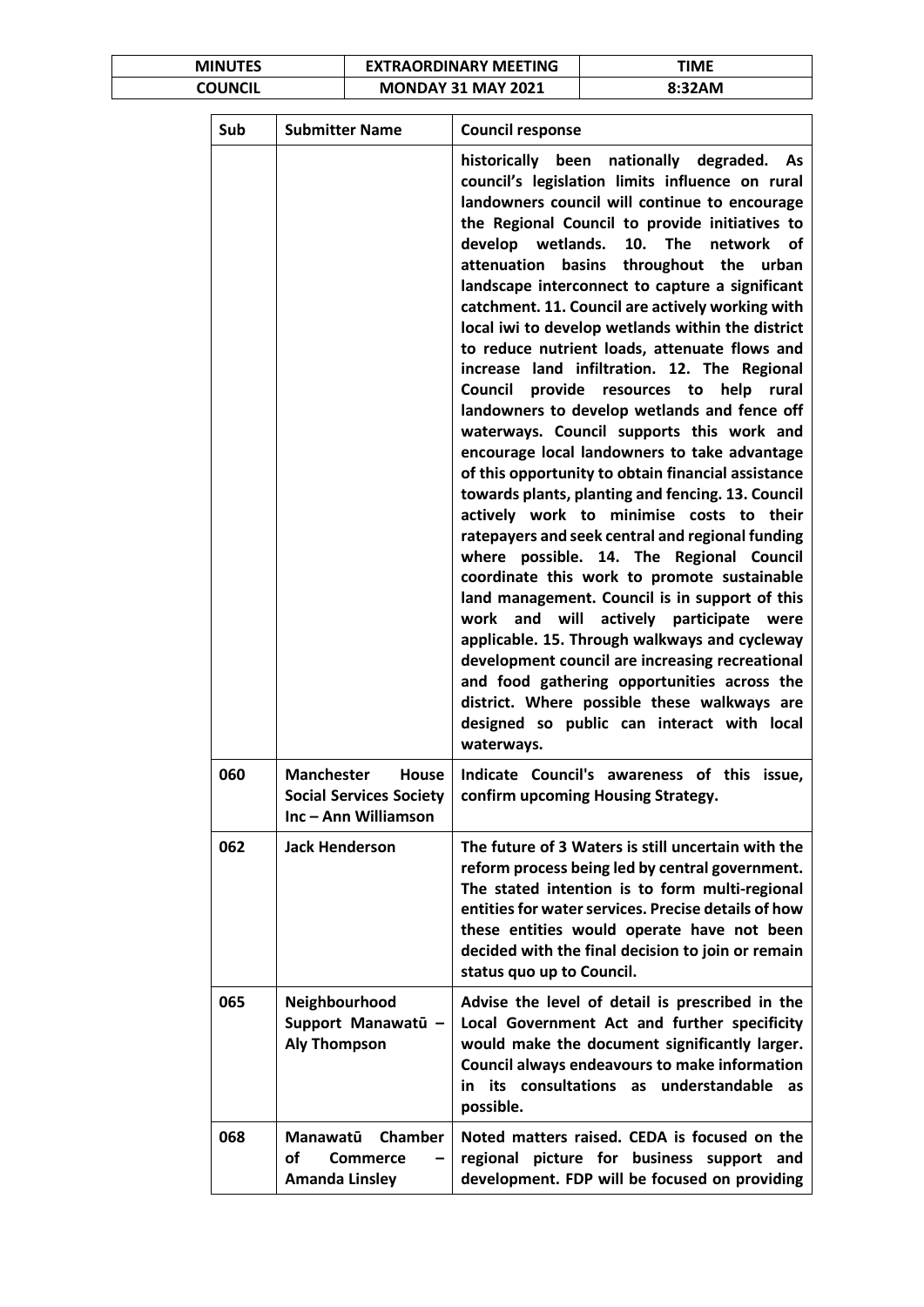| <b>MINUTES</b> | <b>EXTRAORDINARY MEETING</b> | TIME   |
|----------------|------------------------------|--------|
| COUNCIL        | <b>MONDAY 31 MAY 2021</b>    | 8:32AM |

| Sub | <b>Submitter Name</b>                                                      | <b>Council response</b>                                                                                                                                                                                                                                                                                                                                                                                                                                                                                                                                                                                                                                                                                                                                                                                                                                                                                             |
|-----|----------------------------------------------------------------------------|---------------------------------------------------------------------------------------------------------------------------------------------------------------------------------------------------------------------------------------------------------------------------------------------------------------------------------------------------------------------------------------------------------------------------------------------------------------------------------------------------------------------------------------------------------------------------------------------------------------------------------------------------------------------------------------------------------------------------------------------------------------------------------------------------------------------------------------------------------------------------------------------------------------------|
|     |                                                                            | grassroots business support as part of their<br>deliverables with Council. Include in response a<br>copy of the schedule of deliverables for each<br>organisation they have queried.                                                                                                                                                                                                                                                                                                                                                                                                                                                                                                                                                                                                                                                                                                                                |
| 069 | Te Manawa - Andy<br>Lowe                                                   | Noted comments made.                                                                                                                                                                                                                                                                                                                                                                                                                                                                                                                                                                                                                                                                                                                                                                                                                                                                                                |
| 070 | <b>Linda Paton</b>                                                         | This service is 60% user pays. The rates are set to<br>cover overheads required for delivery of the<br>service including the costs of accreditation as a<br><b>Building Consent Authority.</b>                                                                                                                                                                                                                                                                                                                                                                                                                                                                                                                                                                                                                                                                                                                      |
| 073 | <b>John Gibsone</b>                                                        | Confirm Council is considering energy saving<br>measures, direct to library consultation. Noted<br>about<br>climate<br>comments<br>change<br>and<br>electrification.<br>commitment<br>Will<br>be<br>to<br>part of the Environmental<br>considered as<br>Strategy. Response to also note that Council<br>already has a number of hybrid vehicles.                                                                                                                                                                                                                                                                                                                                                                                                                                                                                                                                                                    |
| 075 | <b>Trevor Donaldson</b>                                                    | Council does not have the jurisdiction to advance<br>the Reid's Line Spillway as this is Horizons'<br>responsibility.<br>Council<br>is<br>committed<br>to<br>advocating to Horizons on this important piece<br>of work. Horizons is required to ensure that the<br>floodway upgrades do not increase the risk of<br>flooding on any other property, including those<br>neighbouring the Oroua River. Any increase in<br>flood risk would need to be mitigated, such as<br>through upgrades to stopbanks south of Feilding<br>and on the Oroua River. MDC has requested that<br>Horizons provide MDC with an update on the<br>Reid Line Floodway upgrades project. We would<br>be happy to raise these concerns with Horizons<br>and to provide a response back to you following<br>this meeting. Advise the option of a new build<br>for the library has already been ruled out. Direct<br>to library consultation. |
| 078 | <b>Cancer Society of New</b><br><b>Zealand</b><br><b>Kerry</b><br>Hocquard | Council continues to support the Cancer<br>Society's Sunsmart approach and will<br>be<br>including this approach in future planning which<br>includes the erection of shade sails where<br>appropriate. Council will continue signage in<br>relation to smoke free initiatives in all of its<br>public spaces. Additional information to be<br>included in the response following the Council<br>workshop on 3rd June where Elected Members<br>will discuss whether a Smokefree and Vaping<br>Policy is needed.                                                                                                                                                                                                                                                                                                                                                                                                     |
| 080 | <b>Catherine Larsen</b>                                                    | Council currently has funding allocated to the<br>strengthening and modernising of the Little                                                                                                                                                                                                                                                                                                                                                                                                                                                                                                                                                                                                                                                                                                                                                                                                                       |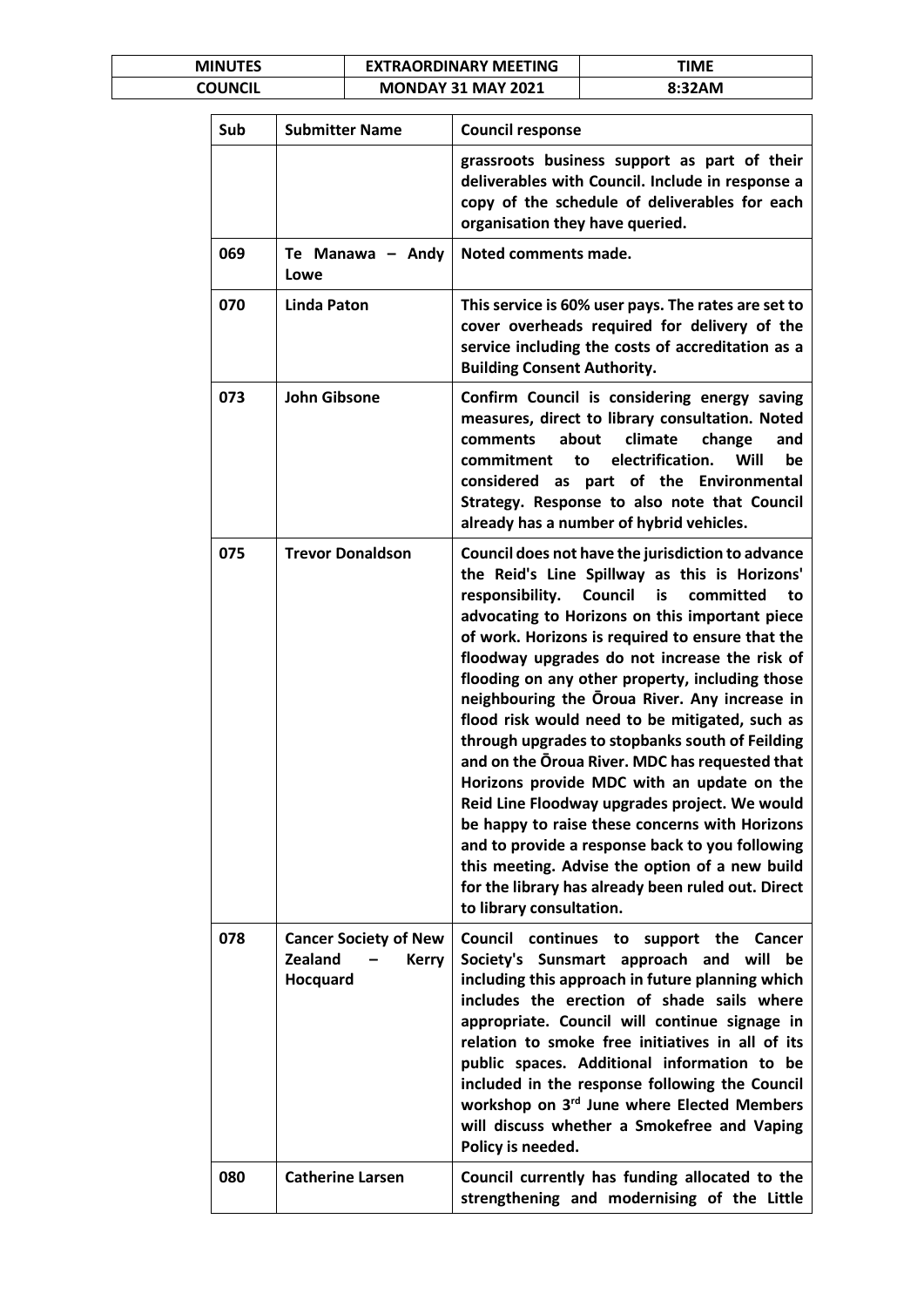| <b>MINUTES</b> | <b>EXTRAORDINARY MEETING</b> | TIME   |
|----------------|------------------------------|--------|
| COUNCIL        | <b>MONDAY 31 MAY 2021</b>    | 8:32AM |

| Sub | <b>Submitter Name</b>                                                                   | <b>Council response</b>                                                                                                                                                                                                                                                                                                                                                                                                                                                                                                                                                                                                                                                                                                                                                                                                                                                                                                     |
|-----|-----------------------------------------------------------------------------------------|-----------------------------------------------------------------------------------------------------------------------------------------------------------------------------------------------------------------------------------------------------------------------------------------------------------------------------------------------------------------------------------------------------------------------------------------------------------------------------------------------------------------------------------------------------------------------------------------------------------------------------------------------------------------------------------------------------------------------------------------------------------------------------------------------------------------------------------------------------------------------------------------------------------------------------|
|     |                                                                                         | Theatre. Recent assessments of the building<br>have identified that the building requires<br>extensive work. Cost and options will be<br>presented back to Council to determine the<br>future of the building. The Community Facilities<br>Strategy includes an investment framework that<br>will guide Council through the decision making<br>process. Response to also provide some clarity<br>around the timeframes for when the Little<br>Theatre considerations will come back to<br>Council.                                                                                                                                                                                                                                                                                                                                                                                                                          |
| 081 | <b>Rongotea Community</b><br>Committee - Lance<br><b>Berry</b>                          | <b>Council can work with the Rongotea Community</b><br>Committee to establish the best location for a<br>skate park. Once detailed costs from the<br>committee have been established this will be<br>prepared within future Annual Plans. Council<br>uses an evidence based decision<br>making<br>approach to prioritisation of projects throughout<br>the District. The use of Te Reo Māori in the<br>reflects<br><b>Council's</b><br>consultation<br>document<br>commitment to the principles of the Treaty of<br>Waitangi. DC Policy comments to be addressed<br>DC Policy deliberations. Subdivision<br>in l<br>Comments in regard to the infrastructure<br>connections<br>need to<br>be<br>checked<br>by<br>management.                                                                                                                                                                                                |
| 083 | <b>Hiwinui</b><br><b>Community</b><br><b>Committee</b><br><b>Greg</b><br><b>Barratt</b> | Addendum to submission - Increase in mowing<br>cycle results in \$8,000 extra expenditure per<br>year. Management recommendation would be<br>to retain status quo for mowing. Council agrees<br>with management recommendation.                                                                                                                                                                                                                                                                                                                                                                                                                                                                                                                                                                                                                                                                                             |
| 084 | <b>Horizons</b><br>Regional<br>Council<br><b>Michael</b><br><b>McCartney</b>            | One of the key drivers for the Wastewater<br>Centralisation project is to reduce direct<br>discharges to waterways, thereby improving<br>water quality outcomes in line with Council's<br>obligations under the Essential Freshwater<br>regulations. The Wastewater<br>policies and<br>Centralisation Project has been fully costed and<br>the necessary budget included within the MDC<br>Draft 10 Year Plan 2021-2031. Re funding for bus<br>stops, MDC has funding included in the 10 Year<br>Plan that will be sufficient for all necessary<br>infrastructure for the new Orbiter bus service<br>requirements. Re provision of new bus terminal,<br>will be considered as a part of the Feilding Town<br>Design<br>considerations.<br><b>Centre</b><br>Concept<br>Resourcing for actions related to climate change<br>adaptation will be considered as part of the<br><b>Environmental Strategy and future budgets.</b> |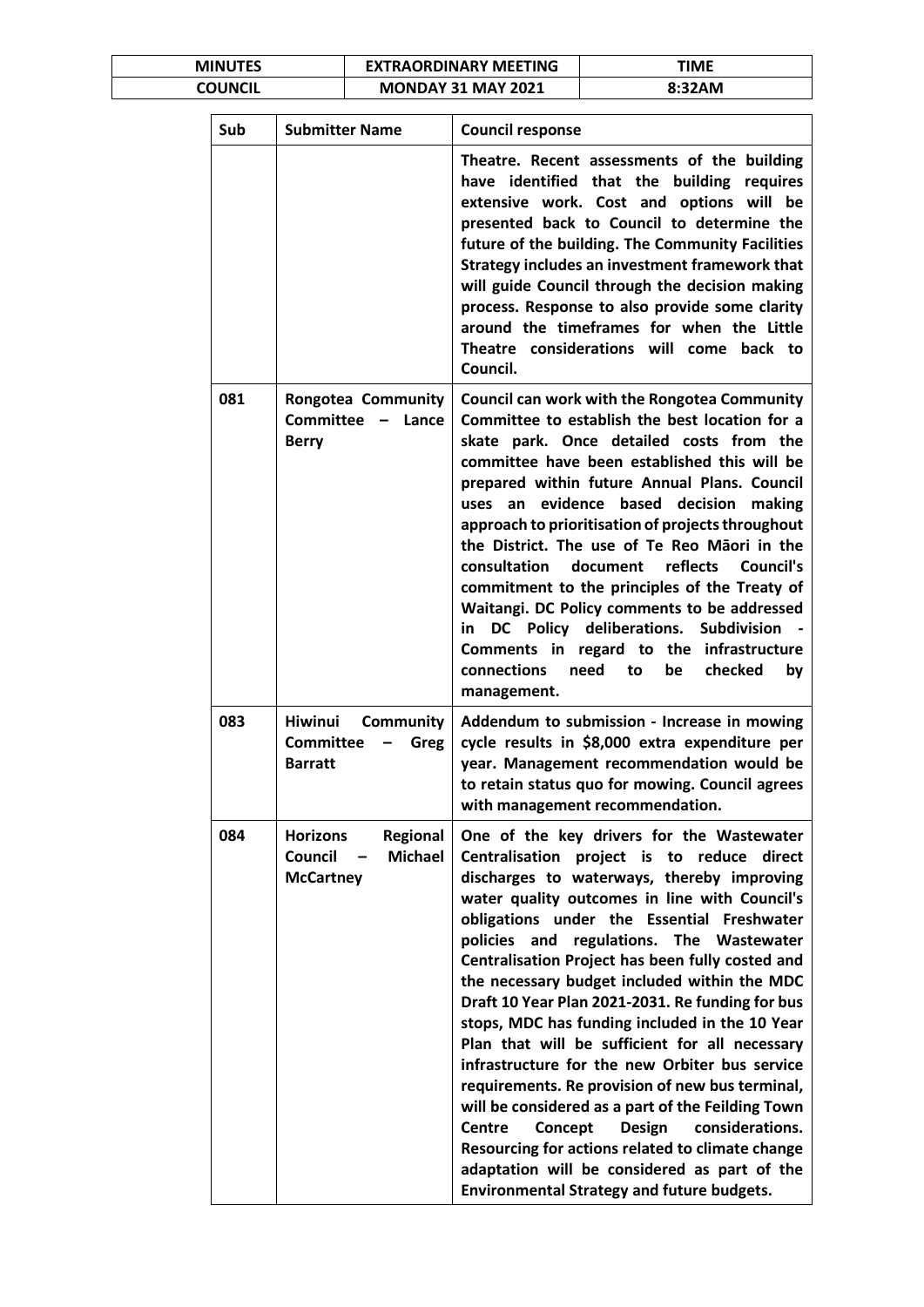| <b>MINUTES</b> | <b>EXTRAORDINARY MEETING</b> | TIME   |
|----------------|------------------------------|--------|
| COUNCIL        | <b>MONDAY 31 MAY 2021</b>    | 8:32AM |

| Sub | <b>Submitter Name</b>                                                  | <b>Council response</b>                                                                                                                                                                                                                                                                                                                                                                                                                                                                                                                                                                                                                                                                                                                                                                                                                                                                                                                                                                                                                                                                                                                                                                                                                                                                                                                                                                                                                                                                                                                                                                                                                                                                                                                                                                                                                                                          |
|-----|------------------------------------------------------------------------|----------------------------------------------------------------------------------------------------------------------------------------------------------------------------------------------------------------------------------------------------------------------------------------------------------------------------------------------------------------------------------------------------------------------------------------------------------------------------------------------------------------------------------------------------------------------------------------------------------------------------------------------------------------------------------------------------------------------------------------------------------------------------------------------------------------------------------------------------------------------------------------------------------------------------------------------------------------------------------------------------------------------------------------------------------------------------------------------------------------------------------------------------------------------------------------------------------------------------------------------------------------------------------------------------------------------------------------------------------------------------------------------------------------------------------------------------------------------------------------------------------------------------------------------------------------------------------------------------------------------------------------------------------------------------------------------------------------------------------------------------------------------------------------------------------------------------------------------------------------------------------|
|     |                                                                        | Add to response that expenditure in relation to<br>the Environmental Strategy will be considered as<br>part of future annual plans.                                                                                                                                                                                                                                                                                                                                                                                                                                                                                                                                                                                                                                                                                                                                                                                                                                                                                                                                                                                                                                                                                                                                                                                                                                                                                                                                                                                                                                                                                                                                                                                                                                                                                                                                              |
| 090 | <b>Environment Network</b><br>Manawatū - Source to<br>Sea - Karen Tutt | MDC holds a stormwater discharge permit from<br>Horizons. The requirements of this consent<br>include monitoring water quality in the receiving<br>environment. Stormwater from new residential<br>development in growth Precinct 4 will be<br>directed to detention ponds. These detention<br>ponds will serve to both attenuate stormwater<br>improve water quality outcomes.<br>and to<br>Council's stormwater renewals programme is<br>prioritised based on current condition. Council<br>will shortly be reviewing its Drainage and Trade<br>Waste Bylaws. The implementation of these new<br>bylaws is also expected to lead to long-term<br>improvements in the quality of stormwater<br>native<br>discharges.<br><b>Re</b><br>vegetation<br>and<br>biodiversity, this falls under the district plan.<br>Reserve management plan 2020 highlights<br>importance of biodiversity. Council funding<br>submission to Waka Kotahi (NZTA) includes a<br>proposed prioritised programme of walking,<br>cycling and shared pathway projects based on<br>the findings of the MDC Walking and Cycling<br>Strategy. Council's immediate priority is on<br>improving connectivity between areas in urban<br>prioritising routes<br>settings and<br>linked<br>to<br>facilities including<br>community<br>recreational<br>facilities,<br>schools<br>and<br>commercial<br>centres/workplaces. The provision of improved<br>walking facilities to peri-urban and rural locales<br>is prioritised where such facilities will serve both<br>tourist related and District growth areas. The<br>overall aim is to improve accessibility, health<br>and wellbeing. Re community resilience and<br>climate change, comments noted. Response to<br>include a comment about the environmental<br>strategy to the submitter, and that we do build<br>in resilience to our infrastructure networks. |
| 091 | <b>Gary Stoneley</b>                                                   | Upholding a positive culture amongst leadership<br>and Council staff is a key priority throughout the<br>organisation, and the recent engagement survey<br>results reflects a positive culture. On 20 May<br>2021 Council voted to establish Māori wards for<br>the 2022 election. Council is guided by its Waste<br>Management and Minimisation Plan. Council<br>holds consents from Horizons for its water takes<br>and operates within consented limits. Council                                                                                                                                                                                                                                                                                                                                                                                                                                                                                                                                                                                                                                                                                                                                                                                                                                                                                                                                                                                                                                                                                                                                                                                                                                                                                                                                                                                                              |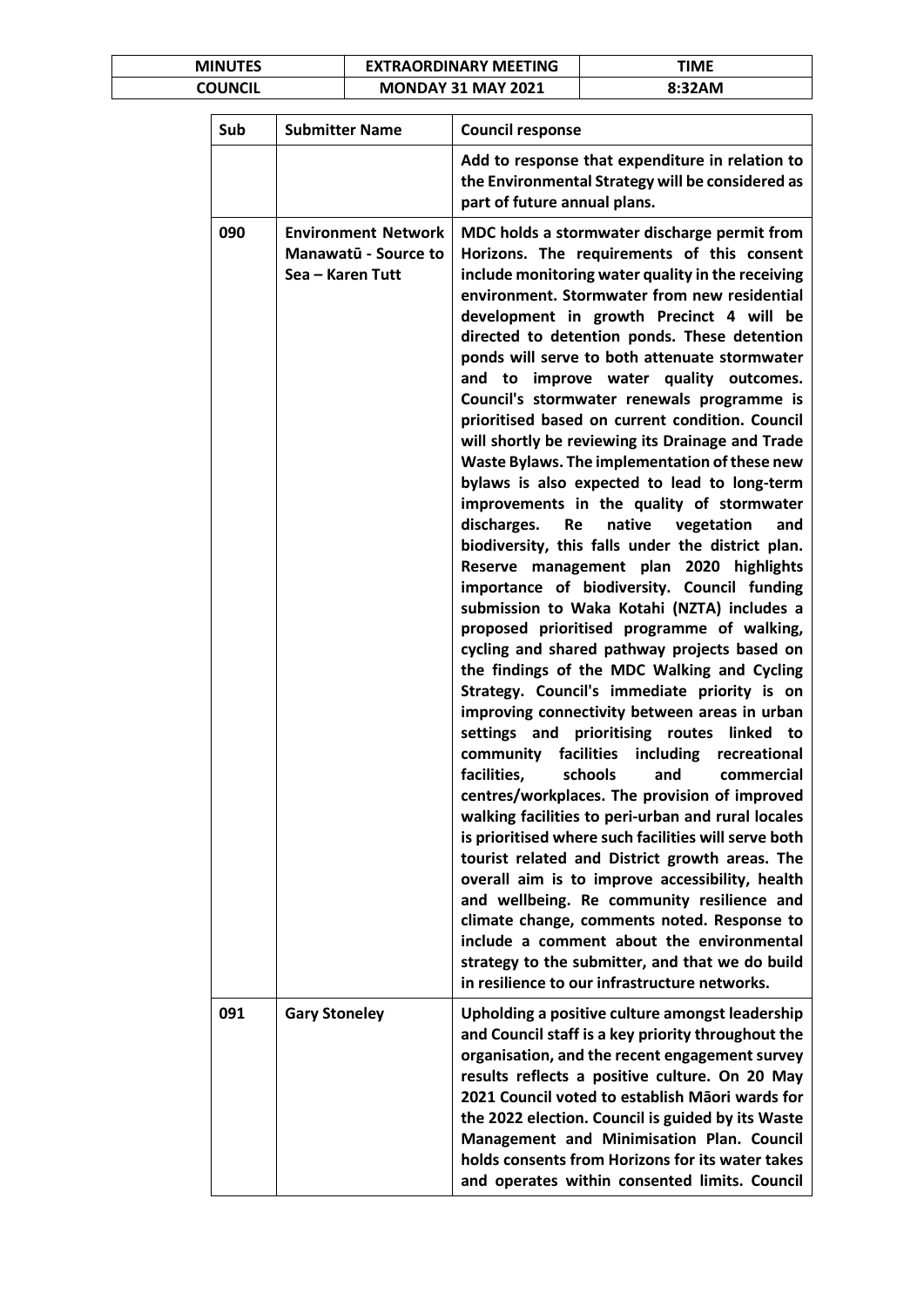| <b>MINUTES</b> | <b>EXTRAORDINARY MEETING</b> | TIME   |
|----------------|------------------------------|--------|
| COUNCIL        | <b>MONDAY 31 MAY 2021</b>    | 8:32AM |

| Sub | <b>Submitter Name</b>                                                                                | <b>Council response</b>                                                                                                                                                                                                                                                                                                                                                                                                                                                                                                                                                                                                                                                                                                       |
|-----|------------------------------------------------------------------------------------------------------|-------------------------------------------------------------------------------------------------------------------------------------------------------------------------------------------------------------------------------------------------------------------------------------------------------------------------------------------------------------------------------------------------------------------------------------------------------------------------------------------------------------------------------------------------------------------------------------------------------------------------------------------------------------------------------------------------------------------------------|
|     |                                                                                                      | relies on Horizons to determine that our<br>consented water takes are reasonable. Private<br>users with extraordinary water use are metered<br>by MDC to monitor their usage. Response to also<br>note to the submitter the MDC has not declared<br>a climate change emergency.                                                                                                                                                                                                                                                                                                                                                                                                                                               |
| 092 | Family<br>Manawa<br>Te<br><b>Services - Kyley Davis</b>                                              | CEDA is focused on the regional picture for<br>business support and development. As a CCO<br>part-owned with PNCC, CEDAs purpose is to<br>drive and facilitate the creation and growth of<br>economic wealth in Manawatū and beyond. FDP<br>is a contracted service, delivers information<br>centre services, economic development and<br>community development services, aligned with<br>Council's economic development strategy and<br>Community<br>development<br>strategy.<br><b>CEDA's</b><br>purpose is broad and higher level, while FDP is<br>"bottom up" including connecting [individual]<br>businesses to the support they need. Response<br>to include a description of the deliverables FDP<br>and CEDA provide. |
| 094 | <b>Karen Shepherd</b>                                                                                | On 20 May 2021 Council voted to establish Māori<br>wards for the 2022 election.                                                                                                                                                                                                                                                                                                                                                                                                                                                                                                                                                                                                                                               |
| 095 | <b>Adele Gibb</b>                                                                                    | On 20 May 2021 Council voted to establish Māori<br>wards for the 2022 election. The future of 3<br>Waters is still uncertain with the reform process<br>being led by central government. The stated<br>intention is to form multi-regional entities for<br>water services. Precise details of how these<br>entities would operate have not been decided<br>with the final decision to join or remain status<br>quo up to Council. Council has supplied all<br>necessary information to central government.<br>Once we receive the report back from the<br>Department of Internal Affairs, Council will make<br>a final decision on behalf of MDC on what is best<br>for the District's ratepayers.                            |
| 096 | <b>Halcombe Community</b><br><b>Development Group -</b><br>Jeannette Henderson<br>and Rachel Lane    | Kimber Street Seal - Council must wait for<br>confirmation<br>from<br>Waka<br><b>This</b><br>Kotahi.<br>confirmation may be post-10YP adoption. If this<br>project receives funding, those affected will be<br>notified prior to commencement of works.                                                                                                                                                                                                                                                                                                                                                                                                                                                                       |
| 098 | <b>District</b><br><b>Bainesse</b><br><b>Community</b><br>Development Trust -<br><b>Murray Jacob</b> | Waka Kotahi (NZTA) is currently carrying out a<br>preliminary<br>feasibility<br>investigation<br>into<br>integrated walking and cycling routes in the<br>Whanganui<br>Manawatū<br>Region.<br><b>This</b><br>-<br>investigation encompasses an aspirational link<br>from Palmerston North through to Himatangi                                                                                                                                                                                                                                                                                                                                                                                                                 |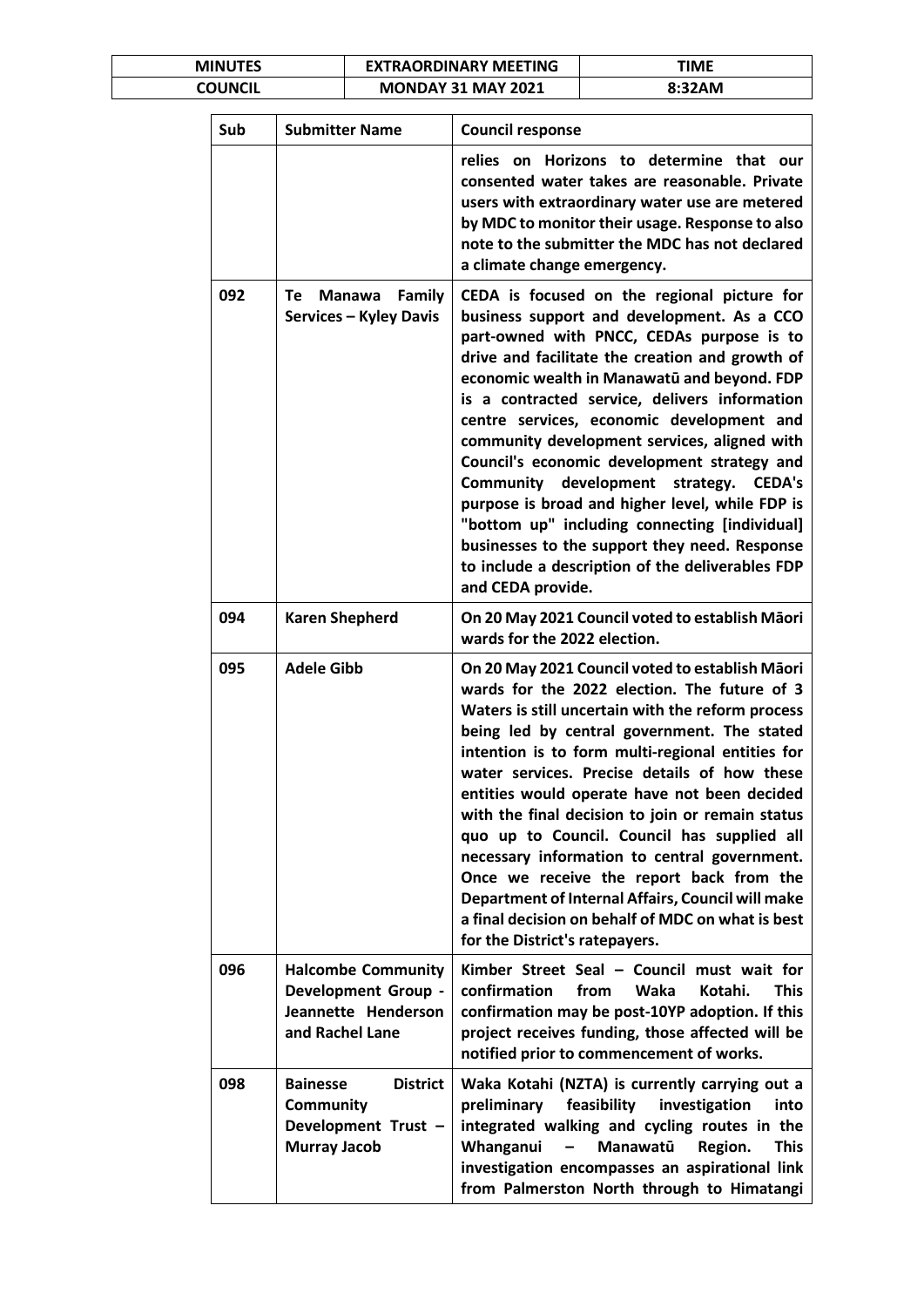| <b>MINUTES</b> | <b>EXTRAORDINARY MEETING</b> | TIME   |
|----------------|------------------------------|--------|
| COUNCIL        | <b>MONDAY 31 MAY 2021</b>    | 8:32AM |

| Sub | <b>Submitter Name</b>                                                           | <b>Council response</b>                                                                                                                                                                                                                                                                                                                                                                                                                                                                                                                                                                                                                                                                                                                                                                                                                                                                                |
|-----|---------------------------------------------------------------------------------|--------------------------------------------------------------------------------------------------------------------------------------------------------------------------------------------------------------------------------------------------------------------------------------------------------------------------------------------------------------------------------------------------------------------------------------------------------------------------------------------------------------------------------------------------------------------------------------------------------------------------------------------------------------------------------------------------------------------------------------------------------------------------------------------------------------------------------------------------------------------------------------------------------|
|     |                                                                                 | beach (City to Sea). The Manawatū section is<br>23km long at an estimated cost of \$14 million.<br>MDC is awaiting the outcome of the preliminary<br>feasibility investigation.                                                                                                                                                                                                                                                                                                                                                                                                                                                                                                                                                                                                                                                                                                                        |
| 099 | Angela Baker                                                                    | Will be considered as part of the Environmental<br>Strategy. On 20 May 2021 Council voted to<br>establish Māori wards for the 2022 election.<br>Acknowledge the involvement of the submitter<br>in Council's engagement on 10YP issues.                                                                                                                                                                                                                                                                                                                                                                                                                                                                                                                                                                                                                                                                |
| 100 | Manfeild Park Trust -<br><b>Kathy Gibson</b>                                    | Grant funding - Council notes that grant funding<br>is planned to continue as currently budgeted. A<br>needs assessment for Manfeild is planned for<br>Year 1 of the 10YP. The Community Facilities<br>Strategy 2021 has identified Manfeild Park as a<br>key community facility. A Needs Assessment and<br>Feasibility Study is underway to identify the<br>community need and options for optimising<br>existing facilities and the requirements for new<br>facilities.                                                                                                                                                                                                                                                                                                                                                                                                                              |
| 101 | <b>Mark Patrick</b>                                                             | Re new shopping centre, noted by the District<br>Planning Team. Re new roading project, the<br>suggested project would require approximately<br>2.15 km of road and 2 new bridges. Land would<br>also have to be acquired. The estimated cost<br>would be in the order of \$20M to \$25M. Funding<br>for the National Land Transport Programme is<br>extremely constrained. This project would also<br>have to be ranked Nationally using Waka<br>Kotahi's Investment Prioritisation Method. The<br>project is not part of any long term strategy and<br>is therefore likely to have a very low priority. If<br>Council wished to fund this project without a<br>subsidy, it is recommended that a full Business<br>Case analysis is done to determine whether or<br>not this level of investment could be justified.<br>The estimated cost (unsubsidised) to develop a<br>Business Case is \$200,000. |
| 102 | Feilding and<br><b>District</b><br><b>Promotion</b><br>Inc<br><b>Wendy Carr</b> | When Council considered the funding for FDP,<br>the decision was made that the way to increase<br>this funding without impacting rates was to<br>reduce spending in other areas under the District<br>Development budget. Council acknowledges<br>that while FDP requested an increased budget<br>for a wider range of services, the decision on the<br>source of funding was made by Council.<br>Additional comments to be included in the<br>response about the groups consulted with.                                                                                                                                                                                                                                                                                                                                                                                                               |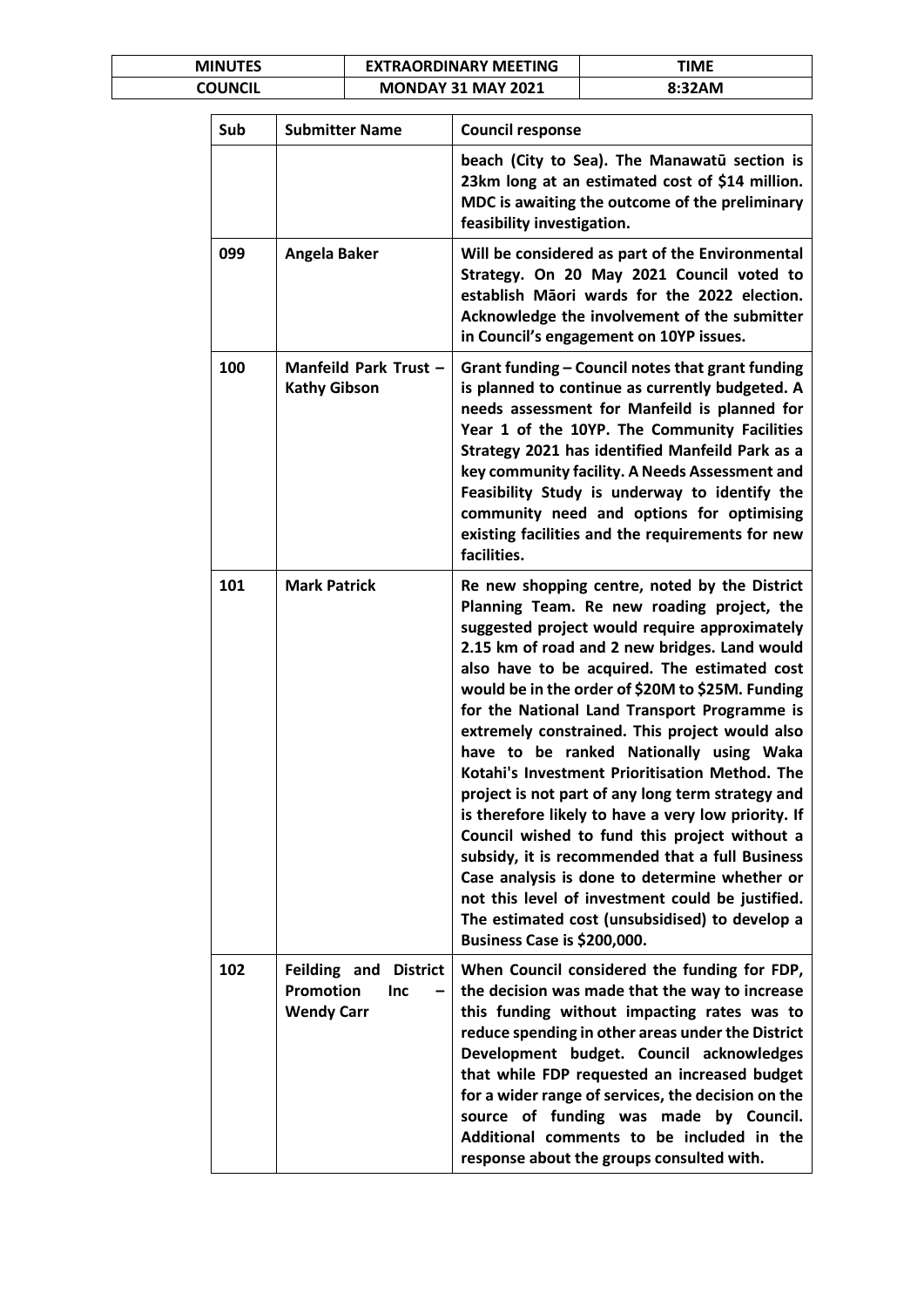| <b>MINUTES</b> | <b>EXTRAORDINARY MEETING</b> | ΓΙΜΕ   |
|----------------|------------------------------|--------|
| COUNCIL        | <b>MONDAY 31 MAY 2021</b>    | 8:32AM |

| Sub | <b>Submitter Name</b>        | <b>Council response</b>                                                                                                                                                                                                                                                                                                                                                                                                                                                                                                                                                                                                                                                                                                                                                                                                                                                                                                                                                                                                                                                                                                                                                                                                                                                                                                                                                                                                                                                                                                                                                                                                                                                                                                                                        |
|-----|------------------------------|----------------------------------------------------------------------------------------------------------------------------------------------------------------------------------------------------------------------------------------------------------------------------------------------------------------------------------------------------------------------------------------------------------------------------------------------------------------------------------------------------------------------------------------------------------------------------------------------------------------------------------------------------------------------------------------------------------------------------------------------------------------------------------------------------------------------------------------------------------------------------------------------------------------------------------------------------------------------------------------------------------------------------------------------------------------------------------------------------------------------------------------------------------------------------------------------------------------------------------------------------------------------------------------------------------------------------------------------------------------------------------------------------------------------------------------------------------------------------------------------------------------------------------------------------------------------------------------------------------------------------------------------------------------------------------------------------------------------------------------------------------------|
| 104 | <b>JM Wilson</b>             | The marketing approach for the sale of this<br>property was a Council decision in March 2020.<br>Council considers different market options when<br>deciding how to sell surplus properties and<br>makes a decision on a case-by-case<br>basis<br>depending on the circumstances for<br>each<br>property.                                                                                                                                                                                                                                                                                                                                                                                                                                                                                                                                                                                                                                                                                                                                                                                                                                                                                                                                                                                                                                                                                                                                                                                                                                                                                                                                                                                                                                                      |
| 105 | <b>Helen Guest</b>           | Comments on 2 consultation issues covered in<br>consultation issue assessment. Council's roading<br>network performs well against the Waka Kotahi<br>level of service measures. Over the past 10 years<br>Council has spent on average approximately<br>\$10.3 million on renewal of assets across our<br>infrastructure network each year.                                                                                                                                                                                                                                                                                                                                                                                                                                                                                                                                                                                                                                                                                                                                                                                                                                                                                                                                                                                                                                                                                                                                                                                                                                                                                                                                                                                                                    |
| 106 | <b>Public Health Service</b> | Three waters management - comments noted.<br><b>Stormwater management - The detention ponds</b><br>will not hold water to create mosquito breeding<br>habitat. They will only be wet areas during high<br>rainfall events and when rivers levels are high.<br>Outside of these times they will be available for.<br>Bikes in Schools programme - The draft 10 Year<br>Plan does not include funding for schools to take<br>part in the Bikes in Schools Programme.<br>However, if any schools in the District were<br>interested in taking part in the Bikes in Schools<br>Programme, they would be welcome to lodge a<br>funding request for Council to consider through<br>the Annual Plan process.<br>Sugar sweetened beverages policy - officers to<br>arrange for submitter to address Council.<br>Measure cycling and walking numbers - While<br>the Draft 10YP does not include a level of service<br>measure based on walking or cycling, MDC's<br>funding submission to Waka Kotahi (the Roading<br>2021-24 Programme Business Case) includes a<br>proposed prioritised programme of walking,<br>cycling and shared pathway projects based on<br>the findings of the MDC Walking and Cycling<br>Strategy. The overall aim is to improve<br>accessibility, health and wellbeing.<br>Accessibility - Under MDC Walking and Cycling<br>Strategy (refer to Table 8-1: Proposed Footpath<br>Project Prioritisation Criteria in the<br><b>MDC</b><br>Walking and Cycling Strategy), MDC's funding<br>application to Waka Kotahi includes walking and<br>shared pathway projects that have been<br>prioritised based on the matrices in the MDC<br>Walking and Cycling Strategy. A number of the<br><b>Proposed Footpath Project Prioritisation Criteria</b> |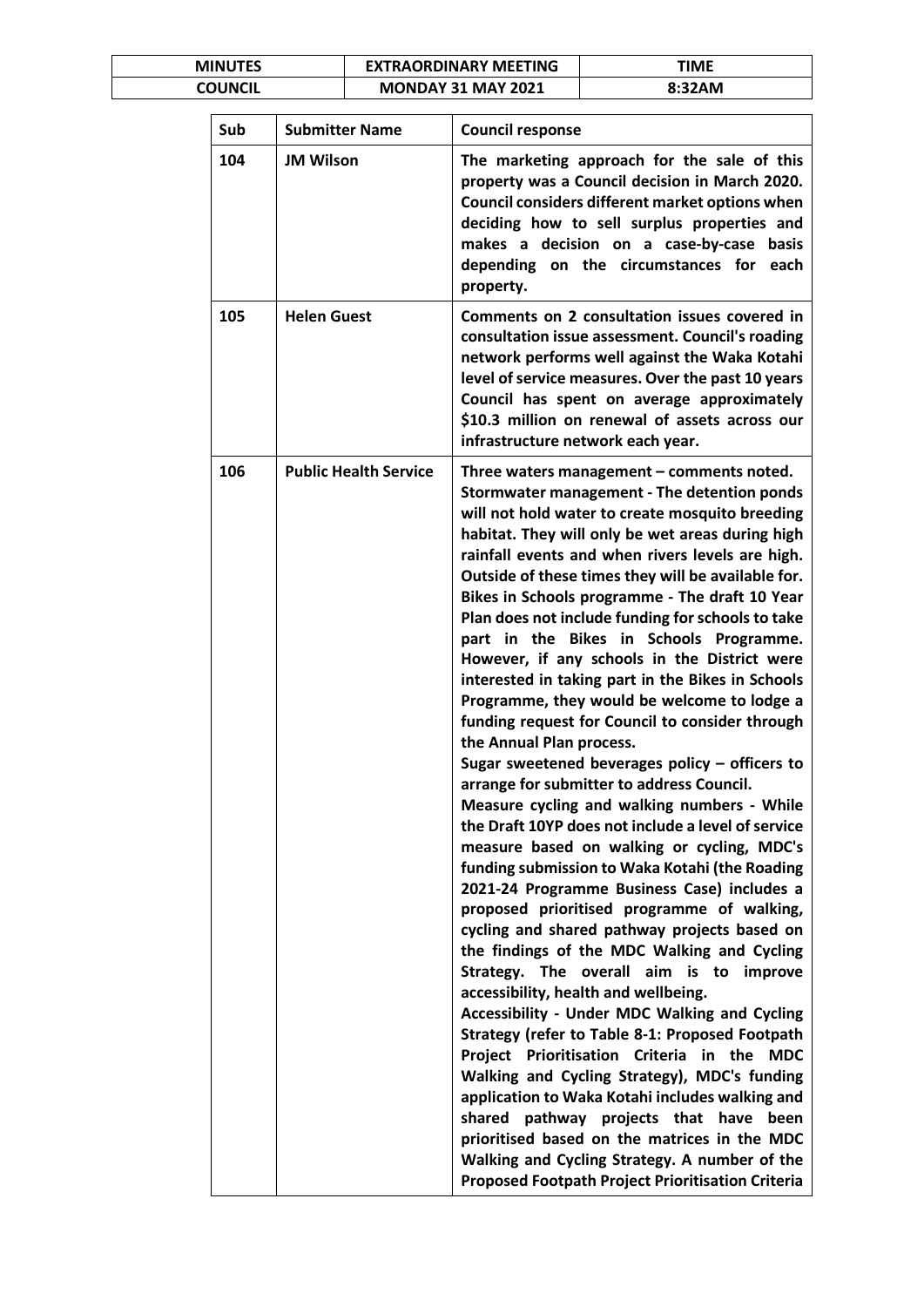| <b>MINUTES</b> | <b>EXTRAORDINARY MEETING</b> | TIME   |
|----------------|------------------------------|--------|
| COUNCIL        | <b>MONDAY 31 MAY 2021</b>    | 8:32AM |

| Sub | <b>Submitter Name</b>                                                                     | <b>Council response</b>                                                                                                                                                                                                                                                                                                                                                                                                                                                                                                                                                                                                                                                                                                                                                                                                                                                                                                                                                                                                                                                                                                                                                                                                                                                                                                                                                   |
|-----|-------------------------------------------------------------------------------------------|---------------------------------------------------------------------------------------------------------------------------------------------------------------------------------------------------------------------------------------------------------------------------------------------------------------------------------------------------------------------------------------------------------------------------------------------------------------------------------------------------------------------------------------------------------------------------------------------------------------------------------------------------------------------------------------------------------------------------------------------------------------------------------------------------------------------------------------------------------------------------------------------------------------------------------------------------------------------------------------------------------------------------------------------------------------------------------------------------------------------------------------------------------------------------------------------------------------------------------------------------------------------------------------------------------------------------------------------------------------------------|
|     |                                                                                           | in the MDC Walking and Cycling Strategy relate<br>to accessibility. Council has been engaging with<br>older people within the Manawatū Community<br>in developing the Better Later Living Plan.<br>Feedback from residents that<br>have<br>been<br>involved in the development of this plan can be<br>used to determine where current barriers to<br>accessibility exist.<br>Local Alcohol Policy - MDC is not considering<br>developing a Local Alcohol Policy at the present<br>time. However, MDC's Public Places Bylaw 2021<br>includes an Alcohol Control Area that relates to<br>the Feilding Central Business District. Council has<br>also received a request from the New Zealand<br>Police to review and extend the Feilding Alcohol<br><b>Control Area. MDC will involve MidCentral Public</b><br>Health Services as a key stakeholder in the<br>review of the Alcohol Control Area later this<br>year.<br><b>Smokefree Outdoor Policy - Council currently has</b><br>Smoke Free rules around smoking within<br>playgrounds and this is included within our<br>Management Plan General<br>Reserve<br><b>Policy</b><br>Document 2020. Council may wish to consider<br>adding of a wider Smokefree Outdoor Area<br>Policy to its work programme.<br>Response to include additional comments on<br>Smokefree Policy following on from Council<br>workshop 3 June. |
| 108 | Palmerston<br><b>North</b><br><b>Community</b><br><b>Services</b><br>Council - Emma Ochei | There are forums including SINCOSS, Local<br>Welfare Forums and Manawatū Health and<br>Wellbeing Group that Council participates in or<br>hosts.                                                                                                                                                                                                                                                                                                                                                                                                                                                                                                                                                                                                                                                                                                                                                                                                                                                                                                                                                                                                                                                                                                                                                                                                                          |
| 110 | <b>Wayne Short</b>                                                                        | Re housing, comments noted. The Housing<br>Strategy will address Council's role in this space.<br>Re roading and traffic movement, MDC is<br>currently reviewing roading design and vehicle<br>movements in the Feilding Central Business<br>District as part of the Town Centre Refresh<br>project. Council is also looking to review its<br>Traffic Safety and Road Use Bylaw shortly. This<br><i>includes</i><br>controls<br>around<br>vehicle<br>bylaw<br>movements and parking. Waka Kotahi (NZTA) is<br>looking at the intersections on Kimbolton Road.                                                                                                                                                                                                                                                                                                                                                                                                                                                                                                                                                                                                                                                                                                                                                                                                             |
| 111 | Manawatū<br><b>Tenants</b><br><b>Union - Ben Schmidt</b>                                  | Comments noted. The Housing Strategy will<br>address Council's role in this space. Eco-adviser<br>would be an additional level of service that is not<br>currently resourced. Response to include that                                                                                                                                                                                                                                                                                                                                                                                                                                                                                                                                                                                                                                                                                                                                                                                                                                                                                                                                                                                                                                                                                                                                                                    |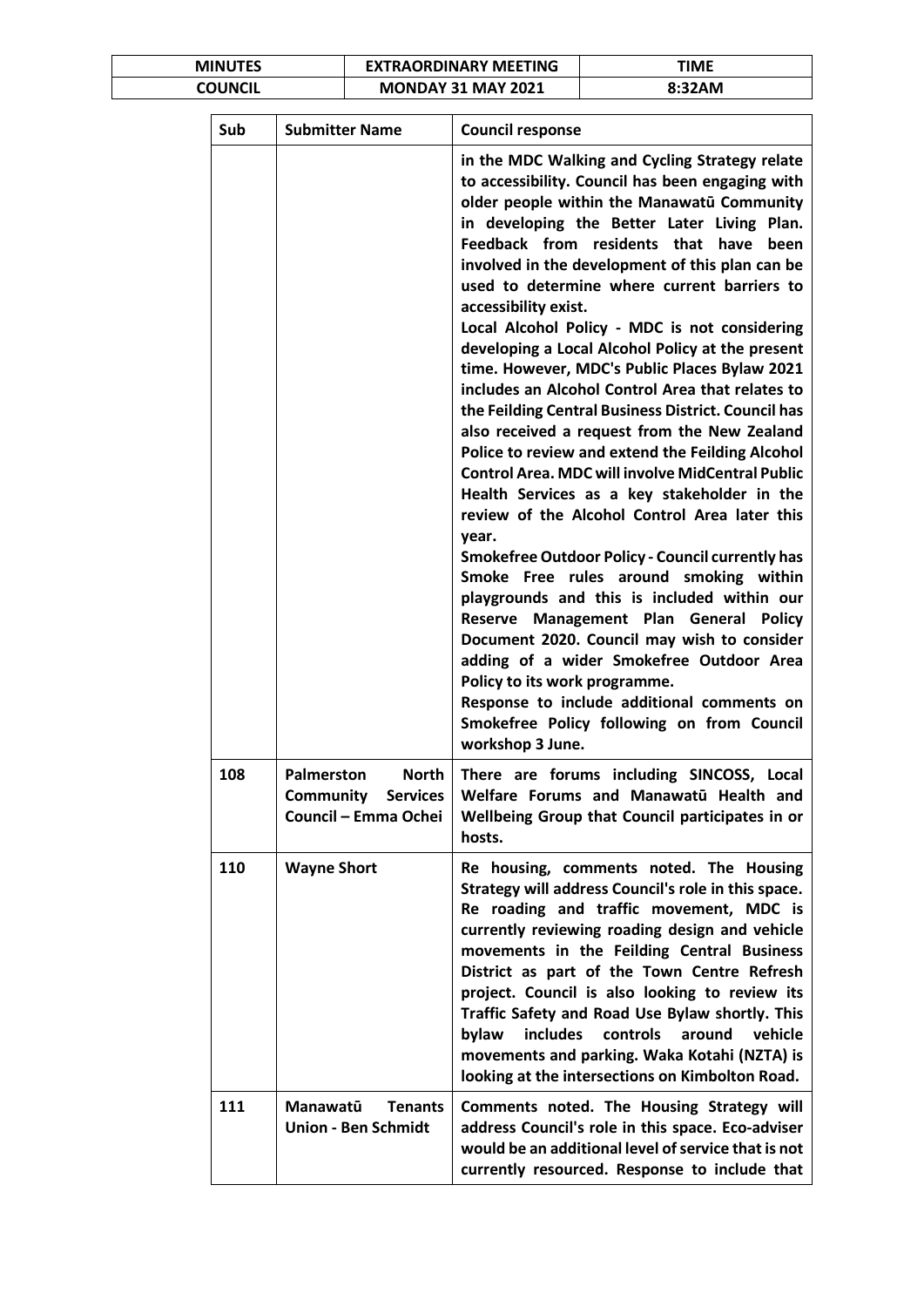| <b>MINUTES</b> | <b>EXTRAORDINARY MEETING</b> | ΓΙΜΕ   |
|----------------|------------------------------|--------|
| COUNCIL        | <b>MONDAY 31 MAY 2021</b>    | 8:32AM |

| Sub | <b>Submitter Name</b>                                               | <b>Council response</b>                                                                                                                                                                                                                                                                                                                                                                                                                                                                                                                                                                                                                                                                                                                                                                                                                                                                                                                  |
|-----|---------------------------------------------------------------------|------------------------------------------------------------------------------------------------------------------------------------------------------------------------------------------------------------------------------------------------------------------------------------------------------------------------------------------------------------------------------------------------------------------------------------------------------------------------------------------------------------------------------------------------------------------------------------------------------------------------------------------------------------------------------------------------------------------------------------------------------------------------------------------------------------------------------------------------------------------------------------------------------------------------------------------|
|     |                                                                     | any potential for an eco-adviser will<br>be<br>considered as part of the Housing Strategy.                                                                                                                                                                                                                                                                                                                                                                                                                                                                                                                                                                                                                                                                                                                                                                                                                                               |
| 113 | <b>Volunteer Central</b><br><b>Kate Aplin</b>                       | There are forums including SINCOSS and M W<br>Health & Wellbeing Local Welfare Forums that<br>Council participates in or hosts.                                                                                                                                                                                                                                                                                                                                                                                                                                                                                                                                                                                                                                                                                                                                                                                                          |
| 114 | <b>MidCentral</b><br><b>District</b><br><b>Health Board</b>         | Council monitors statistics, liaises with NGOs,<br>Central govt, funds social services, and has a CCO<br>housing provider. The goals of Council's Housing<br>Strategy include investigating ways to increase<br>the supply and quality of public housing and<br>incorporating a wellbeing approach to the<br>development of a housing programme.<br>Re initiatives that contribute to the environment<br>and recreation, comments noted.                                                                                                                                                                                                                                                                                                                                                                                                                                                                                                 |
| 115 | <b>Mike Stone</b>                                                   | Council's Reserve Management Plans 2020<br>identifies a series of operational actions that<br>supports the biodiversity of our parks and<br>reserves. This includes the value of reserves such<br>as Awahuri Forest/Kitchener Park and Mt Lees<br>Reserve. There are no plans at this stage to form<br>an incorporated society or representative group<br>for Mt Lees Reserve. However, Council would be<br>receptive to hear from groups interested in<br>supporting the biodiversity of the reserve.                                                                                                                                                                                                                                                                                                                                                                                                                                   |
| 117 | <b>Mark Wasley</b>                                                  | <b>Comments noted. Council is actively advocating</b><br>on the matters mentioned by the submitter. On<br>20 May Council voted to establish Māori wards<br>for the 2022 election.                                                                                                                                                                                                                                                                                                                                                                                                                                                                                                                                                                                                                                                                                                                                                        |
| 118 | <b>Safety</b><br>Water<br><b>New</b><br><b>Zealand - Paul Veric</b> | Through Makino Aquatic Centre Swim School,<br>we incorporate swim to survive and boat safe<br>education within the lesson plans. Our Swim<br>School works to educate both participants and<br>observers of the dangers both in and out of the<br>water. Council happy to work with WSNZ on<br>collaborative projects that increase awareness<br>and opportunities.<br>The quality of Council's stormwater discharges is<br>governed by conditions on the resource consents<br>Council holds from Horizons. The quality of<br>discharges is regularly monitored to meet the<br>conditions of this consent. Council is mindful of<br>drowning risks associated with stormwater<br>infrastructure, particularly where large diameter<br>pipes or drains are used. The upgrade of<br>infrastructure<br><i>includes</i><br>the<br>stormwater<br>installation of grates on the inlets of large<br>diameter stormwater pipes to improve safety. |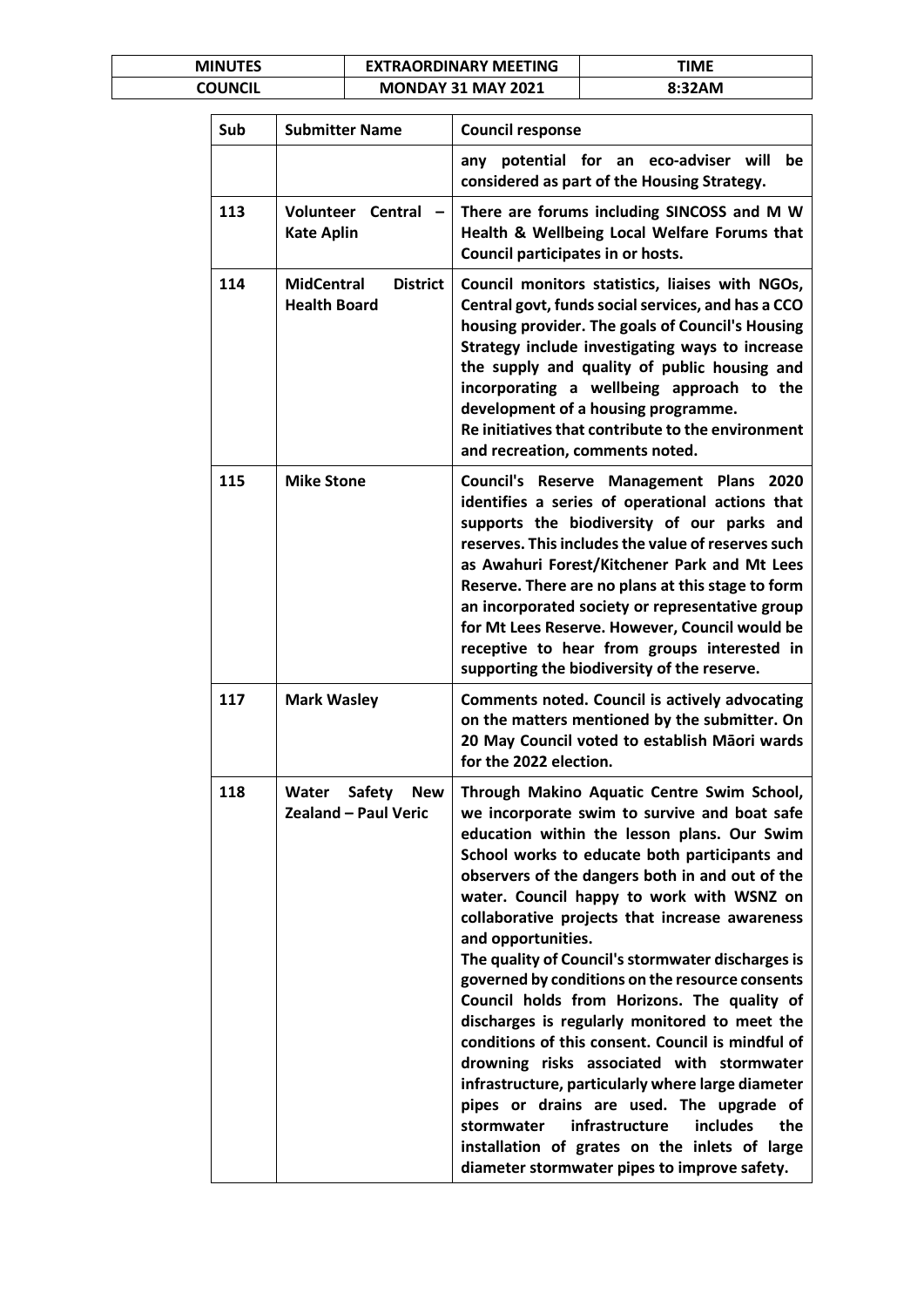| <b>MINUTES</b> | <b>EXTRAORDINARY MEETING</b> | TIME   |
|----------------|------------------------------|--------|
| COUNCIL        | <b>MONDAY 31 MAY 2021</b>    | 8:32AM |

| Sub | <b>Submitter Name</b>                                                                    | <b>Council response</b>                                                                                                                                                                                                                                                                                                                                                                                                                                                                                                                                                                                                                                                                                                                                                                                                                                                                                                                                                                               |
|-----|------------------------------------------------------------------------------------------|-------------------------------------------------------------------------------------------------------------------------------------------------------------------------------------------------------------------------------------------------------------------------------------------------------------------------------------------------------------------------------------------------------------------------------------------------------------------------------------------------------------------------------------------------------------------------------------------------------------------------------------------------------------------------------------------------------------------------------------------------------------------------------------------------------------------------------------------------------------------------------------------------------------------------------------------------------------------------------------------------------|
|     |                                                                                          | Re climate change, comments noted. Will<br>include WSNZ in development of Environmental<br><b>Sustainability Strategy.</b>                                                                                                                                                                                                                                                                                                                                                                                                                                                                                                                                                                                                                                                                                                                                                                                                                                                                            |
| 120 | Federated Farmers -<br>Murray Holdaway                                                   | Management to add in response around<br>communication tools beyond Facebook, such as<br>community committees etc. Also, to add in some<br>statistics around the reach that the Facebook<br>Live sessions have. Also point out when the<br>policy is planned for review and encourage<br>future feedback.<br>Targeted rates are a user pays system, so those<br>who are not connected will not be charged<br>unless Council changes the policy which would<br>require consultation.<br>Council has been granted resource consents for<br>the operation of its land treatment system and is<br>compliant with the conditions of those consents.<br>Re climate change, comments noted. Request<br>regarding the AECOM study has also been made<br>to Horizons. Staff will follow this up with<br>Horizons.<br>The Feilding Town Centre Refresh will have a<br>Concept Design that will include a series of<br>improvement projects that will highlight the<br>options for spaces within the town centre. |
| 123 | <b>Social</b><br><b>Credit</b><br>ΝZ<br>Western<br><b>Region</b><br><b>Heather Smith</b> | <b>Comments noted.</b>                                                                                                                                                                                                                                                                                                                                                                                                                                                                                                                                                                                                                                                                                                                                                                                                                                                                                                                                                                                |
| 124 | <b>Kerry Toft</b>                                                                        | Review of signage will take place when<br>reviewing Alcohol Control Area as requested by<br><b>NZ Police.</b><br>FDP is funded to provide support for events. As<br>part of this consultation, we are reconsidering<br>the community grants fund.                                                                                                                                                                                                                                                                                                                                                                                                                                                                                                                                                                                                                                                                                                                                                     |

**Moved by: Councillor Andrew Quarrie**

**Seconded by: Councillor Shane Casey**

### **CARRIED**

*Councillor Hilary Humphrey left the meeting at 4:14pm.*

### **RESOLVED**

**That the Council approve the Management recommendations related to those submissions for which options analysis has been provided in Attachment 3; submissions 1, 2, 4, 28, 29, 31, 32, 35, 38, 42, 61, 71, 72, 81, 83, 85, 96, 97, 106, 127 as follows:**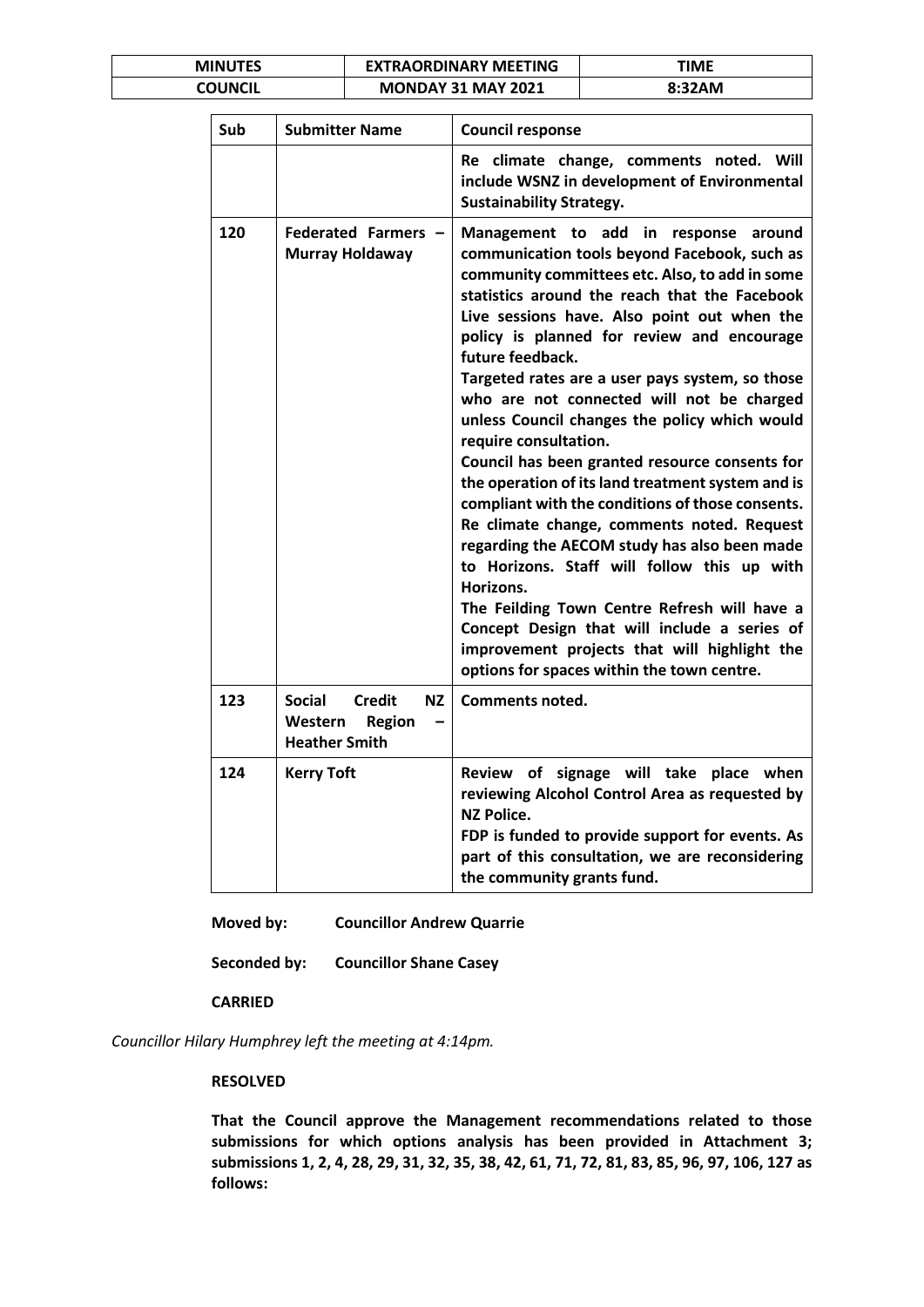| <b>MINUTES</b> | <b>EXTRAORDINARY MEETING</b> | ΓΙΜΕ   |
|----------------|------------------------------|--------|
| COUNCIL        | <b>MONDAY 31 MAY 2021</b>    | 8:32AM |

| Sub | <b>Submitter Name</b>                                         | <b>Council response</b>                                                                                                                                                                                                                                                                                                                                                                                                                                                                                                                                                                                                                                                                                                                                                                                                                                                                                                                                                                                                            |
|-----|---------------------------------------------------------------|------------------------------------------------------------------------------------------------------------------------------------------------------------------------------------------------------------------------------------------------------------------------------------------------------------------------------------------------------------------------------------------------------------------------------------------------------------------------------------------------------------------------------------------------------------------------------------------------------------------------------------------------------------------------------------------------------------------------------------------------------------------------------------------------------------------------------------------------------------------------------------------------------------------------------------------------------------------------------------------------------------------------------------|
| 001 | <b>Sharn Hainsworth</b>                                       | Option A: Status quo - Unformed legal<br>road access to river in place - No<br>of<br>additional roads<br>formation<br>pavements or provision of river crossing<br>structure.                                                                                                                                                                                                                                                                                                                                                                                                                                                                                                                                                                                                                                                                                                                                                                                                                                                       |
| 002 | County Fayre Incorporated -<br><b>Kim Archibald</b>           | Option B - Install new ramp and deck to<br>improve accessibility.                                                                                                                                                                                                                                                                                                                                                                                                                                                                                                                                                                                                                                                                                                                                                                                                                                                                                                                                                                  |
| 004 | <b>Pete Davies</b>                                            | <b>Maintain</b><br>Option<br>B:<br>Renewal<br>Limits.<br>Programme,<br>amend<br><b>Speed</b><br>Reduce<br>Permanent Speed<br>Limit<br>to<br>1.<br>corridor<br>in<br>Year<br>Routine<br>maintenance/renewal work planned for<br>year 7 to bring the road up to standard.                                                                                                                                                                                                                                                                                                                                                                                                                                                                                                                                                                                                                                                                                                                                                            |
| 028 | <b>Kimbolton</b><br>Community<br><b>Committee -Tony Waugh</b> | The provision of a public car park can be<br>considered when developing the spatial<br>plan for cemeteries in 2023/24. This will<br>identify whether there is the need for<br>this service at Kimbolton Cemetery.<br>Officers are also exploring some parking<br>solutions within existing budgets to<br>widen the current narrow off-street<br>area.<br>Initial land purchase and development is<br>new capex so loan funded, The rates<br>impact<br>in<br>outer years<br>would<br>be<br>maintenance, interest costs and<br>the<br>depreciation<br>(payable<br>the<br>on<br>development)<br>which<br>would<br>be<br>approximately \$10,000 per year.<br>To proceed with current capital project<br>in year 2 to extend the<br>current<br>entranceway, but also provide a sign and<br>cones that can be used in times of key<br>use until the space is addressed in the<br>spatial plan for Kimbolton Cemetery.<br>Response to also note the land swap<br>possibility to provide car parking when<br>the spatial plan is prepared. |
| 029 | Awahuri Forest - Kitchener<br>Park Trust - Jill Darragh       | Operating budget request:<br><b>Declined</b><br>management recommendation. Instead,<br>increase the existing budget by a total of<br>\$60,000 from Year 1 for the next 3 years<br>(\$20,000 each year). This will<br>be<br>reviewed at the time of the Section 17A<br>review of Awahuri Forest - Kitchener<br>Park Trust.                                                                                                                                                                                                                                                                                                                                                                                                                                                                                                                                                                                                                                                                                                          |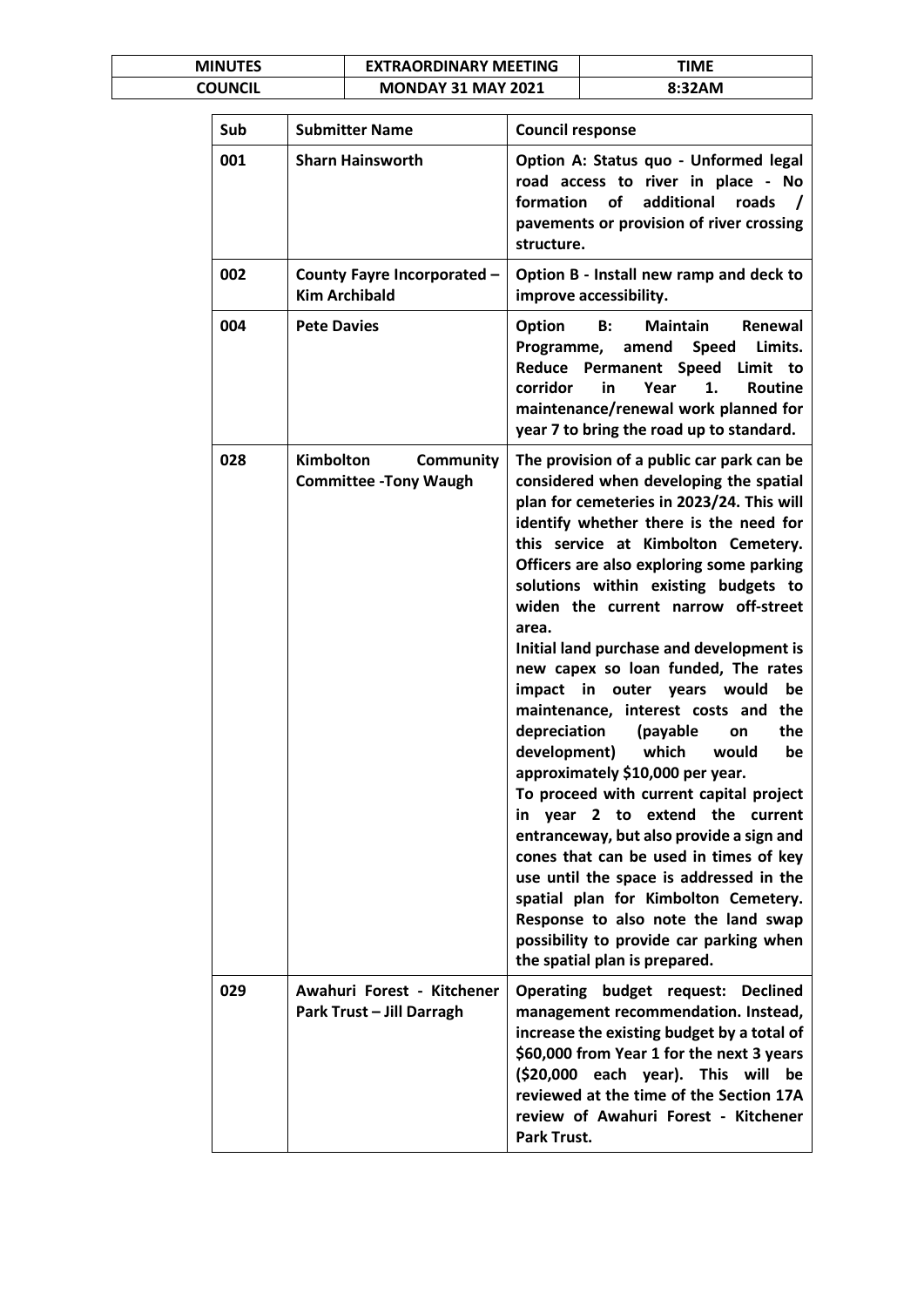| <b>MINUTES</b> | <b>EXTRAORDINARY MEETING</b> | TIME   |
|----------------|------------------------------|--------|
| COUNCIL        | <b>MONDAY 31 MAY 2021</b>    | 8:32AM |

| Sub | <b>Submitter Name</b>                                                | <b>Council response</b>                                                                                                                                                                                                                                                                                                                                                                                                                                                                                                                                                       |
|-----|----------------------------------------------------------------------|-------------------------------------------------------------------------------------------------------------------------------------------------------------------------------------------------------------------------------------------------------------------------------------------------------------------------------------------------------------------------------------------------------------------------------------------------------------------------------------------------------------------------------------------------------------------------------|
|     |                                                                      | Reallocation of funding from entrance<br>design to new boardwalk - Option B -<br>reprioritisation of funding.<br><b>Reallocation</b><br>of<br>funding<br>for<br>implementing Footbridge - status quo<br>until<br>the<br>confirmed cost<br>the<br>of<br>footbridge is established. Revisit the<br>funding request through future Annual<br>Plans.                                                                                                                                                                                                                              |
| 031 | <b>Ngati</b><br><b>Manomano</b><br><b>Manurere Devonshire</b>        | Option D - assistance with providing<br>concept level solution for use by third<br>party with a view to progressing towards<br>Option<br>(by Council<br>pursuing<br>C<br>partnership opportunities with Kiwirail<br>and the Marae Trustees) and further<br>exploring funding options for this<br>project. Note that any funding included<br>as part of the 2022/23 Annual Plan<br>would not attract Waka Kotahi subsidy.                                                                                                                                                      |
| 032 | <b>Memorial</b><br><b>NZ</b><br><b>Trust</b><br><b>Le</b><br>Quesnoy | No funding to be provided. Response to<br>include Council's thoughts on the role<br>Central Government has in supporting<br>this cause.                                                                                                                                                                                                                                                                                                                                                                                                                                       |
| 035 | Linley van Echten                                                    | Option B with focus on short term safety<br>improvements<br>where<br>possible<br>(vegetation and signage). Will undertake<br>an assessment on the 'Give Way' sign<br>issues raised in submitter's comments.<br>Urgency to be given to proceeding with<br>minor safety improvements.                                                                                                                                                                                                                                                                                           |
| 038 | <b>Lucy Carrodus</b>                                                 | Construct formed route from end of<br>existing path on Halcombe Road into Mt<br>Taylor Drive (Submitter request).                                                                                                                                                                                                                                                                                                                                                                                                                                                             |
| 042 | <b>Michael Duindam</b>                                               | Footpaths - Option A: This project has<br>been included in the budget sent to<br>NZTA. Assume this is confirmed and<br>progresses with Waka Kotahi funding.<br>Safety improvements - Council is unable<br>to progress this issue without approval<br>from Waka Kotahi and will continue to<br>represent the community's concern in<br>discussion with Waka Kotahi.<br><b>Feilding</b><br>Street trees<br>in<br><b>Street</b><br>Vegetation Plan is currently planned for<br>Y1 of the 10YP. This includes the<br>planning of street trees and vegetation<br>for the district. |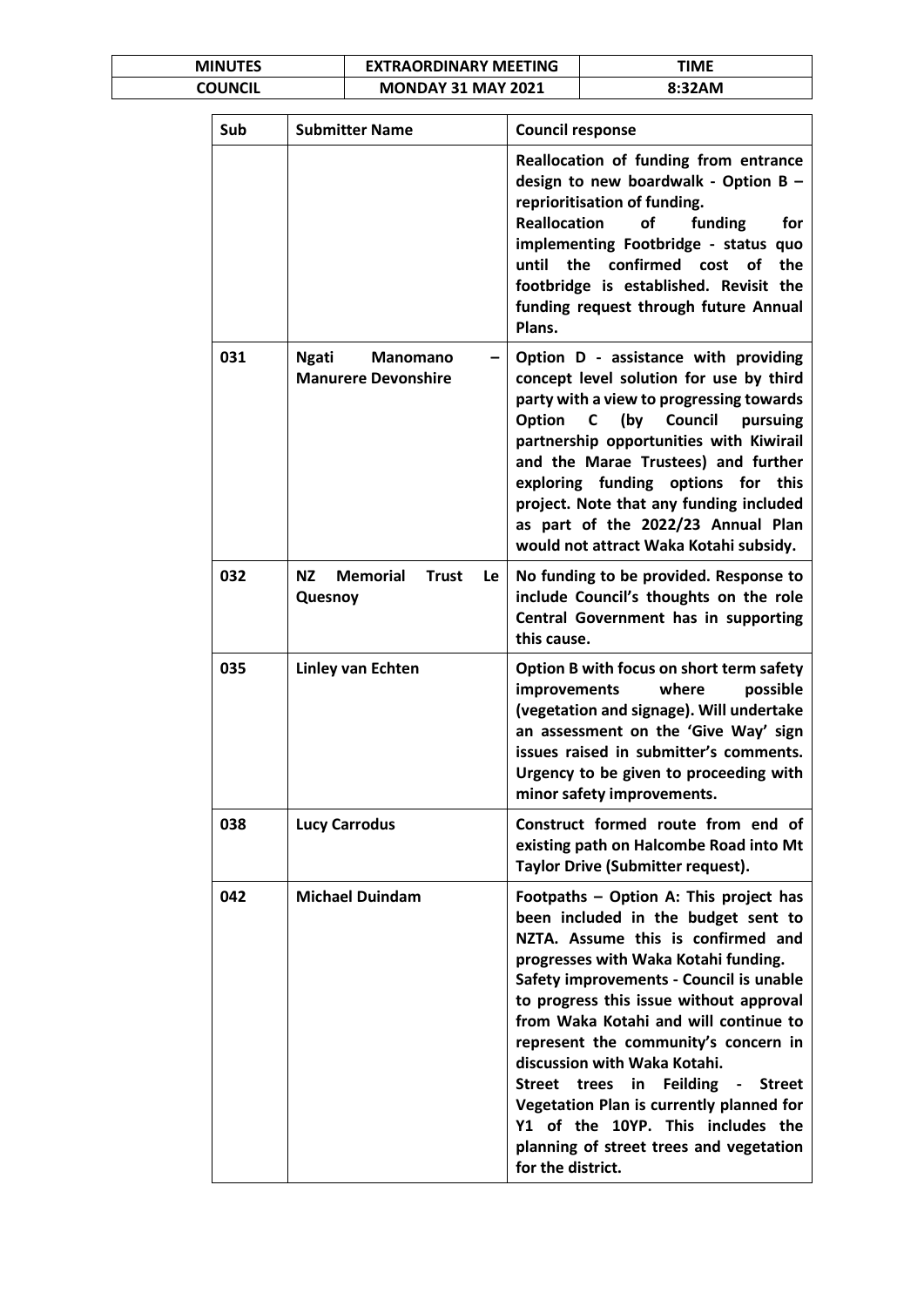| <b>MINUTES</b> | <b>EXTRAORDINARY MEETING</b> | <b>TIME</b> |
|----------------|------------------------------|-------------|
| COUNCIL        | <b>MONDAY 31 MAY 2021</b>    | 8:32AM      |

| Sub | <b>Submitter Name</b>                               | <b>Council response</b>                                                                                                                                                                                                                                                                                                                                                                                                                                                                                                                                                                                                                                                                                                                                                                                                                                                                                                                                                                                                                                                                                           |
|-----|-----------------------------------------------------|-------------------------------------------------------------------------------------------------------------------------------------------------------------------------------------------------------------------------------------------------------------------------------------------------------------------------------------------------------------------------------------------------------------------------------------------------------------------------------------------------------------------------------------------------------------------------------------------------------------------------------------------------------------------------------------------------------------------------------------------------------------------------------------------------------------------------------------------------------------------------------------------------------------------------------------------------------------------------------------------------------------------------------------------------------------------------------------------------------------------|
| 061 | Feilding Civic Centre Trust -<br><b>David Young</b> | Parks and Property will continue to<br>support the Trust with the cost of<br>insurance, maintenance and renewals to<br>offset the Trust's operational expenses.<br>There is also budget provision of \$26,000<br>of planned and unplanned maintenance<br>within the 10YP for the Civic Centre that<br>has previously been detailed within the<br>Halls General budget. Recommendation:<br>Maintain the proposed increase at an<br>additional \$20,000 per annum as per<br>draft 10YP budgets. Response to include<br>an additional comment on the case by<br>case consideration of extra funding.                                                                                                                                                                                                                                                                                                                                                                                                                                                                                                                 |
| 071 | <b>Tracey Mouat</b>                                 | Option B (subject to ongoing alignment<br>and funding availability in Year 6<br>onwards). Use the existing budget, and<br>as part of a DC review address the<br>remainder of the requested shared<br>pathway with a view for inclusion in the<br>22/23 Annual Plan. Funded via DCs. Also<br>address in DC Policy deliberations.                                                                                                                                                                                                                                                                                                                                                                                                                                                                                                                                                                                                                                                                                                                                                                                   |
| 072 | <b>Manawatū Community Trust</b><br>- Tyson Schmidt  | This proposal supports the priorities<br>Council has approved for the Housing<br>Strategy. \$1.4M loan funds have been<br>provided in both year 3 and 7. It is<br>possible within debt cap at this point to<br>bring forward<br>and increase these.<br>Support can be made available for MCT<br>through existing staff time to explore<br>structural options which will allow MCT<br>to achieve Community Housing Provider<br>Status. Also note the support of Council<br>towards the Manawatū Community<br>Trust Statement of Intent. Support can<br>also be given to MCT by staff in<br>discussing<br>the<br>financial<br>lending<br>structures. Bring forward existing loans<br>by 2 years to \$1.4m in 2021/22 and 1.4M<br>2025/26 based on CFOs assessment that<br>it is possible. This change does not<br>trigger the SEP.<br>Decline the request for additional \$1M<br>Ioan in 2021/22 to facilitate the purchase<br>of land. As part of the preparation of the<br>MDC Housing Strategy, Council will<br>consider opportunities for potential land<br>provision to MCT for social housing<br>development. |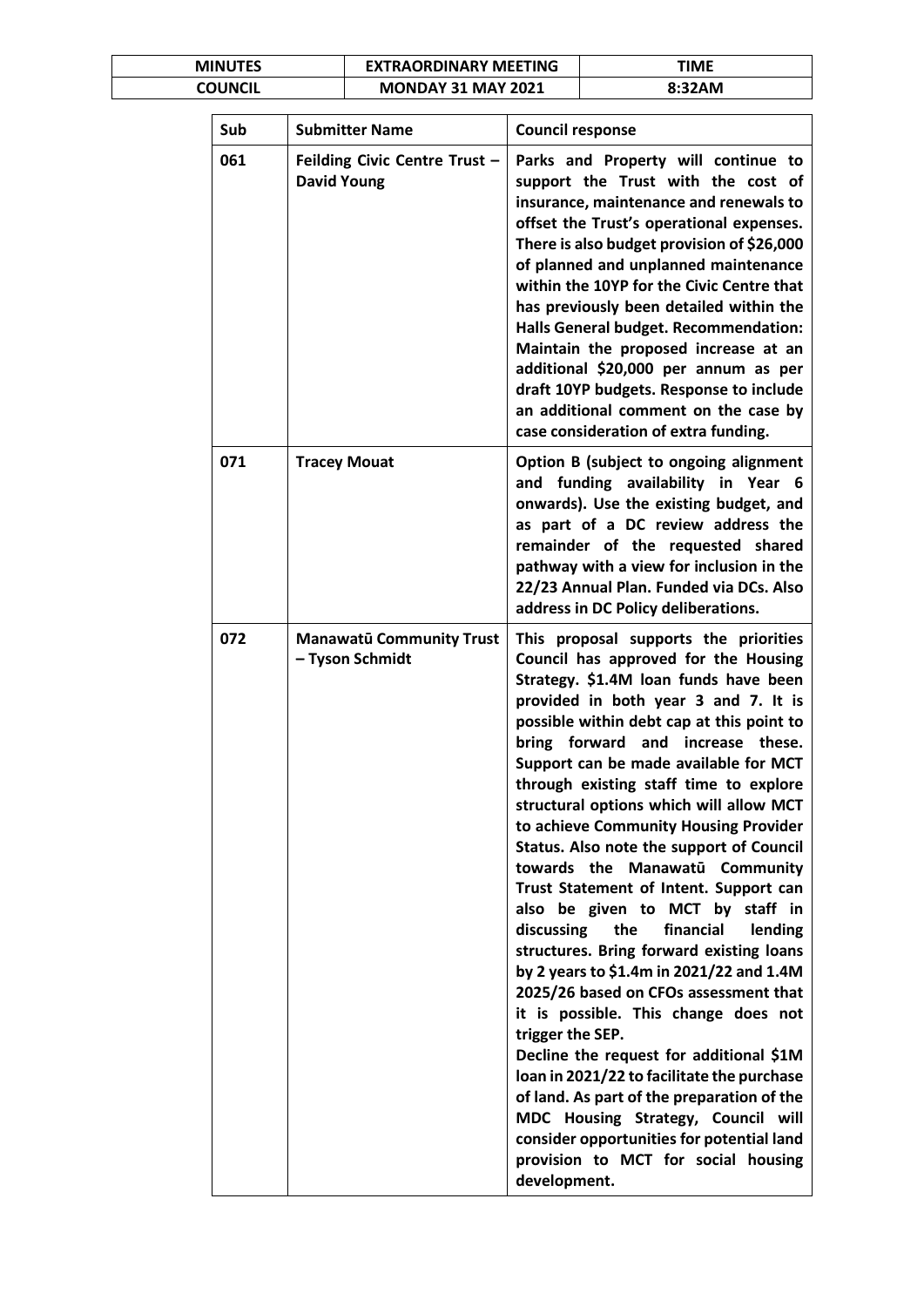| <b>MINUTES</b> | <b>EXTRAORDINARY MEETING</b> | TIME   |
|----------------|------------------------------|--------|
| COUNCIL        | <b>MONDAY 31 MAY 2021</b>    | 8:32AM |

| Sub | <b>Submitter Name</b>                                             | <b>Council response</b>                                                                                                                                                                                                                                                                                                                                                                                                                                                                                                                                                                                                                                                                                                                                                                                                                                                                                                                                                                                                                         |
|-----|-------------------------------------------------------------------|-------------------------------------------------------------------------------------------------------------------------------------------------------------------------------------------------------------------------------------------------------------------------------------------------------------------------------------------------------------------------------------------------------------------------------------------------------------------------------------------------------------------------------------------------------------------------------------------------------------------------------------------------------------------------------------------------------------------------------------------------------------------------------------------------------------------------------------------------------------------------------------------------------------------------------------------------------------------------------------------------------------------------------------------------|
| 081 | <b>Community</b><br>Rongotea<br><b>Committee - Lance Berry</b>    | Cemetery parking - continue working<br>with<br>the<br>committee<br>their<br>on<br>requirements so these can be considered<br>when completing the Spatial Planning of<br>Cemeteries in 2023/24.<br>Footpaths - Additional capex is new so<br>would be loan funded, resulting in<br>depreciation and interest which impacts<br>rates. Option B - Deliver planned<br>footpath installations as per 2021-24<br>Roading Programme Business Case, with<br>additional<br>paths<br>reviewed<br>for<br>consideration in Years 4 onwards. This is<br>currently within the Roading Programme<br>Business Case, and \$192,000 is included<br>for construction of Avon, Ouse and Wear<br>Street footpaths. Response to also<br>respond to maintenance questions<br>raised by the submitter.<br>Purchase of land for a park - Option A,<br>with management to meet with the<br>developer to discuss opportunities for a<br>recreation space and potential utility<br>connections. Future Annual Plans would<br>then accommodate any corresponding<br>funding. |
| 083 | <b>Hiwinui</b><br>Community<br><b>Committee - Greg Barratt</b>    | Walkway extension - Option B (subject<br>ongoing alignment and funding<br>to<br>availability in Year 6 onwards). Use the<br>existing budget, and as part of a DC<br>review address the remainder of the<br>requested shared pathway with a view<br>for inclusion in the 22/23 Annual Plan.<br><b>Funded via DCs.</b><br>Also address in DC Policy deliberations.<br>Addendum to submission - Increase in<br>mowing cycle results in \$8,000 extra<br>expenditure per year. Management<br>recommendation would be to retain<br>status quo for mowing. Council agrees<br>with management recommendation.                                                                                                                                                                                                                                                                                                                                                                                                                                          |
| 085 | <b>Feilding Music</b><br><b>Centre</b><br><b>Catherine Larsen</b> | Council currently has funding allocated<br>to the strengthening and modernising of<br>the Little Theatre. Recent assessments of<br>the building have identified that the<br>building requires extensive work. Cost<br>and options will be presented back to<br>Council to determine the future of the<br>building.<br><b>The</b><br>Community<br><b>Facilities</b>                                                                                                                                                                                                                                                                                                                                                                                                                                                                                                                                                                                                                                                                              |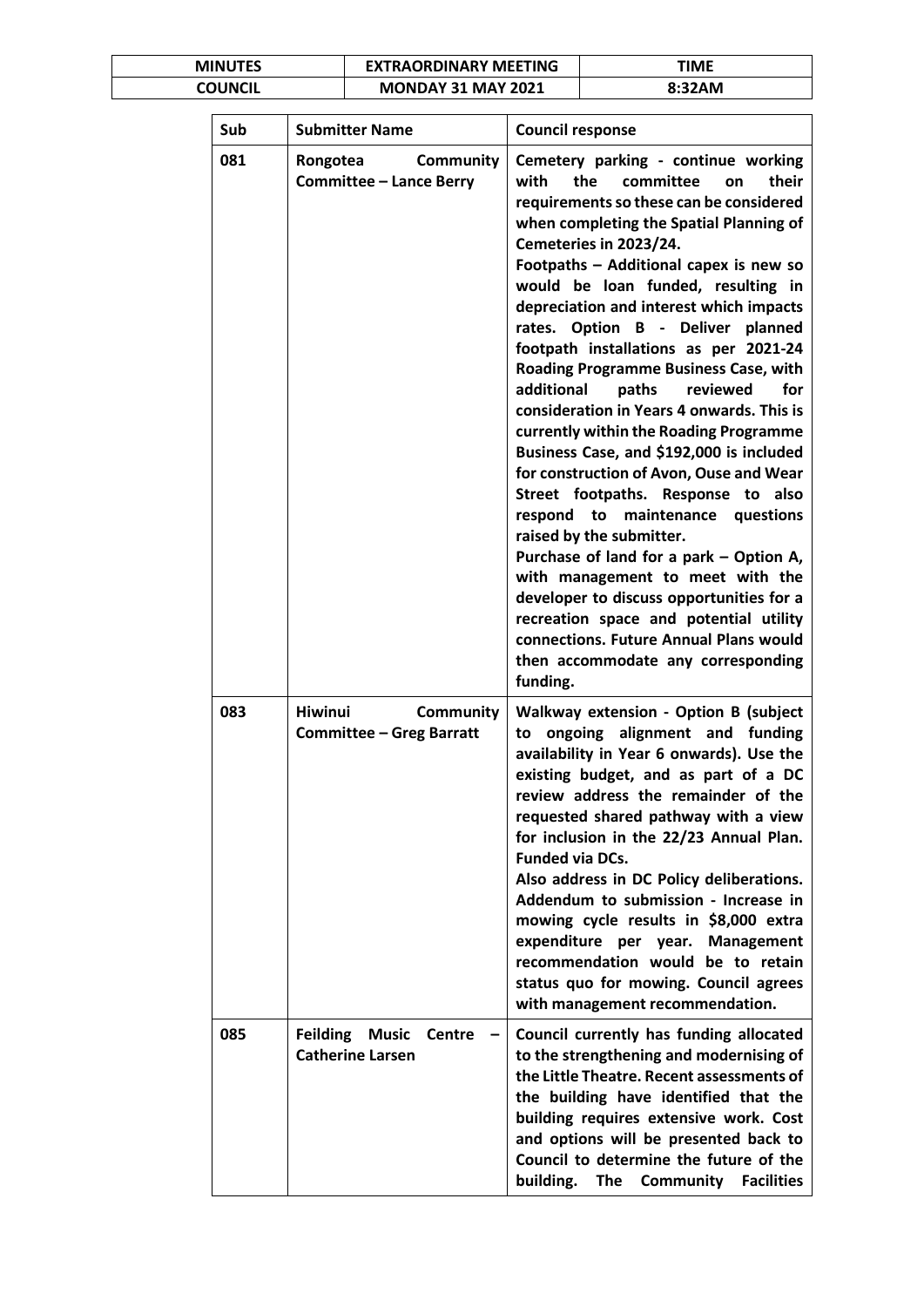| <b>MINUTES</b> | <b>EXTRAORDINARY MEETING</b> | ΓΙΜΕ   |
|----------------|------------------------------|--------|
| COUNCIL        | <b>MONDAY 31 MAY 2021</b>    | 8:32AM |

| Sub | <b>Submitter Name</b>                                                                                        | <b>Council response</b>                                                                                                                                                                                                                                                                                                                                                                                                                                                                                                                                                                                                                                                                                                                                       |
|-----|--------------------------------------------------------------------------------------------------------------|---------------------------------------------------------------------------------------------------------------------------------------------------------------------------------------------------------------------------------------------------------------------------------------------------------------------------------------------------------------------------------------------------------------------------------------------------------------------------------------------------------------------------------------------------------------------------------------------------------------------------------------------------------------------------------------------------------------------------------------------------------------|
|     |                                                                                                              | Strategy includes<br>investment<br>an<br>framework that will<br>guide Council<br>through the decision making process.<br>Response to also provide some clarity<br>around the timeframes for when the<br>Little Theatre considerations will come<br>back to Council.                                                                                                                                                                                                                                                                                                                                                                                                                                                                                           |
| 096 | <b>Halcombe</b><br>Community<br><b>Development</b><br>Group<br>Jeannette Henderson and<br><b>Rachel Lane</b> | Walkway Request - Status quo - Council<br>deliver<br>staged implementation<br>to<br>walking routes for Proposed Priority<br>Schemes 1 & 2 (plus Stanway Road,<br>between Willoughby and Gilbert St)<br>pending Waka Kotahi approval of<br>submitted budget.<br>Re-roofing & Painting Halcombe Hall and<br><b>Exterior Paint of Playcentre - budget to</b><br>be added to the 10 Year Plan in Y2 as<br>likely the hall will be considered high<br>profile through its assessment against<br>the Community Facilities Strategy and<br>specify to submitter that requests for<br>both buildings are approved.                                                                                                                                                    |
| 097 | <b>Halcombe Community Trust</b>                                                                              | Option A - Council to deliver staged<br>implementation walking routes for<br>Proposed Priority Schemes 1 & 2 (plus<br><b>Stanway Road, between Willoughby and</b><br>Gilbert<br>St) pending Waka<br>Kotahi<br>approval of submitted budget                                                                                                                                                                                                                                                                                                                                                                                                                                                                                                                    |
| 106 | <b>Public Health Service</b>                                                                                 | Climate change strategy - management<br>supports the request in principle,<br>however<br>direction<br>needed<br>from<br>is<br>Council on the development of its<br>proposed Environmental Strategy. Work<br>is currently being completed internally<br>on the preparation of a baseline/starting<br>point for the preparation of the strategy<br>and will be workshopped with Council in<br>due course.<br><b>Commitment to reduction of greenhouse</b><br>gas emissions - management supports<br>the<br>request in principle,<br>however<br>direction is needed from Council on the<br>development<br>οf<br>its<br>proposed<br><b>Environmental Strategy as the emissions</b><br>targets are likely to be included as part<br>of the strategy's action plan. |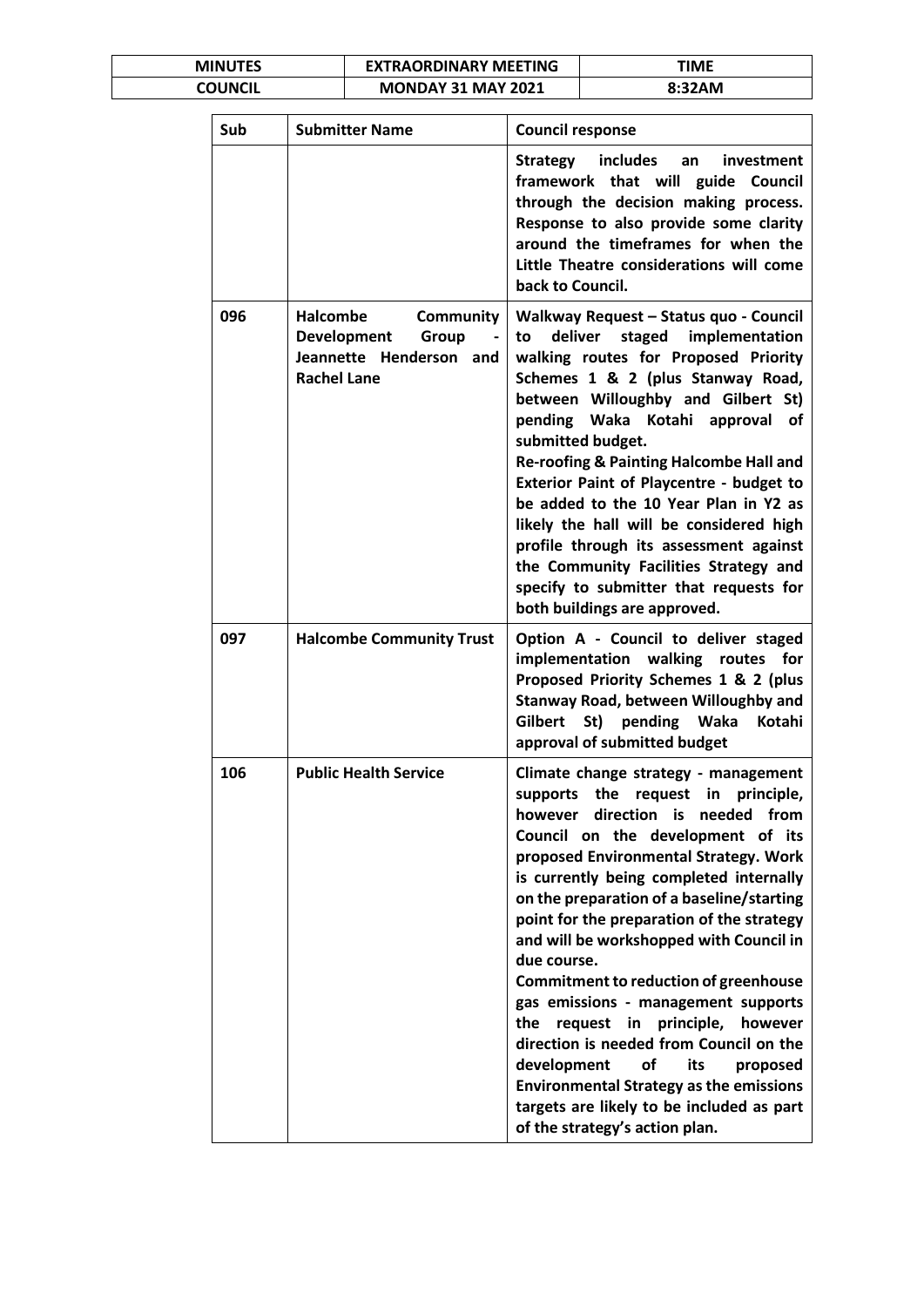| <b>MINUTES</b> | <b>EXTRAORDINARY MEETING</b> | TIME   |
|----------------|------------------------------|--------|
| COUNCIL        | <b>MONDAY 31 MAY 2021</b>    | 8:32AM |

| Sub | <b>Submitter Name</b>                                                                                 | <b>Council response</b>                                                                                                                                                                                                                                                                                                                                                                                                                                                                                                                                                                                                                                                                                                                                                                                                                                                                                                                                                                                                                                                                                                                                                                                                                                                                                                                                                                                                                                                                                                |
|-----|-------------------------------------------------------------------------------------------------------|------------------------------------------------------------------------------------------------------------------------------------------------------------------------------------------------------------------------------------------------------------------------------------------------------------------------------------------------------------------------------------------------------------------------------------------------------------------------------------------------------------------------------------------------------------------------------------------------------------------------------------------------------------------------------------------------------------------------------------------------------------------------------------------------------------------------------------------------------------------------------------------------------------------------------------------------------------------------------------------------------------------------------------------------------------------------------------------------------------------------------------------------------------------------------------------------------------------------------------------------------------------------------------------------------------------------------------------------------------------------------------------------------------------------------------------------------------------------------------------------------------------------|
| 127 | Manawatū District Council<br><b>Shayne</b><br>Management<br>$\overline{\phantom{m}}$<br><b>Harris</b> | <b>Request 1: Kiwitea Rural Water Scheme</b><br>decrease in the per-unit rate - reduce the<br>Kiwitea Rural Water Scheme rate as<br>requested by the Scheme Committee.<br>Request 2: Stanway Halcombe Rural<br>Water Scheme electricity cost increase -<br>proceed with Option B as the scheme<br>requires an increase in budget so that<br>the power account can be paid. The<br>budget needs to be increased for each<br>year of the 10 Year Plan.<br>Request 3: Stormwater and Roading<br>budgets<br>Growth<br><b>Work</b><br>increases<br>(Precinct 4 and 5) - Increase budgets as<br>per requests.<br>Request 4: Wastewater Centralisation &<br>Feilding WTP renewal carry forwards<br>from $2018/19$ - carry forwards of $18/19$<br>underspend<br>21/22<br>\$2,447,114<br>to<br>(Renewal & Centralisation).<br>Request 5: Waka Kotahi funding contract<br>changes - reduce budget to reflect the<br>current discussions with Waka Kotahi.<br>Request 6: Disposal of Assets - Proceed<br>with Option B.<br>Request 7: Timing of the Open Spaces<br><b>Maintenance Contract review - Proceed</b><br>with Option B. Bringing the funding<br>forward into Years 1 and 2 will provide<br>sufficient time for officers to review the<br>existing contract and complete the<br>procurement of a new contractor before<br>the completion of the existing contract in<br>June 2023.<br>Request 8:<br><b>Document</b><br><b>Management</b><br>System Sharepoint (Jarvis) Upgrade -<br><b>Upgrade to SharePoint Online.</b> |

**Moved by: Councillor Phil Marsh**

**Seconded by: Councillor Grant Hadfield**

**CARRIED**

**RESOLVED**

**That the Council approve \$20,000 to be added to Year One for Awahuri Forest / Kitchener Park Trust (Submission 029).**